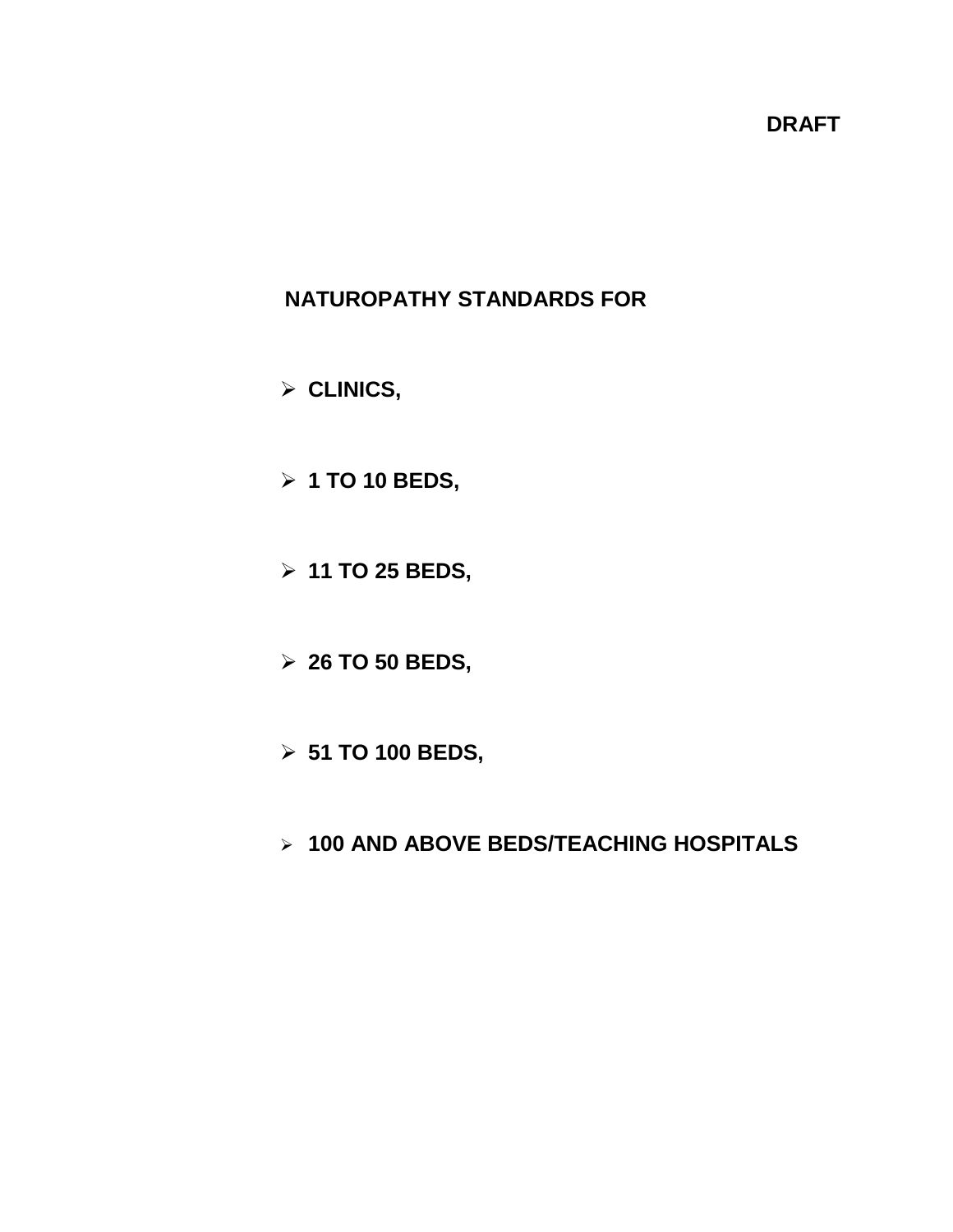# **CONTENTS**

#### **Contents**

#### **A Introduction**

A.1 General A.2 Scope

#### **B. Functions**

B.1 Core functions (Clinical services)

B.2 Auxiliary Functions (support services for ex – diagnostic)

**C. Physical Facilities** C.1 Space requirement C.1.1 Minimum area C.1.2 Functional space C.1.3 Dimensions of the sub areas C.1.4 Basic signage C.1.5 Others C.2 Furniture & Fixtures C.2.1 Furniture/Fixture Requirements C.2.2 Sundry Articles C.2.3 Others C.3 Engineering Services Requirements C.3.1 Electrical Requirements C.3.2 Plumbing Requirements C.3.3 Civil Requirements C.3.4 HVAC / AC / Ventilation / Cross Ventilation Requirements C.3.5 Others\*

- C.4 Public Utilities
- C.4.1 Potable drinking water
- C.4.2 Sanitary Requirements

#### **D***.* **Equipments /instruments**

- D.1 Therapeutic equipments
- D.2 Surgical equipments
- D.3 Diagnostic equipments
- D.4 Emergency equipments
- D.5 Sterilizing Equipments

#### **E. Manpower**

- E.1 Medical practitioners
- E.2 Therapists
- E.3 Paramedics
- E.4 Nurses
- E.5 Administrative staff

#### **F. Drugs**

- F.1 Anaesthetics drugs
- F.2 Emergency drugs
- F.3 General Drugs

#### **G. Consumables**

- G.1 Surgical
- G.2 Dressing Material
- G.3 Disinfectants
- G.4 Tubing
- G.5 Linen
- G.6 Stationary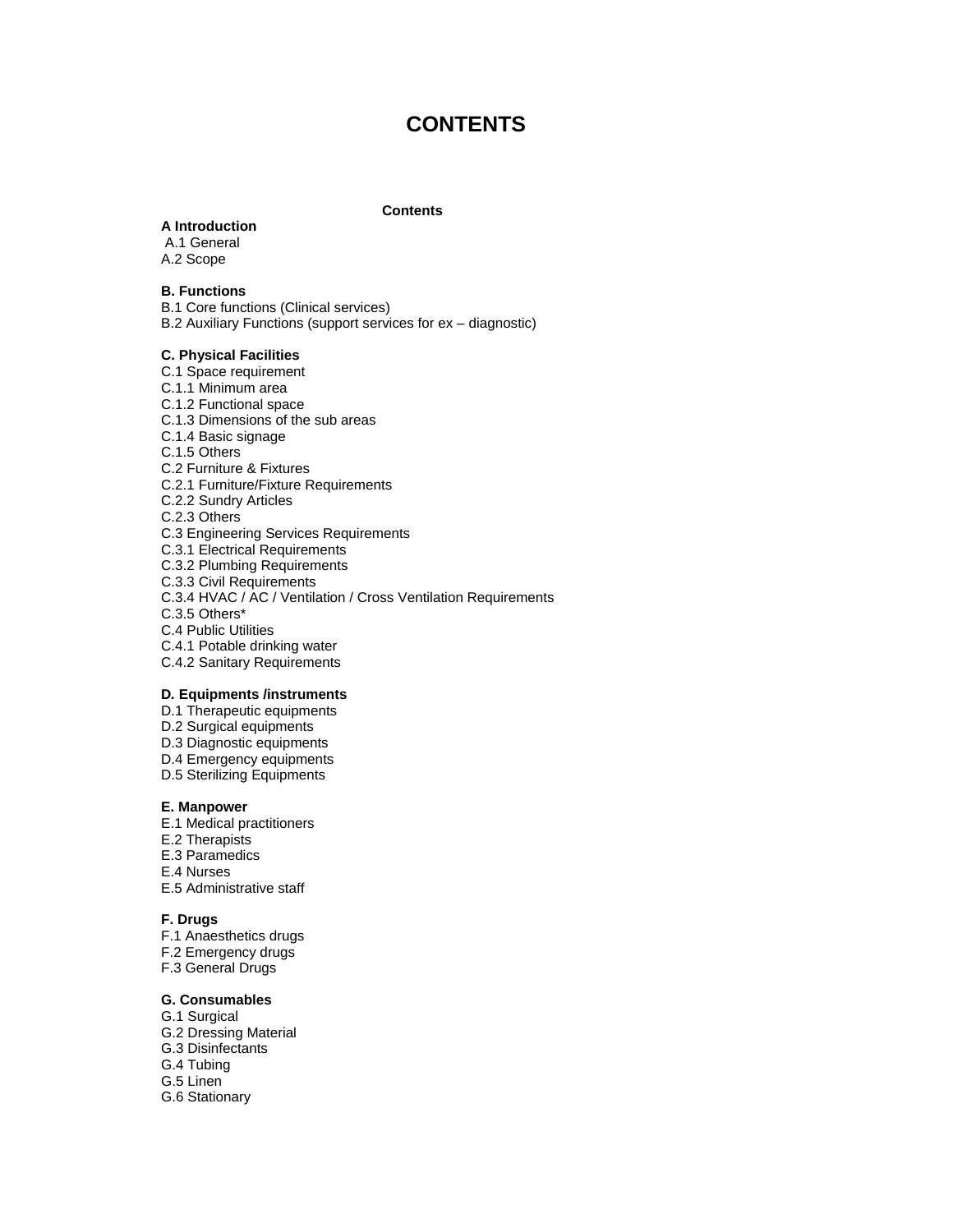G.7 Adhesives and gels G.8 Others\*

#### **H. Licenses**

#### **I. Basic Processes**

- I.1 Registration
- I.2 Assessment
- I.3 Infection Control I.4 Safety considerations
- I.5 Clinical Treatment Records

#### **J. References/Bibliography**

#### **K. Appendix/Annexure**

- **L. Abbreviations**
- **M. List of Contributors**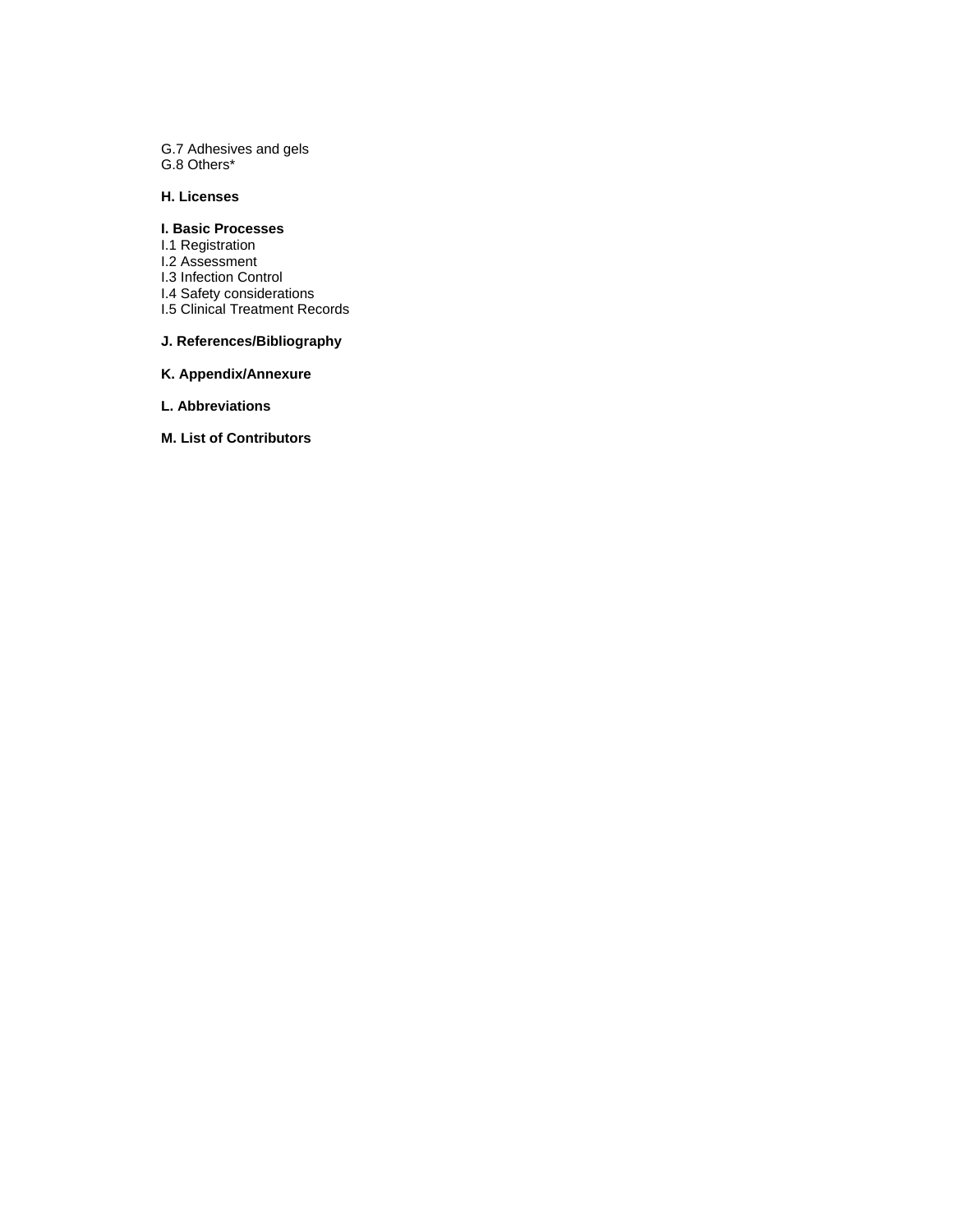## **A Introduction**

#### **A.1 General**

The standards thus framed are on account of the minimum requirement of this category of healthcare provider. There are no exclusions. They are dependent on the basic functions of the unit/hospital/provider. All sections mentioned are mandatory and include both structure and basic processes.

#### **A.2 Scope**

This includes the services being provided by the facility to which the standards will be applicable (For example common minimum standards framed for a polyclinic are applicable to a polyclinic only and not to a single specialty hospital) **Scope:**

| <b>Type of Health</b><br><b>Care Facility</b> | <b>Scope of Services</b>                                                                                                                                                                                                                                                                     |
|-----------------------------------------------|----------------------------------------------------------------------------------------------------------------------------------------------------------------------------------------------------------------------------------------------------------------------------------------------|
| <b>Clinic</b>                                 | Outdoor care facility managed by a single Naturopathy Physician or<br>a group of Naturopathy Physicians with or without a day care<br>facility. No overnight stay or care is provided here.                                                                                                  |
| 1 to 10 beds                                  | Health Care facility with 1 to 10 beds for indoor care and ability to<br>monitor and treat patients requiring an overnight stay. Care is<br>provided by Naturopathy Physician trained in the concerned system<br>of medicine having graduate or preferably postgraduate<br>qualifications.   |
| 11 to 25<br>beds                              | Health Care facility with 11 to 25 beds for indoor care and ability to<br>monitor and treat patients requiring an overnight stay. Care is<br>provided by Naturopathy Physician trained in the concerned system<br>of medicine having graduate or preferably postgraduate<br>qualifications.  |
| 26 to 50<br><b>Beds</b>                       | Health Care facility with 26 to 50 beds for indoor care and ability to<br>monitor and treat patients requiring an overnight stay. Care is<br>provided by Naturopathy Physician trained in the concerned system<br>of medicine having graduate or preferably postgraduate<br>qualifications.  |
| 51 to 100<br>Beds/                            | Health Care facility with 51 to 100 beds for indoor care and ability<br>to monitor and treat patients requiring an overnight stay. Care is<br>provided by Naturopathy Physician trained in the concerned system<br>of medicine having graduate or preferably postgraduate<br>qualifications. |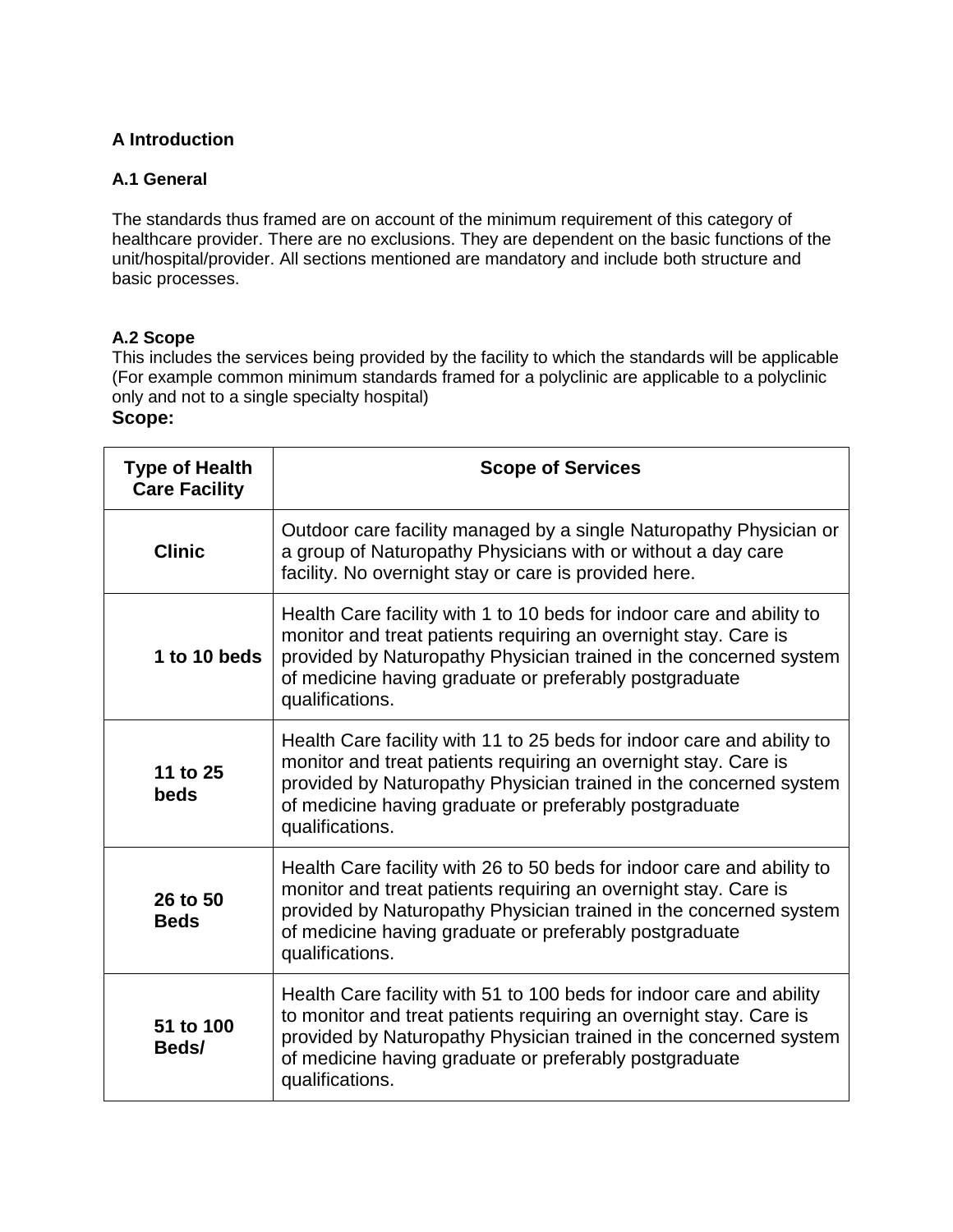| 101 Beds<br>and above/<br><b>Teaching</b><br>hospitals | Health Care facility with 101 to 200 beds for indoor care and ability<br>to monitor and treat patients requiring an overnight stay. Care is<br>provided by Naturopathy Physician trained in the concerned system<br>of medicine having graduate or preferably postgraduate<br>qualifications. In teaching hospitals student, patient bed ratio<br>should be 1:2. For 50 students intake 100 bed capacity should be<br>mandatory. |
|--------------------------------------------------------|----------------------------------------------------------------------------------------------------------------------------------------------------------------------------------------------------------------------------------------------------------------------------------------------------------------------------------------------------------------------------------------------------------------------------------|

#### **B. Functions**

This section includes the basic services provided by facilities. It is subdivided into two parts

# **B.1 Core functions (Clinical services)**

(OPD Clinics & Outdoor Patient's facilities in health care organizations with 1 to 100 and above bed strengths)

| Sr. | <b>Services</b>                                 | <b>Clinic</b>                                | In 1 to 10 beds                          | In 11 to 25<br>beds               | In 26 to 50<br>beds                      | 51 to 100                                | <b>101 and</b><br>above/Tea-             |  |  |  |
|-----|-------------------------------------------------|----------------------------------------------|------------------------------------------|-----------------------------------|------------------------------------------|------------------------------------------|------------------------------------------|--|--|--|
| no. |                                                 |                                              |                                          |                                   |                                          |                                          | ching Hospital                           |  |  |  |
|     | <b>Minimum Clinical Services to be provided</b> |                                              |                                          |                                   |                                          |                                          |                                          |  |  |  |
| 1.  | Consultation                                    | Consultation                                 | Consultation                             | Consultation                      | Consultation                             | Consultation                             | Consultation                             |  |  |  |
| 2.  | Massage                                         | <b>Optional</b>                              | Massage                                  | Massage                           | Massage                                  | Massage                                  | Massage                                  |  |  |  |
| 3.  | Enema                                           | Optional                                     | Enema                                    | Enema                             | Enema                                    | Enema                                    | Enema                                    |  |  |  |
| 4.  | Mud Bath                                        | Optional                                     | Mud Bath                                 | <b>Mud Bath</b>                   | <b>Mud Bath</b>                          | Mud Bath                                 | <b>Mud Bath</b>                          |  |  |  |
| 5.  | Colour Therapy                                  | Optional                                     | <b>Optional</b>                          | <b>Optional</b>                   | <b>Optional</b>                          | Colour<br>Therapy                        | <b>Colour Therapy</b>                    |  |  |  |
| 6.  | Thermoleums                                     | Optional                                     | <b>Optional</b>                          | <b>Optional</b>                   | <b>Optional</b>                          | Thermoleums                              | Thermoleums                              |  |  |  |
| 7.  | Hydro therapy                                   | Optional                                     | Hydro therapy                            | Hydro<br>therapy                  | Hydro<br>therapy                         | Hydro<br>therapy                         | Hydro therapy                            |  |  |  |
| 8.  | <b>Yoga Therapy</b>                             | Yoga<br>Therapy                              | <b>Yoga Therapy</b>                      | Yoga<br>Therapy                   | Yoga<br>Therapy                          | Yoga<br>Therapy                          | <b>Yoga Therapy</b>                      |  |  |  |
| 9.  | Physiotherapy                                   | Optional                                     | Physiotherapy                            | Physiothera<br>py                 | Physiotherap<br>y                        | Physiotherap<br>y                        | Physiotherapy                            |  |  |  |
| 10. | <b>Acupunture/</b><br><b>Acupressure</b>        | <b>Acupunture/</b><br><b>Acupressur</b><br>e | <b>Acupunture/</b><br><b>Acupressure</b> | Acupunture/<br><b>Acupressure</b> | <b>Acupunture/</b><br><b>Acupressure</b> | <b>Acupunture/</b><br><b>Acupressure</b> | <b>Acupunture/</b><br><b>Acupressure</b> |  |  |  |
| 11. | <b>Diet Centre</b>                              | <b>Optional</b>                              | <b>Diet Centre</b>                       | <b>Diet Centre</b>                | <b>Diet Centre</b>                       | <b>Diet Centre</b>                       | <b>Diet Centre</b>                       |  |  |  |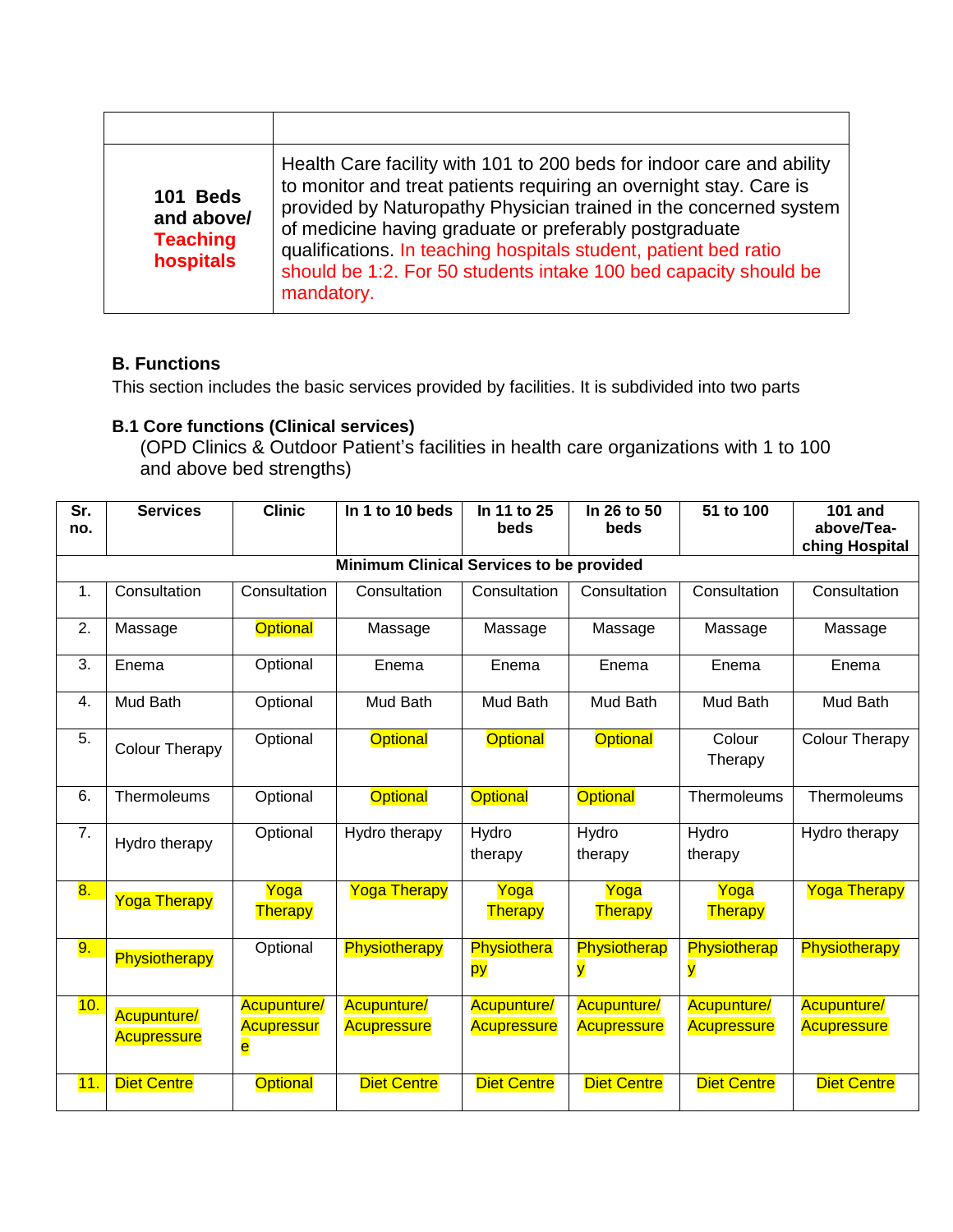# Indoor patient's facilities:

The indoor department of the hospital shall have separate male and female wards and distribution of beds at the rate of 65 sq. ft. area per bed with the following facilities:-

| Sr.No.           | In 1 to 10<br><b>beds</b>                                                               | In 11 to 25<br><b>beds</b>                                                    | In 26 to 50<br><b>beds</b>                                                       | In 51 to 100<br>beds               | 101<br>In<br>and<br>above/teachi<br>ng hospitals |
|------------------|-----------------------------------------------------------------------------------------|-------------------------------------------------------------------------------|----------------------------------------------------------------------------------|------------------------------------|--------------------------------------------------|
| 1.               | <b>Consultation</b>                                                                     | <b>Consultation</b>                                                           | <b>Consultation</b>                                                              | Consultation                       | Consultation                                     |
| 2.               | <b>Massage</b><br>Therapy                                                               | <b>Massage</b><br>Therapy                                                     | <b>Massage</b><br>Therapy                                                        | Massage                            | Massage                                          |
| 3.               | <b>Enema</b>                                                                            | <b>Enema</b>                                                                  | <b>Enema</b>                                                                     | Enema                              | Enema                                            |
| 4.               | <b>Mud Therapy</b><br>Mud pack,<br><b>Mud</b><br><b>Applications</b><br><b>Mud Bath</b> | <b>Mud Therapy</b><br>Mud pack, Mud<br><b>Applications</b><br><b>Mud Bath</b> | <b>Mud Therapy</b><br>Mud pack,<br>Mud<br><b>Applications</b><br><b>Mud Bath</b> | Mud Bath                           | Mud Bath                                         |
| 5.               | Colour<br>/Chromo<br>Therapy<br><b>Optional</b>                                         | <b>Colour / Chromo</b><br>Therapy<br><b>Optional</b>                          | <b>Colour</b><br>/Chromo<br><b>Therapy</b><br><b>Optional</b>                    | Colour<br>Therapy                  | Colour<br>Therapy                                |
| 6.               | <b>Thermoleums</b><br><b>Thermoleums</b><br>Optional<br>Optional                        |                                                                               | <b>Thermoleum</b><br>s Optional                                                  | Thermoleum<br>S                    | <b>Thermoleums</b>                               |
| $\overline{7}$ . | <b>Steam Bath</b>                                                                       | <b>Steam Bath</b>                                                             | <b>Steam Bath</b>                                                                | <b>Steam Bath</b>                  | <b>Steam Bath</b>                                |
| 8.               | <b>Hydro Therapy</b>                                                                    | <b>Hydro Therapy</b>                                                          | <b>Hydro</b><br>Therapy                                                          | Hydro<br>Therapy                   | Hydro<br>Therapy                                 |
| 9.               | <b>Air Therapy</b><br><b>Optional</b>                                                   | <b>Air Therapy</b>                                                            | <b>Air Therapy</b>                                                               | Air Therapy                        | Air Therapy                                      |
| 10.              | <b>Magnet</b><br><b>Therapy</b><br><b>Optional</b>                                      | <b>Magnet Therapy</b><br><b>Optional</b>                                      | <b>Magnet</b><br>Therapy<br><b>Optional</b>                                      | Magnet<br>Therapy                  | Magnet<br>Therapy                                |
| 11.1             | <b>Sauna Bath</b><br>Optional                                                           | <b>Sauna Bath</b><br><b>Optional</b>                                          | <b>Sauna Bath</b><br><b>Optional</b>                                             | Sauna Bath                         | Sauna Bath                                       |
| 12.              | <b>Green Leaves</b><br><b>Sun Bath</b><br>Optional                                      | <b>Green Leaves</b><br><b>Sun Bath</b>                                        | Green<br><b>Leaves Sun</b><br><b>Bath</b>                                        | Green<br>Leaves Sun<br><b>Bath</b> | <b>Green Leaves</b><br>Sun Bath                  |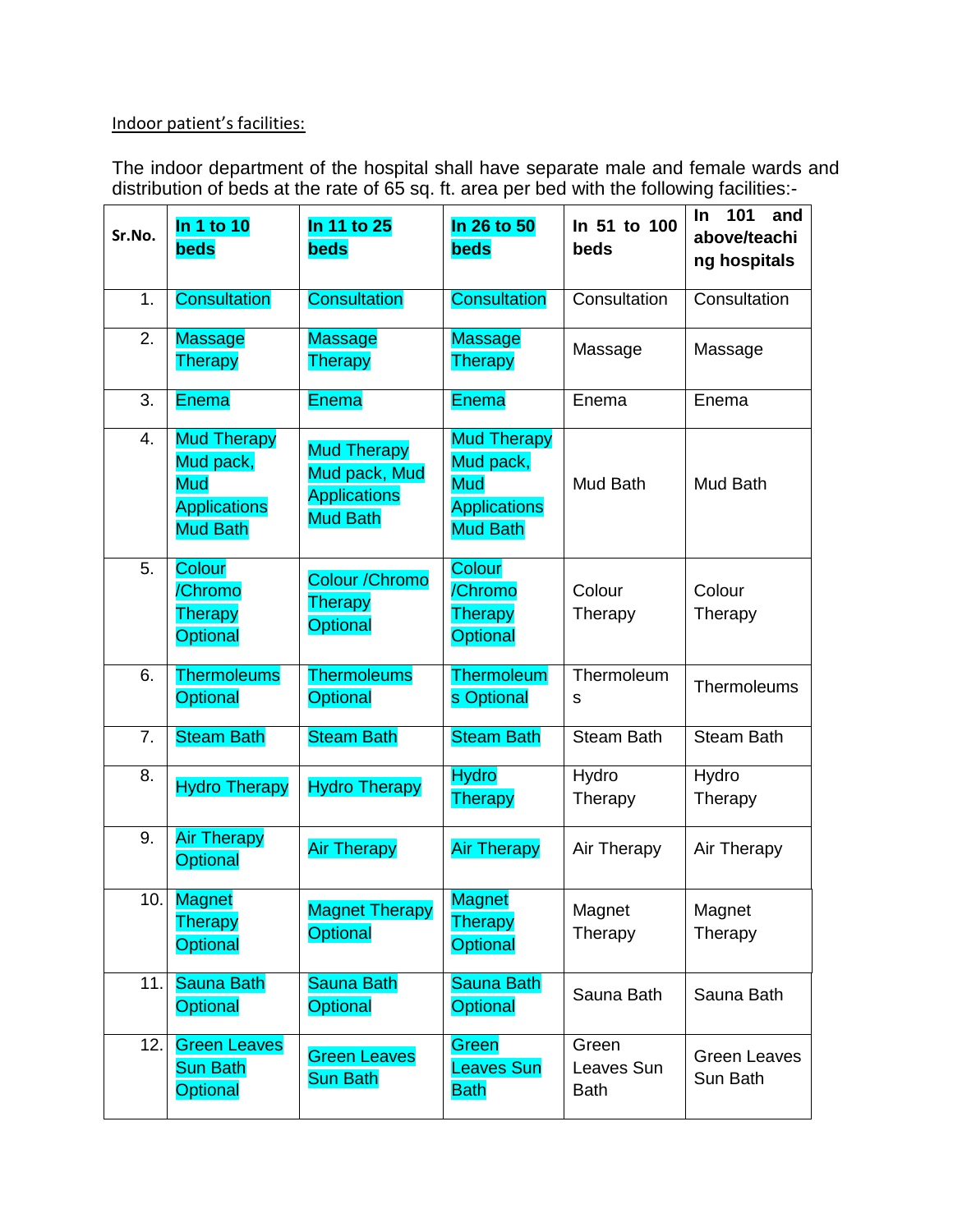| 13. | <b>Hot &amp; Cold</b><br>Fomentation                                                   | Hot & Cold<br><b>Fomentation</b>                                                    | <b>Hot &amp; Cold</b><br>Fomentation                                       | Hot & Cold<br>Fomentation                                                  | Hot & Cold<br>Fomentation                                                  |
|-----|----------------------------------------------------------------------------------------|-------------------------------------------------------------------------------------|----------------------------------------------------------------------------|----------------------------------------------------------------------------|----------------------------------------------------------------------------|
| 14. | <b>Wet Sheet</b><br>Pack, Chest<br>Pack,<br><b>Abdomen</b><br>Pack, Trunk<br>Pack      | <b>Wet Sheet</b><br>Pack, Chest<br>Pack, Abdomen<br>Pack, Trunk<br><b>Pack</b>      | <b>Wet Sheet</b><br>Pack, Chest<br>Pack,<br>Abdomen<br>Pack, Trunk<br>Pack | <b>Wet Sheet</b><br>Pack, Chest<br>Pack,<br>Abdomen<br>Pack, Trunk<br>Pack | <b>Wet Sheet</b><br>Pack, Chest<br>Pack,<br>Abdomen<br>Pack, Trunk<br>Pack |
| 15. | Knee Pack,<br>Neck Pack,<br><b>Wet Girdle</b><br>Pack                                  | Knee Pack,<br><b>Neck Pack, Wet</b><br><b>Girdle Pack</b>                           | Knee Pack,<br>Neck Pack,<br><b>Wet Girdle</b><br>Pack                      | Knee Pack,<br>Neck Pack,<br><b>Wet Girdle</b><br>Pack                      | Knee Pack,<br>Neck Pack,<br><b>Wet Girdle</b><br>Pack                      |
| 16. | Colon<br>Irrigation<br>Optional                                                        | <b>Colon Irrigation</b><br><b>Optional</b>                                          | Colon<br>Irrigation<br>Optional                                            | Colon<br>Irrigation                                                        | Colon<br>Irrigation                                                        |
| 17. | <b>Deluxe Hydro</b><br>Massage,<br><b>Jacuzi</b><br><b>Optional</b>                    | <b>Deluxe Hydro</b><br>Massage,<br><b>Jacuzi Optional</b>                           | <b>Deluxe Hydro</b><br>Massage,<br>Jacuzi<br><b>Optional</b>               | Deluxe Hydro<br>Massage,<br>Jacuzi                                         | Deluxe Hydro<br>Massage,<br>Jacuzi                                         |
| 18. | <b>Hot and Cold</b><br><b>Water</b><br>Douches,<br><b>Effusions</b><br><b>Optional</b> | <b>Hot and Cold</b><br><b>Water Douches,</b><br><b>Effusions</b><br><b>Optional</b> | <b>Hot and Cold</b><br>Water<br>Douches,<br><b>Effusions</b>               | Hot and Cold<br>Water<br>Douches,<br><b>Effusions</b>                      | <b>Hot and Cold</b><br>Water<br>Douches,<br><b>Effusions</b>               |
| 19. | <b>Whirlpool Bath</b><br><b>Optional</b>                                               | <b>Whirlpool Bath</b><br>Optional                                                   | Whirlpool<br><b>Bath Optional</b>                                          | Whirlpool<br><b>Bath</b>                                                   | Whirlpool<br><b>Bath</b>                                                   |
| 20. | <b>Under Water</b><br><b>Exercises</b><br><b>Optional</b>                              | <b>Under Water</b><br><b>Exercises</b><br><b>Optional</b>                           | <b>Under Water</b><br><b>Exercises</b><br><b>Optional</b>                  | <b>Under Water</b><br><b>Exercises</b>                                     | <b>Under Water</b><br><b>Exercises</b>                                     |
| 21. | <b>Acupuncture</b>                                                                     | <b>Acupuncture</b>                                                                  | <b>Acupuncture</b>                                                         | Acupuncture                                                                | Acupuncture                                                                |
| 22. | <b>Acupressure</b>                                                                     | <b>Acupressure</b>                                                                  | Acupressure                                                                | Acupressure                                                                | Acupressure                                                                |
| 23. | Reflexology                                                                            | Reflexology                                                                         | Reflexology                                                                | Reflexology                                                                | Reflexology                                                                |
| 24. | Physiotherapy<br><b>Treatments -</b><br><b>Exercise</b>                                | Physiotherapy<br>Treatments -<br><b>Exercise</b>                                    | Physiotherap<br>y Treatments<br>- Exercise                                 | Physiotherap<br>y Treatments<br>- Exercise                                 | Physiotherapy<br>Treatments -<br>Exercise                                  |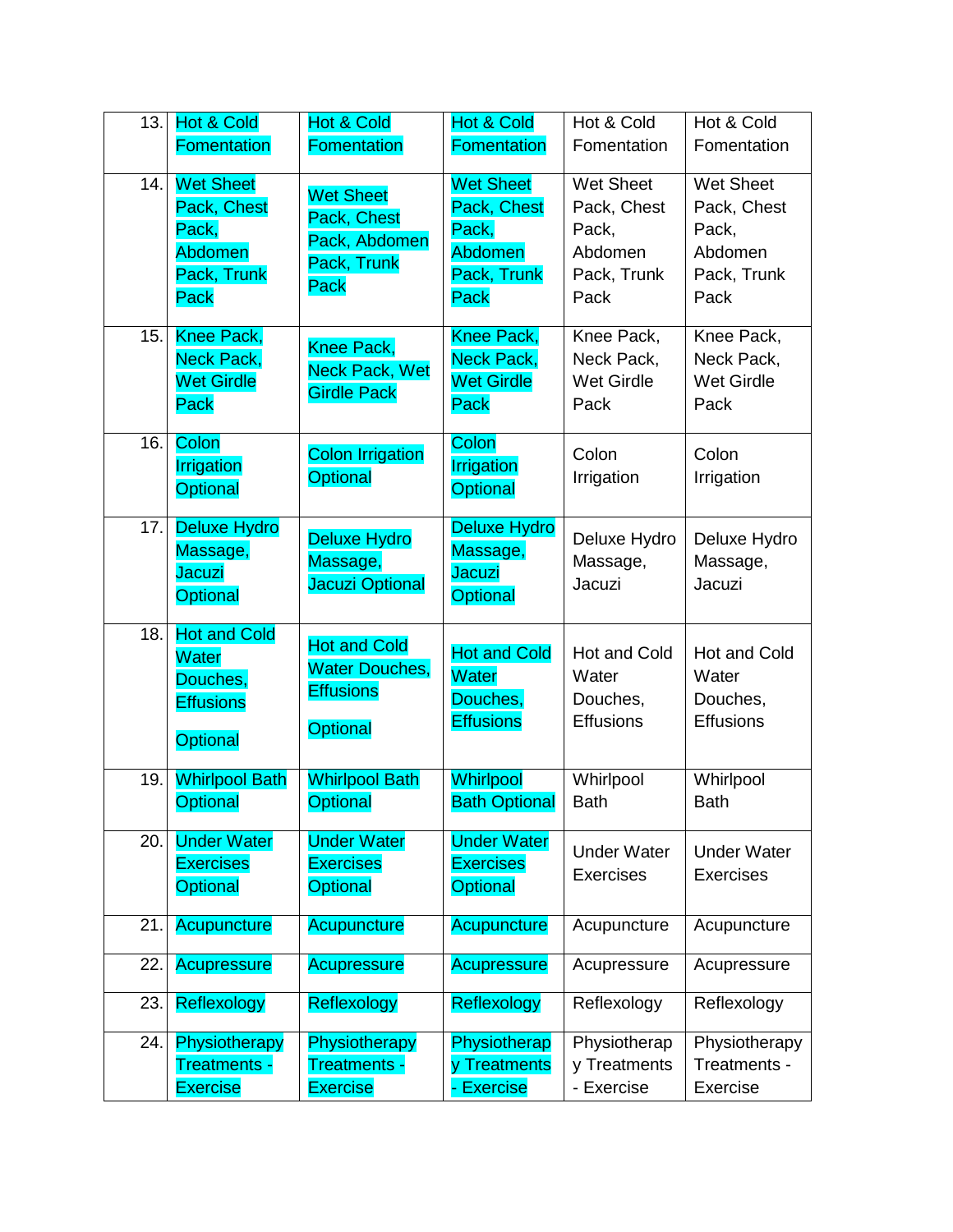|     | Therapy,         | <b>Therapy, Electro</b> | Therapy,            | Therapy,     | Therapy,     |
|-----|------------------|-------------------------|---------------------|--------------|--------------|
|     | <b>Electro</b>   | Therapy                 | <b>Electro</b>      | Electro      | Electro      |
|     | Therapy          | <b>Optional</b>         | Therapy             | Therapy      | Therapy      |
|     | <b>Optional</b>  |                         |                     |              |              |
|     |                  |                         |                     |              |              |
|     | 25. Yoga therapy | Yoga therapy            | <b>Yoga therapy</b> | Yoga therapy | Yoga therapy |
| 26. | Diet center      | Diet center             | Diet center         | Diet center  | Diet center  |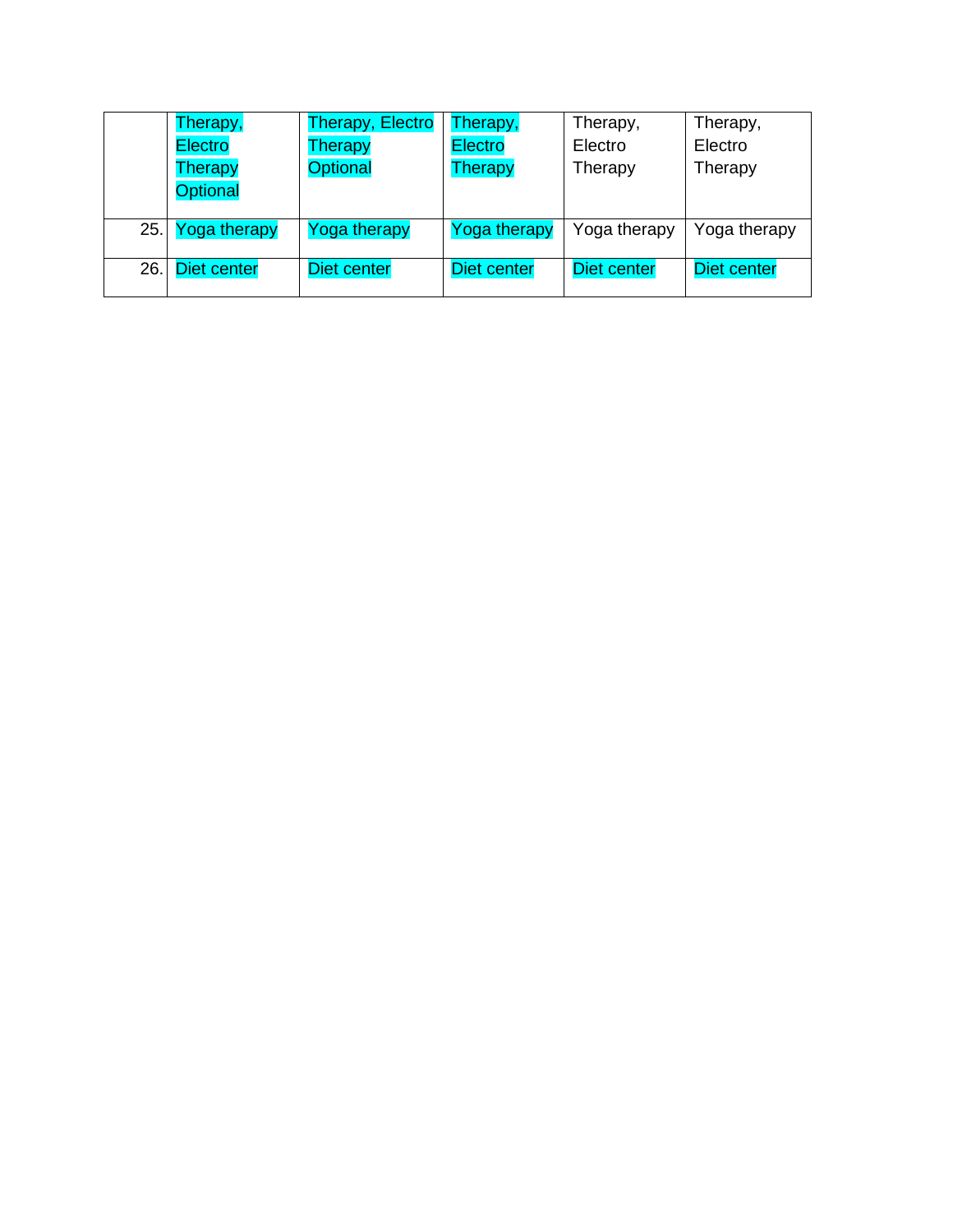#### **B.2 Auxiliary Functions** (support services for ex – diagnostic)

(Central Laboratory for clinical diagnosis and investigations).

- a. There shall be a laboratory in the hospital complex of more than 100 beds with proper infrastructure and manpower for carrying out routine, pathological, biochemical and hematological investigations on the patients referred from outdoor and indoor departments of the hospital.
- b. In the absence of the above facility the hospital should have collaboration with a well- equipped laboratory for all the purposes given above.

#### **Support Services:**

- 1. Accounting
- 2. Ambulance services
- 3. Billing
- 4. Dietary services/ Canteen
- 5. Essential commodities like water supply, electric supply etc.
- 6. Finance
- 7. Financial accounting and auditing
- 8. Housekeeping and Sanitation
- 9. Inventory Management
- 10. Laundry services
- 11. Medical records
- 12. Preparation area
- 13. Office Management (Provision should be made for computerized medical records with anti-virus facilities whereas alternate records should also be maintained)
- 14. Personnel Department
- 15. Purchase
- 16. Reception,
- 17. Security services
- 18. Stores
- 19. Waste management Housekeeping/ sanitation,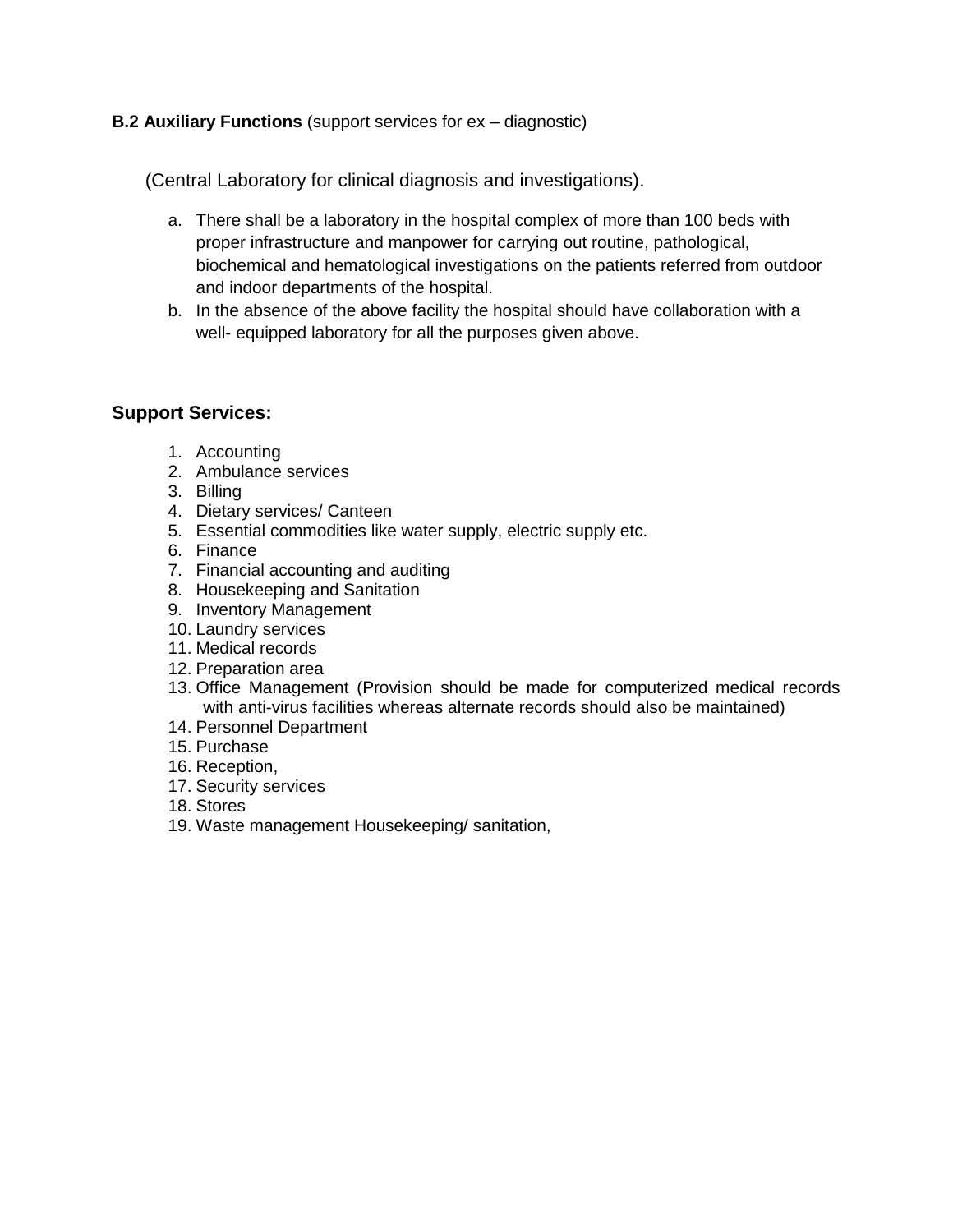# **C.Physical Facilities**

## **C.1 Space requirement**

This entails the minimum space required for carrying out the basic functions of the facility which includes:

**C.1.1 Minimum area** required for establishing the facility,

| <b>Type of Health</b><br><b>Care Organization</b> | <b>Requirements</b>                                                                                                                                                                                                                                                                                                                                                                                                   |
|---------------------------------------------------|-----------------------------------------------------------------------------------------------------------------------------------------------------------------------------------------------------------------------------------------------------------------------------------------------------------------------------------------------------------------------------------------------------------------------|
| <b>Clinic</b>                                     | If a stand-alone building then as permitted under<br>Development control rules, Floor Space Index, Local<br>regulations, etc.<br>If located as a part of another building then<br>minimum area should be adequate to accommodate<br>Doctors table, consultation chair, two stools/ chairs,<br>examination bed of the size $6$ ft $X$ 2.5 ft., privacy<br>screen around examination area while having free<br>mobility |
| 1 to 10                                           | If hospital exists as a stand-alone building, the<br>structure will follow Development control rules, Floor<br>Space Index, Local regulations, etc.<br>If it is a part of another building, local regulations<br>related to building structures, occupancy, etc. will be<br>followed.                                                                                                                                 |
| 11 to 25                                          | If hospital exists as a stand-alone building, the<br>structure will follow Development control rules, Floor<br>Space Index, Local regulations, etc.<br>If it is a part of another building, local regulations<br>related to building structures, occupancy, etc. will be<br>followed.                                                                                                                                 |
| 26 to 50                                          | If hospital exists as a stand-alone building, the<br>structure will follow Development control rules, Floor<br>Space Index, Local regulations, etc.<br>If it is a part of another building, local regulations<br>related to building structures, occupancy, etc. will be<br>followed.                                                                                                                                 |
| 51 to 100                                         | If hospital exists as a stand-alone building, the<br>structure will follow Development control rules, Floor<br>Space Index, Local regulations, etc.<br>If it is a part of another building, local regulations<br>related to building structures, occupancy, etc. will be<br>followed.                                                                                                                                 |
| <b>101 and</b><br>above/Teaching<br>hospital      | If hospital exists as a stand-alone building, the<br>structure will follow Development control rules, Floor<br>Space Index, Local regulations, etc.                                                                                                                                                                                                                                                                   |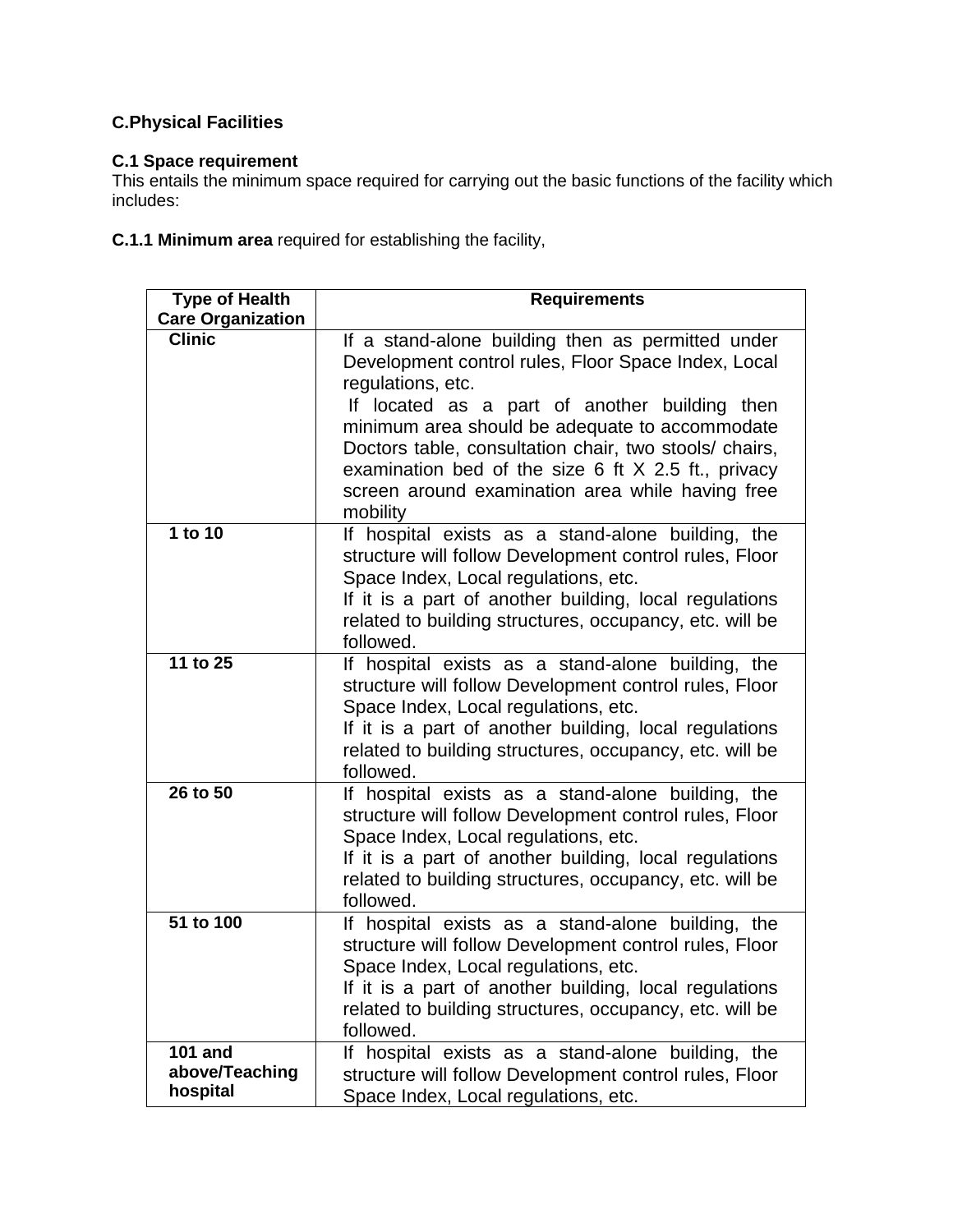| If it is a part of another building, local regulations  |
|---------------------------------------------------------|
| related to building structures, occupancy, etc. will be |
| followed.                                               |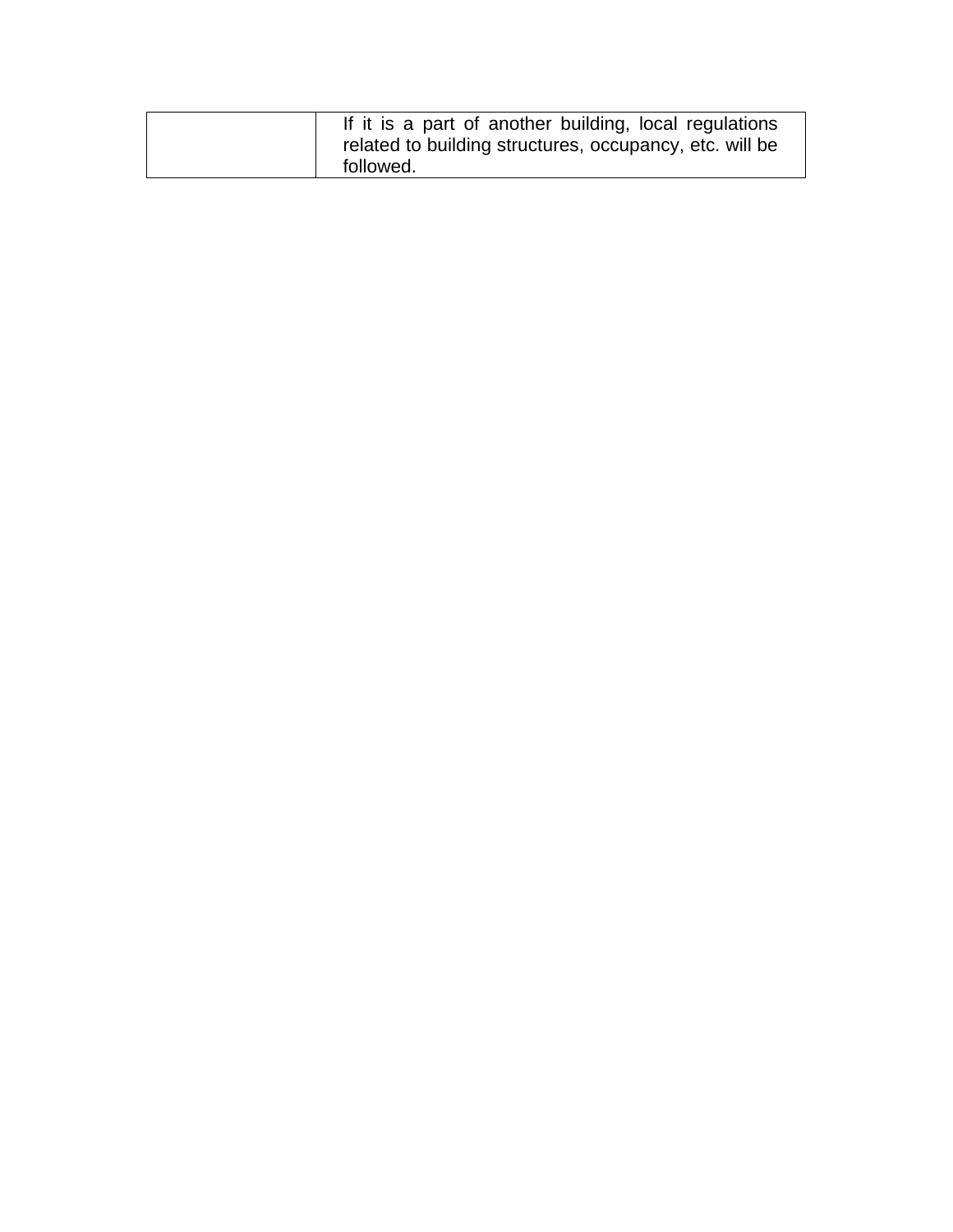### **C.1.2 Functional space** planning for the facility like reception area, waiting area etc.

#### **1. Treatment rooms:**

- a. Maximum 15 Treatments/Day/Treatment Room.
- b. Number of treatments will depend on type & nature of treatments.

## **2. Consultation & examination room**

- a. Minimum 10ft. x 10 ft.
- b. Consultation room should be adequate to accommodate:
	- i. Doctors table,
	- ii. Consultation chair,
	- iii. Two stools/ chairs,
	- iv. Examination bed of the size 6 ft X 2.5 ft.,
	- v. Privacy screen around examination area while having free mobility

# **3. Dispensary / Health Shop Space:**

- a. The room should be located in an area conveniently accessible
- b. Temperature & humidity to be maintained as per the requirement of the clients basing on their number/ rush.
- c. The size should be adequate to contain 5 percent of the total clinical visits to the OPD in one session for hospitals more than 50 beds.
- d. Room should have adequate material storage and dispensing facility for indoor and outdoor patients.
- **4. Entrance hall with reception area, enquiry counter, cash counter and record area** 
	- a. Preferably 100 sq. ft per 25 beds

# **5. Waiting area in entire organization**

- a. Preferably 100 sq. ft per 25 beds i.e. 10% seats of average number of patients visiting daily to hospital
- b. **Kitchen area:** Except clinic, applicable in hospitals of all size.
- c. Kitchen area should be sufficiently sized to prepare food for inpatients as per diet advised by the physician
- d. Kitchen layout and functioning should follow the flow of materials as: Entry-> washed->cutting-> cooking->loading  $\rightarrow$  To Serve
- e. Utensil washing area is separate from the cooking area.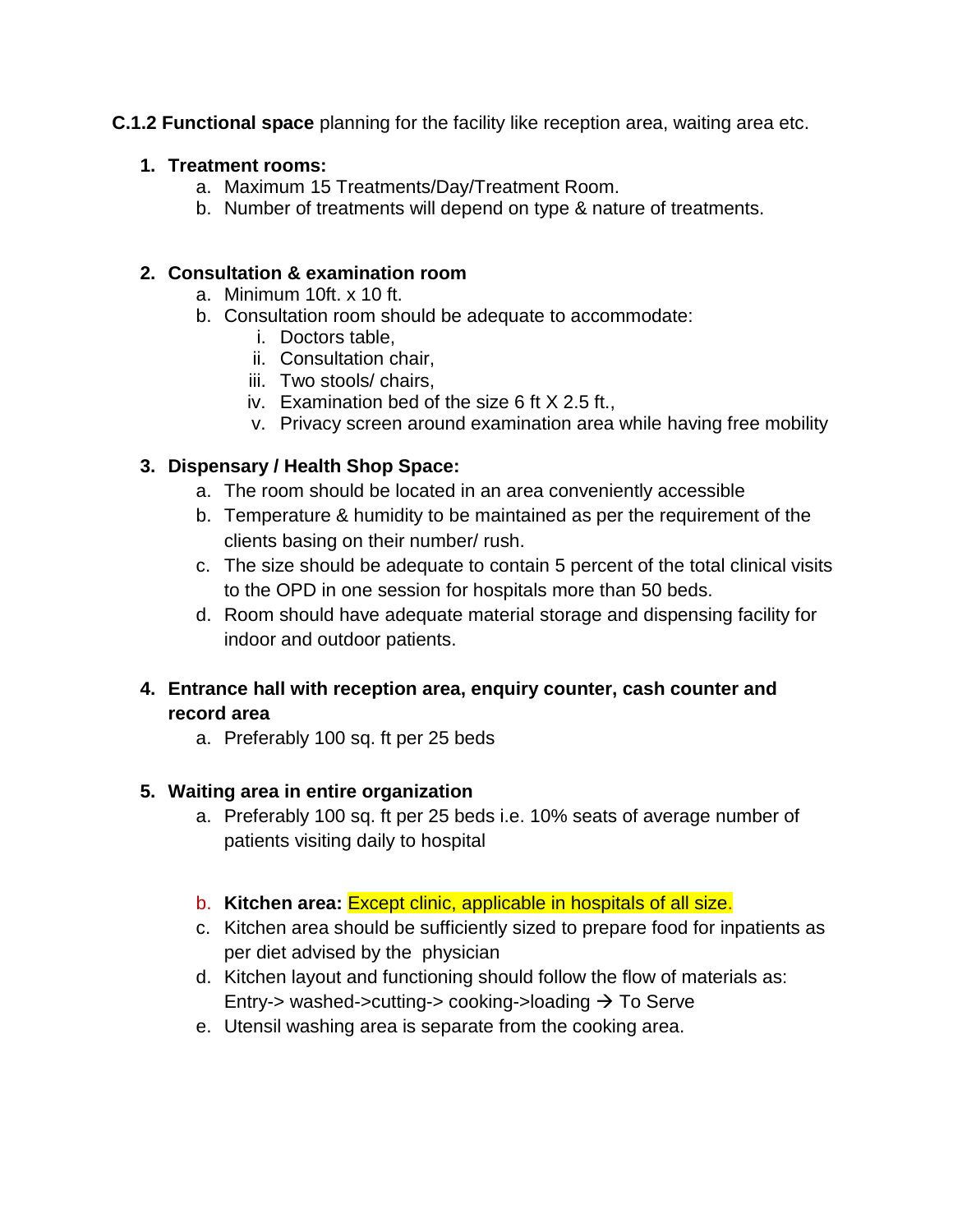## **6. Preparation area:**

a. Preparation area should be of minimum 50 sq. ft: only if medications are prepared in the hospital.

# **7. Consumables Stores space:**

- a. The consumables store may be part of a hospital or separate and secured.
- b. Area should be clean, well-ventilated, well lit, without any dampness or fungal growth on walls.

# **8. Therapist Quarters:**

a. Minimum 1 room with attached bathroom & WC, per 2 doctors with separate rooms for male & females with separated sleeping facility with ceiling fan, drinking water facility, intercom, mattress, pillows, blankets, bed sheets. Cupboards/ wardrobes.

# **9. Nursing station/ duty room (Nurses):**

- a. One nursing station/room per 15 beds.
- b. Applicable for clinics only if there is a day care ward.
- c. Nursing stations should be spacious enough to accommodate a table, requisite chairs, working platform, medicine racks, a work counter, sinks, dress table, screen, pedal operated trash bins.
- d. Station should accommodate all nurses on duty at any time.

# **10.Clinical laboratory specifications:**

- a. Laboratory services can be outsourced or can be optional for hospitals upto 100 beds.
- b. Laboratory services are mandatory for hospitals above 100 beds for quick diagnosis of blood, urine, etc., a small sample collection room facility shall be provided.
- c. Separate Reporting Room for doctors should be there.
- d. In the absence of the above facility the hospital should have collaboration with a well- equipped laboratory for all the purposes given above

# **11.Laundry (optional)**

- a. Laundry services can be outsourced or can be optional.
- b. If it is provided in house, it should have necessary facilities for drying, pressing and storage of soiled and cleaned linens.
- c. If outsourced, disinfection of linen is carried out by the hospital before handing over the linen to the out-sourced organization.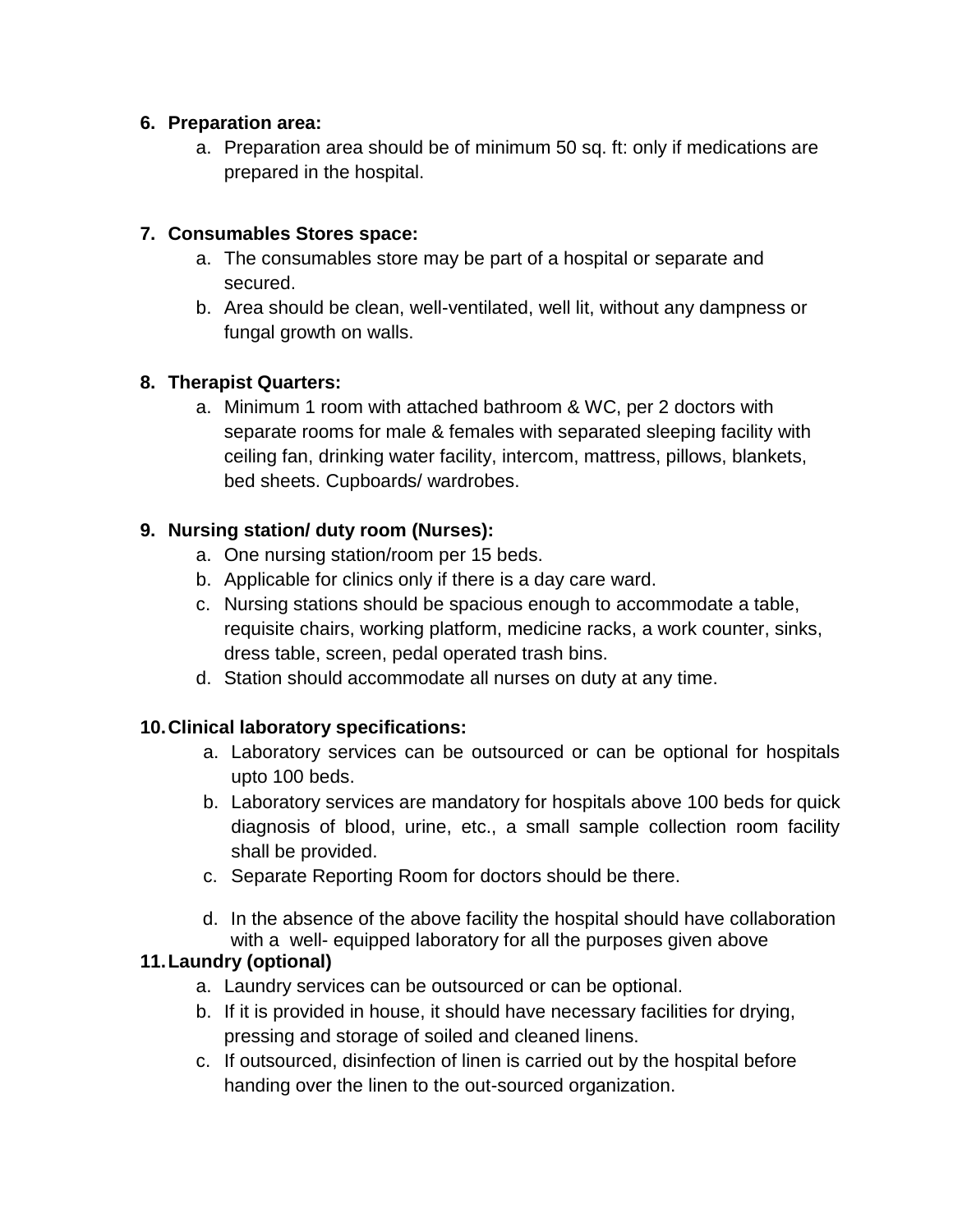# **12.House-Keeping:**

- a. Housekeeping services should be made available for effective cleanliness.
- b. Housekeeping services can be outsourced.
- c. Designated areas within functional areas for housekeeping materials has to be in hospital of more than 30 beds

#### **13.Security Services:**

a. There is a designated location for each security staff on duty.

### **14.Medical record-room:**

- a. Medical record-room should be of adequate size as per the load of the documents of the hospital.
- b. Tamperproof material and locking facility Cabinets/ cupboards/ Boxes will be used.
- c. Fire extinguishers of correct type should be made available nearby all locations.

### **15.Store rooms:**

- a. Store room should be lockable & of adequate size with exhaust fan.
- b. Area should be clean, well ventilated, well lit, without any dampness or fungal growth on walls.

# **16.Wards:**

- a. Treatment areas for male and female patients shall be segregated if managed as wards and there should be privacy for individual patients. Alternatively individual or sharing rooms can be used to segregate patients of different gender.
- b. The ward planning will address minimization of the work for the nursing staff and shall provide basic amenities to the patients located within an area or unit.
- c. Ward unit will include nursing station, preferably a treatment/ procedure room, nursing store and toilets as per the norms.
- d. At the minimum one nursing station per ward of upto 50 beds will be provided.
- e. There should be minimum 70 ft. area per bed with 7 ft. distance between the mid-points of adjoining beds and at least 3 feet distance between the beds and 8 inch distance between the bed and the wall.
- f. Width of the door to be at least 4 feet.
- g. Permanent, semi-permanent or temporary partition should be present between two beds.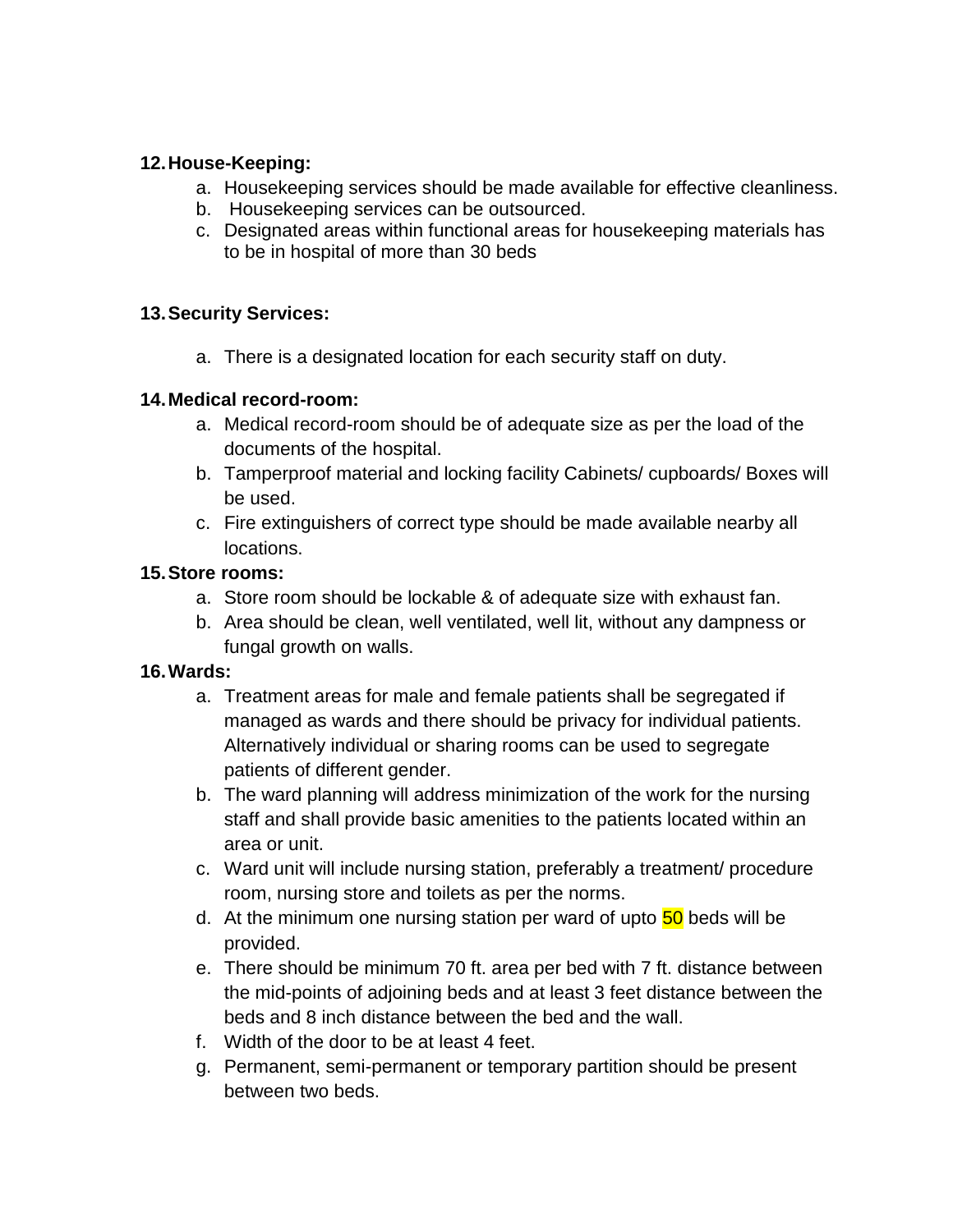h. Ward store area with **l**ockable wall or steel cupboard(s).

## **17.Duty rooms for Therapist**

- a. To accommodate 1 bed of 6 feet X 3 feet and a side table.
- b. Separate beds if sharing for same gender.
- c. Separate rooms for separate genders will be provided.

#### **18.Duty rooms for nurses:**

- a. To accommodate 1 bed of 6 feet X 3 feet and a side table.
- b. Separate beds if sharing for same gender.
- c. Separate rooms for separate genders will be provided.

### **19.Duty rooms for technicians:**

- a. To accommodate 1 bed of 6 feet X 3 feet and a side table.
- b. Separate beds if sharing for same gender.
- c. Separate rooms for separate genders will be provided.

### **20.Dirty utility room:**

a. Separate area of minimum 15 sq feet.

#### **21: Therapy Unit or treatment room:**

a. The department is more frequently visited by out-patients and IPD patients but should be located at a place which may be at convenient access to both outdoor and indoor patients with privacy.

# 22. Diet center:

a. Diet Centre to cater to the Diet Therapy; Minimum 50 chairs and dining table or wooden long bench on the floor to accommodate patients.

**C.1.3 Dimensions of the sub areas** of the facility, including the flow of the processes which in turn will give a layout of the department /unit.

# **Specifications of Naturopathy Section:**

1. Room Size: 10 ft. X 8 ft. (As size of massage table7ft X 3 ft. the size of room should be 10ft  $X \frac{8 \text{ ft}}{1}$ .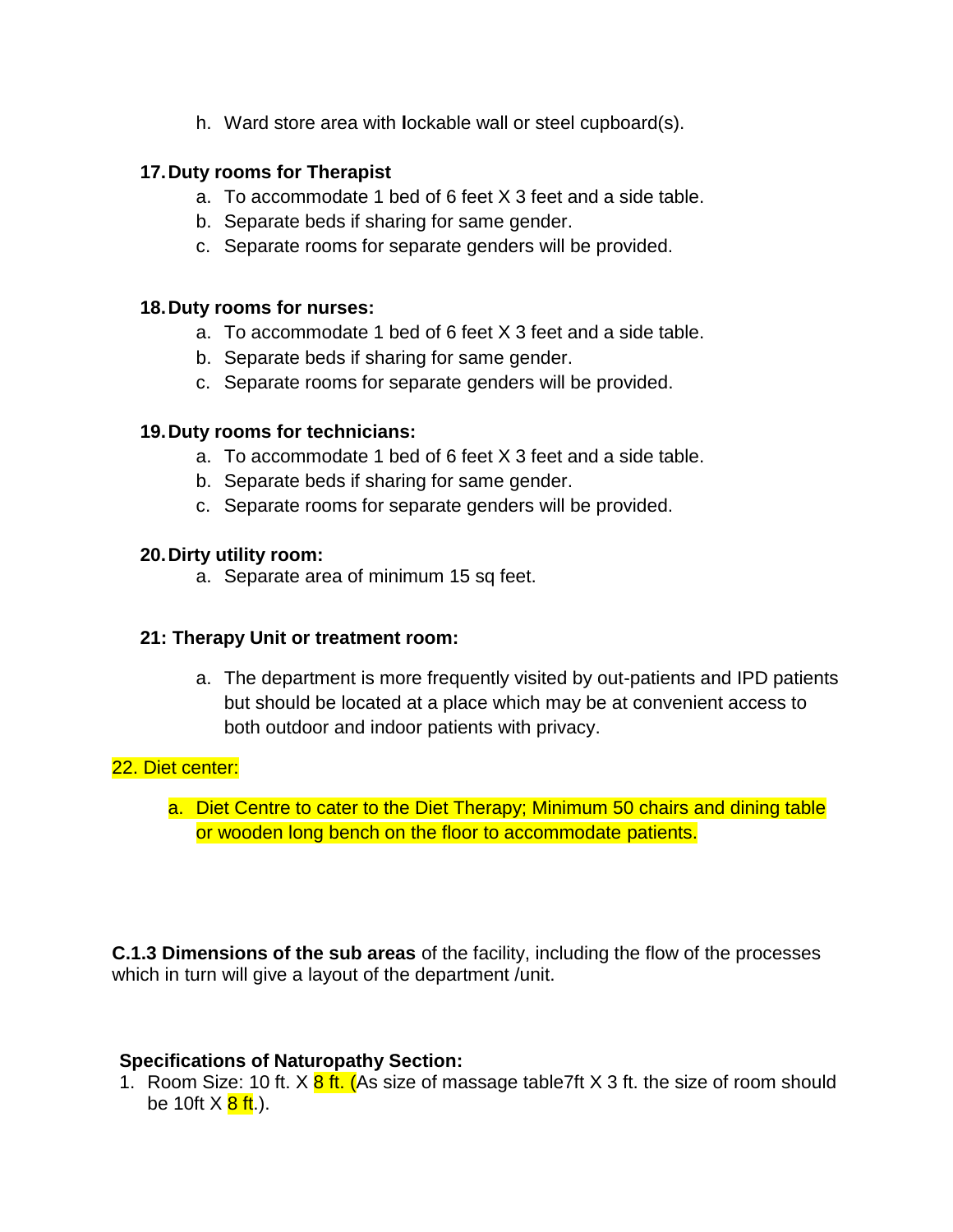- 2. Mandatory if procedures are done.
- 3. Separate Unit is proposed for male & female with attached toilet and bathroom
- 4. Optional and depending on work load. If more than 15 procedures are carried out per day, separate rooms should be provided.

### **C.1.4 Basic signage**

- 1. A signage within or outside the facility should be made available containing the following information.
- 2. \*All signage meant for patients and visitors shall be bilingual Local language and Hindi / English.

# **C.1.4.1Name of the care provider with registration number,**

- 1. Name of organization.
- 2. Display of Registration under clinical establishment act

### **C.1.4.2 Fee structure,**

- 1. Display of tariff list at OPD, Emergency etc.
- 2. Display of citizen charter in OPD and emergency

# **C.1.4.3Timings of the facility**

1. Display of OPD timings with names and respective specializations of consultants in OPD

#### **C.1.4.4Services provided**

- 1. Directional signage at main entrance towards emergency and OPD
- 2. Directional signage for patients for utilities and conveniences like toilets, drinking water, telephone booths, shops
- 3. Directional signage within the hospital building for all departments within the building
- 4. Display of department / area name on the entrance of each area / room / counter
- 5. Display of hospital layout at various entrances in the hospital
- 6. Display of hospital's scope of services at OPD, Emergency and at Campus entrance
- 7. Floor Plan With Location Of Departments
- 8. Plan of Facility
- 9. usages: departments, OPD & IP room & wards, waiting areas,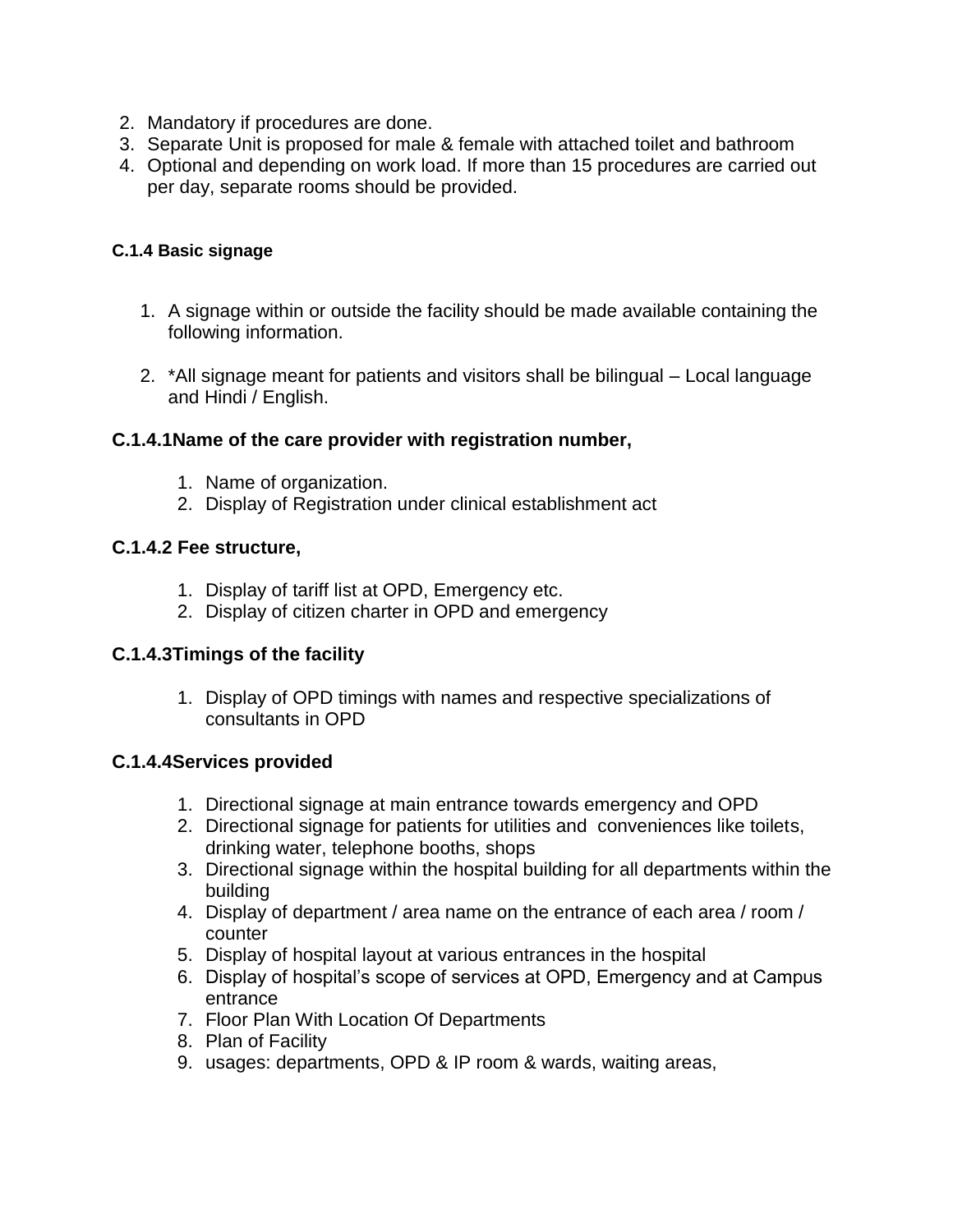# **C.1.5 Others**

- 1. Display of all radiation hazard signage in radiation areas (if applicable).
- 2. Display of Biomedical waste segregation at all location where BMW bins are kept
- 3. Display of danger signage at all electric panels and other dangerous areas
- 4. Display of General instructions like 'No Smoking', 'Keep Silence', 'Use dustbin', etc. at various patient and visitor areas in the hospital
- 5. Display of hand--washing techniques compliant with WHO guidelines at all hand wash basins
- 6. Display of how to use fire extinguisher at all point where fire extinguisher is installed
- 7. Display of important phone contact numbers of hospital authorities
- 8. Displays required by regulations like PNDT, Lifts, Fire, etc.
- 9. Display of Material Safety Data Sheet at all locations where Hazardous Materials are stored
- 10.Display of patient rights and responsibilities in OPD, emergency and wards
- 11.Display of safety instructions in areas where any kind of safety hazard may be expected. This includes areas like transformers, Cylinder storage, LPG storage etc.
- 12.Emergency exit signage (preferably in auto illumination material, like radium)
- 13.Fire Protection
- 14.Hazards- electrical, fall, pipe locations, prohibited areas
- 15.Notice board for general information to staff
- 16.Notice board in front of all OPD and Wards.
- 17.Notice board in Operation theatre
- 18.Routes for all areas
- 19.Signage for parking. (Signage for ambulance parking shall be separately mentioned)
- 20.Safety signage will be displays as per the requirements of respective Indian Standards: Ex. Fire Protection Safety Signs IS 12349:1988
- 21.CCTV Surveillance camera in common places like entrance/ reception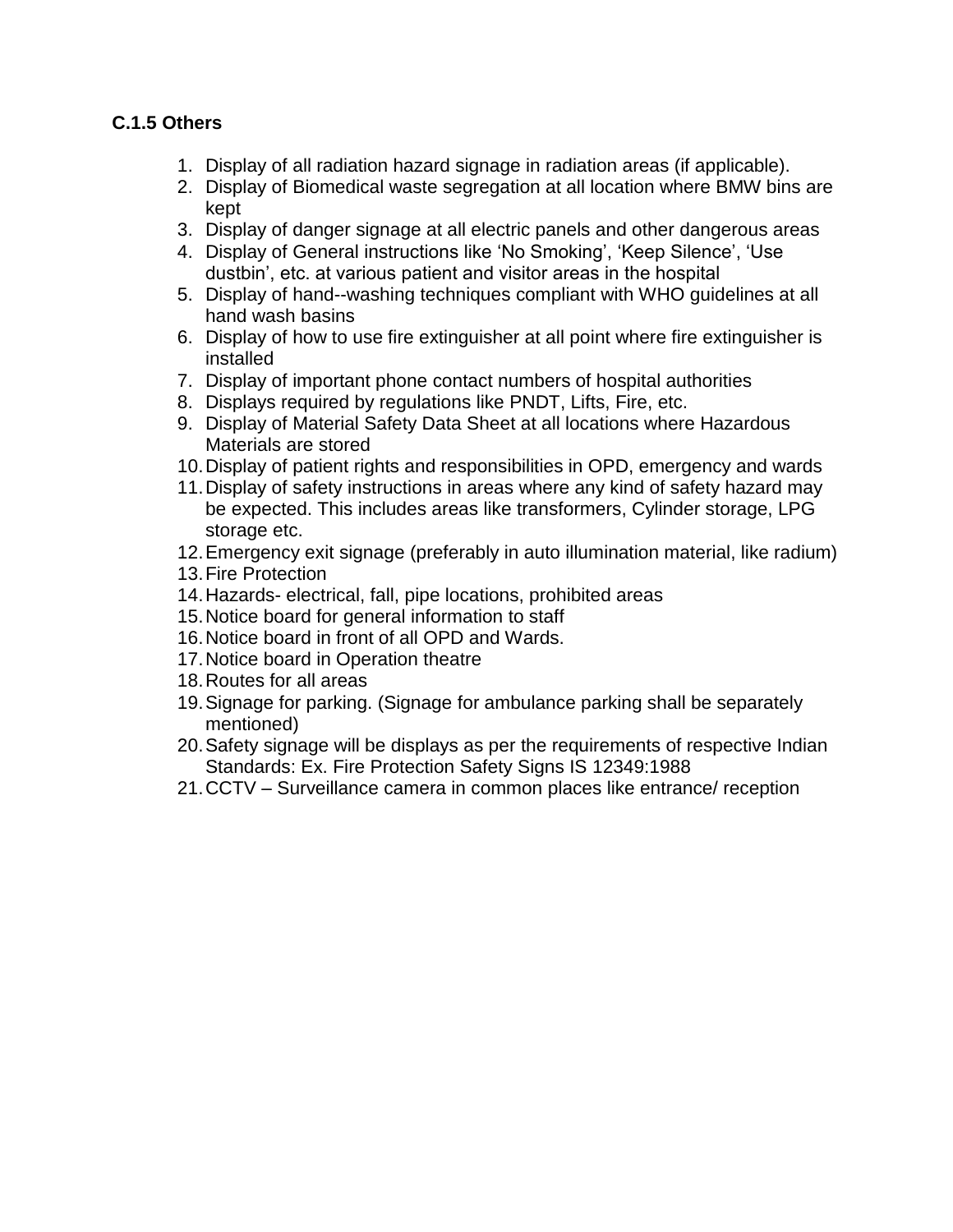#### **C.2 Furniture & Fixtures:**

This will entail the details about the furniture and sundry items commensurate to the service delivery requirements.

# **C.2.1Furniture/Fixture Requirements**:

| Sr.<br>No. | Name of the<br><b>Equipment</b>                                                                        | <b>Clinic</b>                     | 1 to 10<br><b>Bedded</b><br>hospital | 11 to 25<br><b>Bedded</b><br>hospita  | 26 to 50<br><b>Bedded</b><br>hospital | 51-100<br>bedded<br><b>Hospital</b> | 101 beds and<br>above/Teachi<br>ng hospitals                |
|------------|--------------------------------------------------------------------------------------------------------|-----------------------------------|--------------------------------------|---------------------------------------|---------------------------------------|-------------------------------------|-------------------------------------------------------------|
| 1.         | Room with well-<br>lighted and<br>ventilated and<br>equipped with a<br>chair and a table<br>for doctor | 1 per<br>consultation<br>room     | 1 per<br>consultatio<br>n room       | 1 per<br>consultat<br>ion room        | 1 per<br>consultation<br>room         | 1 per<br>consultation<br>room       | $\mathbf{1}$<br>per<br>con<br>sult<br>atio<br>n<br>roo<br>m |
| 2.         | X-ray viewer                                                                                           | <b>Optional</b>                   | <b>Optional</b>                      | <b>Optional</b>                       | 1 per<br>consultation<br>room         | 1 per<br>consultation<br>room       | 1 per<br>consultation<br>room                               |
| 3.         | Two chairs for<br>patients &<br>attendants                                                             | 1 set per<br>consultation<br>room | 1 set per<br>consultatio<br>n room   | 1 set<br>per<br>consultat<br>ion room | 1 set per<br>consultation<br>room     | 1 set per<br>consultation<br>room   | 1 set per<br>consultation<br>room                           |
| 4.         | An examination<br>table of 6 ft. X<br>2.5 ft. With<br>privacy screen                                   | 1 per<br>consultation<br>room     | 1 per<br>consultatio<br>n room       | 1 per<br>consultat<br>ion room        | 1 per<br>consultation<br>room         | 1 per<br>consultation<br>room       | 1 per<br>consultation<br>room                               |
| 5.         | <b>Blood pressure</b><br>apparatus,                                                                    | 1 per<br>consultation<br>room     | 1 per<br>consultatio<br>n room       | 1 per<br>consultat<br>ion room        | 1 per<br>consultation<br>room         | 1 per<br>consultation<br>room       | 1 per<br>consultation<br>room                               |
| 6.         | Stethoscope                                                                                            | 1 per<br>consultation<br>room     | 1 per<br>consultatio<br>n room       | 1 per<br>consultat<br>ion room        | 1 per<br>consultation<br>room         | 1 per<br>consultation<br>room       | 1 per<br>consultation<br>room                               |
| 7.         | Torch,                                                                                                 | 1 per<br>consultation<br>room     | 1 per<br>consultatio<br>n room       | 1 per<br>consultat<br>ion room        | 1 per<br>consultation<br>room         | 1 $per$<br>consultation<br>room     | 1 per<br>consultation<br>room                               |

# **1: Furniture/Fixture RequirementsforOutpatient Department (OPD):**: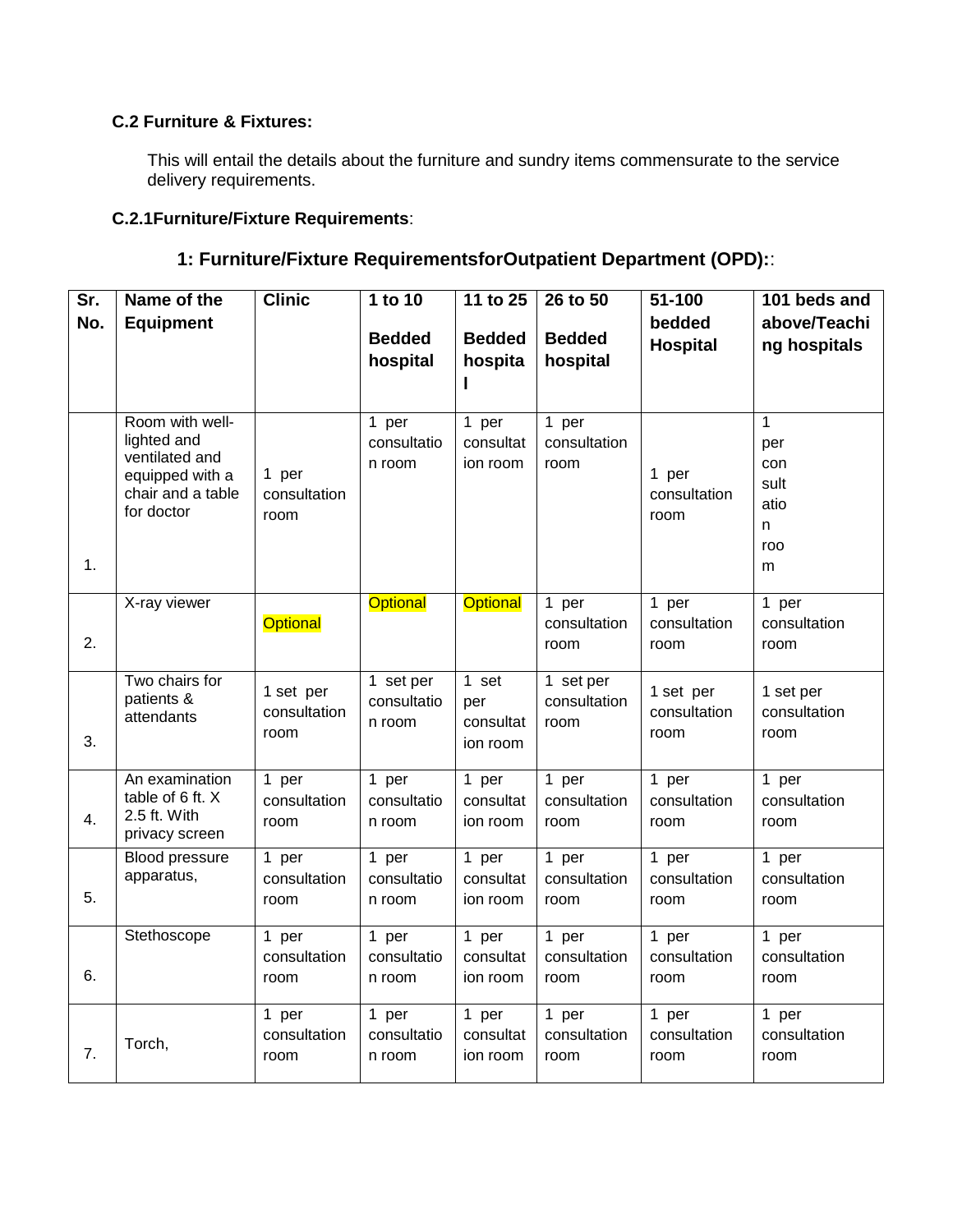| 8.  | Thermometer                                                                                                                                                               | 1 per<br>consultation<br>room | 1 per<br>consultatio<br>n room | 1 per<br>consultat<br>ion room | 1 per<br>consultation<br>room | 1 per<br>consultation<br>room | 1 per<br>consultation<br>room |
|-----|---------------------------------------------------------------------------------------------------------------------------------------------------------------------------|-------------------------------|--------------------------------|--------------------------------|-------------------------------|-------------------------------|-------------------------------|
| 9.  | Weighing<br>machine.                                                                                                                                                      | 1 per<br>consultation<br>room | 1 per<br>consultatio<br>n room | 1 per<br>consultat<br>ion room | 1 per<br>consultation<br>room | 1 per<br>consultation<br>room | 1 per<br>consultation<br>room |
| 10. | Essential<br>diagnostic tools<br>required for<br>examination of<br>patients as per<br>the scope of<br>services offered<br>by the hospital.                                | As per<br>requirement         | As per<br>requireme<br>nt      | As per<br>requirem<br>ent      | As per<br>requirement         | As per<br>requirement         | As per<br>requirement         |
| 11. | Light source<br>which gives light<br>colour and<br>temperature<br>similar to solar<br>light,<br>Light intensity of<br>at least 500 lux<br>at the point of<br>examination. | As per<br>requirement         | As per<br>requireme<br>nt      | As per<br>requirem<br>ent      | As per<br>requirement         | As per<br>requirement         | As per<br>requirement         |
| 12. | Refrigerator if<br>temperature<br>sensitive<br>medication are<br>stored (if<br>required)                                                                                  | <b>Optional</b>               | <b>Optional</b>                | <b>Optional</b>                | <b>Optional</b>               | <b>Optional</b>               | <b>Optional</b>               |
| 13. | Computers,<br>(if required)                                                                                                                                               | <b>Optional</b>               | 1 per<br>consultatio<br>n room | 1 per<br>consultat<br>ion room | 1 per<br>consultation<br>room | 1 per<br>consultation<br>room | 1 per<br>consultation<br>room |
| 14. | Telephone<br>equipment                                                                                                                                                    | As per<br>requirement         | As per<br>requireme<br>nt      | As per<br>requirem<br>ent      | As per<br>requirement         | As per<br>requirement         | As per<br>requirement         |
| 15. | Air conditioning                                                                                                                                                          | As per<br>requirement         | As per<br>requireme<br>nt      | As per<br>requirem<br>ent      | As per<br>requirement         | As per<br>requirement         | As per<br>requirement         |
| 16. | Adequate<br>lockable storage<br>space                                                                                                                                     | As per<br>requirement         | As per<br>requireme<br>nt      | As per<br>requirem<br>ent      | As per<br>requirement         | As per<br>requirement         | As per<br>requirement         |
| 17. | Foot stools                                                                                                                                                               | 1 per<br>consultation<br>room | 1 per<br>consultatio<br>n room | 1 per<br>consultat<br>ion room | 1 per<br>consultation<br>room | 1 per<br>consultation<br>room | 1 per<br>consultation<br>room |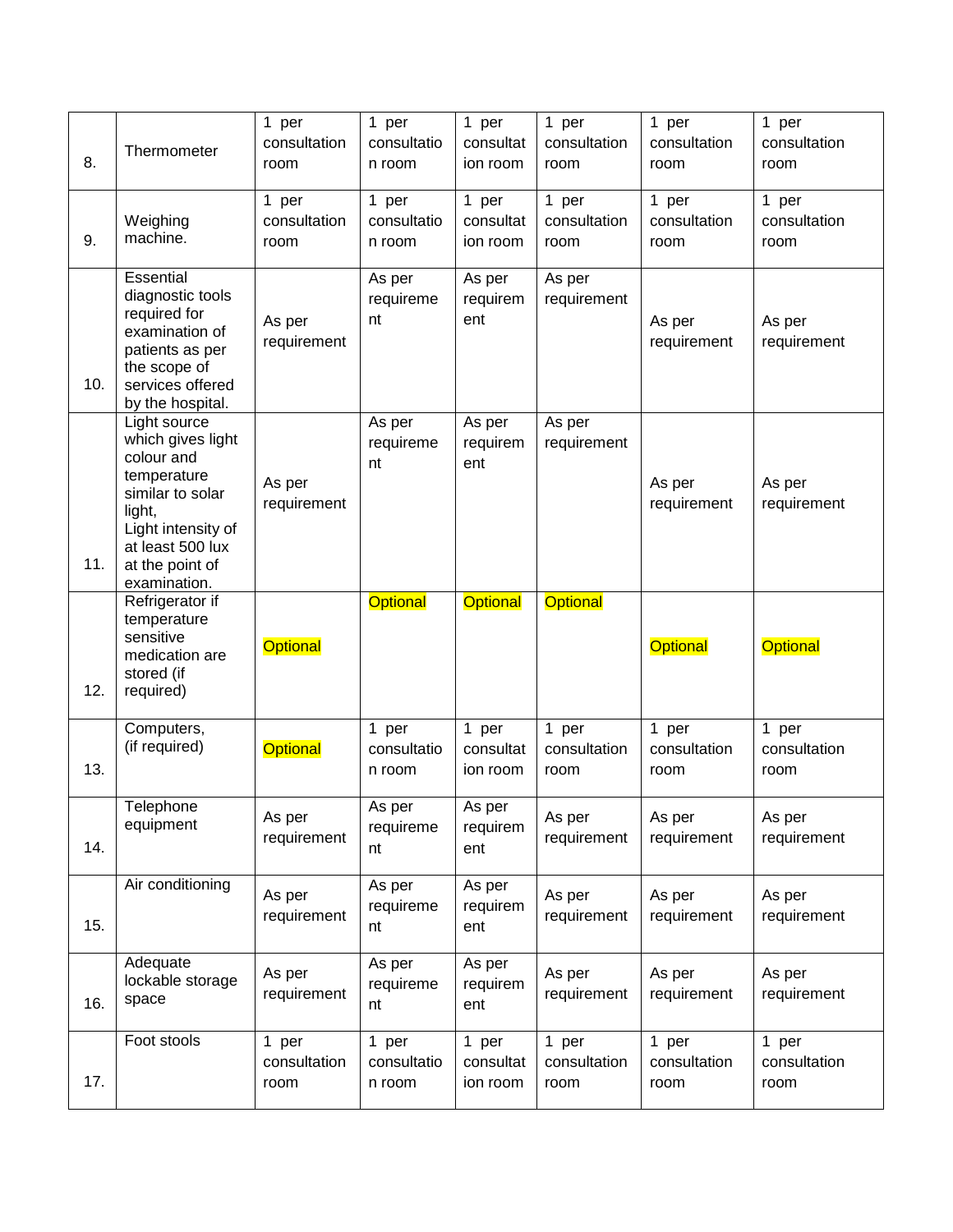# **2: Furniture/Fixture Requirements for In-Patient department (IPD):**

| No.<br><b>Equipment</b><br>above/Teaching<br>bedded<br>bedded<br>bedded<br>bedded<br><b>Hospital</b><br>hospitals<br><b>Hospital</b><br>Hospital<br><b>Hospital</b><br>$\overline{2}$<br>$\overline{2}$<br>Adequate wall or<br>1.<br>$\overline{\mathbf{c}}$<br>steel Cupboards<br>8<br>4<br>$\overline{2}$<br>$\overline{2}$<br>$\overline{2}$<br>$\overline{\mathbf{4}}$<br>$\overline{8}$<br>2.<br>Arm Board Adult<br>$\overline{2}$<br>$\overline{2}$<br>3.<br>Back rest<br>$\overline{2}$<br>8<br>4<br>1 per floor<br>1 per floor<br>1 per floor<br>1 per floor<br>Bain marie trolley<br>1 per floor<br>4.<br>stainless steel 1<br>per floor<br>Bed side cabinets<br>As needed<br>As needed<br>As needed<br>As needed<br>As needed<br>5.<br>Bed side Screen<br>1 per ward<br>1 per ward or full<br>1 per ward<br>1 per ward<br>1 per ward<br>6.<br>length curtains<br>or full length<br>or full<br>or full<br>or full length<br>between the beds<br>curtains<br>curtains<br>length<br>length<br>between the<br>between the<br>curtains<br>curtains<br>beds<br>beds<br>between<br>between<br>the beds<br>the beds<br>7.<br>As per<br>As per<br>6 | Sr. | Name of the | 1 to 10     | 11 to 25    | 26 to 50 | 51-100 | 101 beds and |
|------------------------------------------------------------------------------------------------------------------------------------------------------------------------------------------------------------------------------------------------------------------------------------------------------------------------------------------------------------------------------------------------------------------------------------------------------------------------------------------------------------------------------------------------------------------------------------------------------------------------------------------------------------------------------------------------------------------------------------------------------------------------------------------------------------------------------------------------------------------------------------------------------------------------------------------------------------------------------------------------------------------------------------------------------------------------------------------------------------------------------------------------------|-----|-------------|-------------|-------------|----------|--------|--------------|
|                                                                                                                                                                                                                                                                                                                                                                                                                                                                                                                                                                                                                                                                                                                                                                                                                                                                                                                                                                                                                                                                                                                                                      |     |             |             |             |          |        |              |
|                                                                                                                                                                                                                                                                                                                                                                                                                                                                                                                                                                                                                                                                                                                                                                                                                                                                                                                                                                                                                                                                                                                                                      |     |             |             |             |          |        |              |
|                                                                                                                                                                                                                                                                                                                                                                                                                                                                                                                                                                                                                                                                                                                                                                                                                                                                                                                                                                                                                                                                                                                                                      |     |             |             |             |          |        |              |
|                                                                                                                                                                                                                                                                                                                                                                                                                                                                                                                                                                                                                                                                                                                                                                                                                                                                                                                                                                                                                                                                                                                                                      |     |             |             |             |          |        |              |
|                                                                                                                                                                                                                                                                                                                                                                                                                                                                                                                                                                                                                                                                                                                                                                                                                                                                                                                                                                                                                                                                                                                                                      |     |             |             |             |          |        |              |
|                                                                                                                                                                                                                                                                                                                                                                                                                                                                                                                                                                                                                                                                                                                                                                                                                                                                                                                                                                                                                                                                                                                                                      |     |             |             |             |          |        |              |
|                                                                                                                                                                                                                                                                                                                                                                                                                                                                                                                                                                                                                                                                                                                                                                                                                                                                                                                                                                                                                                                                                                                                                      |     |             |             |             |          |        |              |
|                                                                                                                                                                                                                                                                                                                                                                                                                                                                                                                                                                                                                                                                                                                                                                                                                                                                                                                                                                                                                                                                                                                                                      |     |             |             |             |          |        |              |
|                                                                                                                                                                                                                                                                                                                                                                                                                                                                                                                                                                                                                                                                                                                                                                                                                                                                                                                                                                                                                                                                                                                                                      |     |             |             |             |          |        |              |
|                                                                                                                                                                                                                                                                                                                                                                                                                                                                                                                                                                                                                                                                                                                                                                                                                                                                                                                                                                                                                                                                                                                                                      |     |             |             |             |          |        |              |
|                                                                                                                                                                                                                                                                                                                                                                                                                                                                                                                                                                                                                                                                                                                                                                                                                                                                                                                                                                                                                                                                                                                                                      |     |             |             |             |          |        |              |
| 12<br><b>Bucket Plastic</b><br>24                                                                                                                                                                                                                                                                                                                                                                                                                                                                                                                                                                                                                                                                                                                                                                                                                                                                                                                                                                                                                                                                                                                    |     |             | requirement | requirement |          |        |              |
| <b>Ceiling Fans</b><br>As per<br>As per<br>As per<br>As per<br>As per<br>8.                                                                                                                                                                                                                                                                                                                                                                                                                                                                                                                                                                                                                                                                                                                                                                                                                                                                                                                                                                                                                                                                          |     |             |             |             |          |        |              |
| requirement<br>requirement<br>requirement<br>requirement<br>requirement                                                                                                                                                                                                                                                                                                                                                                                                                                                                                                                                                                                                                                                                                                                                                                                                                                                                                                                                                                                                                                                                              |     |             |             |             |          |        |              |
| Clock 1per ward<br>1 per ward<br>$\overline{1}$ per ward<br>1 per ward<br>1 per ward<br>1 per ward<br>9.                                                                                                                                                                                                                                                                                                                                                                                                                                                                                                                                                                                                                                                                                                                                                                                                                                                                                                                                                                                                                                             |     |             |             |             |          |        |              |
| Containers for<br>As needed<br>As needed<br>As needed<br>As needed<br>As needed<br>10.<br>kitchen                                                                                                                                                                                                                                                                                                                                                                                                                                                                                                                                                                                                                                                                                                                                                                                                                                                                                                                                                                                                                                                    |     |             |             |             |          |        |              |
| Doctor's chair for<br>As needed<br>As needed<br>As needed<br>As needed<br>As needed<br>11.<br>OP & ward,                                                                                                                                                                                                                                                                                                                                                                                                                                                                                                                                                                                                                                                                                                                                                                                                                                                                                                                                                                                                                                             |     |             |             |             |          |        |              |
| Doctor's or Office<br>As per<br>12.<br>As per<br>As per<br>table<br>requirement<br>requirement<br>requirement<br>3<br>10                                                                                                                                                                                                                                                                                                                                                                                                                                                                                                                                                                                                                                                                                                                                                                                                                                                                                                                                                                                                                             |     |             |             |             |          |        |              |
| Dressing trolley-1<br>13.<br>As per<br>As per<br>As per                                                                                                                                                                                                                                                                                                                                                                                                                                                                                                                                                                                                                                                                                                                                                                                                                                                                                                                                                                                                                                                                                              |     |             |             |             |          |        |              |
| per floor/ ward<br>requirement<br>requirement<br>requirement<br>depending on                                                                                                                                                                                                                                                                                                                                                                                                                                                                                                                                                                                                                                                                                                                                                                                                                                                                                                                                                                                                                                                                         |     |             |             |             |          |        |              |
| 4<br>layout<br>8<br>Dust bins in each<br>3<br>6<br>14.                                                                                                                                                                                                                                                                                                                                                                                                                                                                                                                                                                                                                                                                                                                                                                                                                                                                                                                                                                                                                                                                                               |     |             |             |             |          |        |              |
| ward &                                                                                                                                                                                                                                                                                                                                                                                                                                                                                                                                                                                                                                                                                                                                                                                                                                                                                                                                                                                                                                                                                                                                               |     |             |             |             |          |        |              |
| consultation room<br>3<br>6<br>12                                                                                                                                                                                                                                                                                                                                                                                                                                                                                                                                                                                                                                                                                                                                                                                                                                                                                                                                                                                                                                                                                                                    |     |             |             |             |          |        |              |
| Duty table for<br>$\overline{4}$<br>As per<br>As per<br>15.                                                                                                                                                                                                                                                                                                                                                                                                                                                                                                                                                                                                                                                                                                                                                                                                                                                                                                                                                                                                                                                                                          |     |             |             |             |          |        |              |
| nurses<br>requirement<br>requirement                                                                                                                                                                                                                                                                                                                                                                                                                                                                                                                                                                                                                                                                                                                                                                                                                                                                                                                                                                                                                                                                                                                 |     |             |             |             |          |        |              |
| 20<br>8                                                                                                                                                                                                                                                                                                                                                                                                                                                                                                                                                                                                                                                                                                                                                                                                                                                                                                                                                                                                                                                                                                                                              |     |             |             |             |          |        |              |
| 1 per floor<br>1 per floor<br>1 per floor<br>1 per floor<br>1 per floor<br>Emergency<br>16.<br>resuscitation kit                                                                                                                                                                                                                                                                                                                                                                                                                                                                                                                                                                                                                                                                                                                                                                                                                                                                                                                                                                                                                                     |     |             |             |             |          |        |              |
| $\overline{2}$<br>4<br>Enema Set<br>4<br>8<br>17.<br>1                                                                                                                                                                                                                                                                                                                                                                                                                                                                                                                                                                                                                                                                                                                                                                                                                                                                                                                                                                                                                                                                                               |     |             |             |             |          |        |              |
| ABC 1 per<br>ABC 1 per<br>ABC 1 per<br>ABC 1 per<br>ABC 1 per ward/<br>Fire extinguisher -<br>18.                                                                                                                                                                                                                                                                                                                                                                                                                                                                                                                                                                                                                                                                                                                                                                                                                                                                                                                                                                                                                                                    |     |             |             |             |          |        |              |
| ward/floor<br>ward/floor<br>ward/floor<br>ward/floor<br>floor based on<br>based on<br>based on                                                                                                                                                                                                                                                                                                                                                                                                                                                                                                                                                                                                                                                                                                                                                                                                                                                                                                                                                                                                                                                       |     |             |             |             |          |        |              |
| based on<br>based on<br>layout<br>layout<br>layout<br>layout<br>layout                                                                                                                                                                                                                                                                                                                                                                                                                                                                                                                                                                                                                                                                                                                                                                                                                                                                                                                                                                                                                                                                               |     |             |             |             |          |        |              |
| Foot stools<br>8<br>8<br>4<br>16<br>25<br>19.                                                                                                                                                                                                                                                                                                                                                                                                                                                                                                                                                                                                                                                                                                                                                                                                                                                                                                                                                                                                                                                                                                        |     |             |             |             |          |        |              |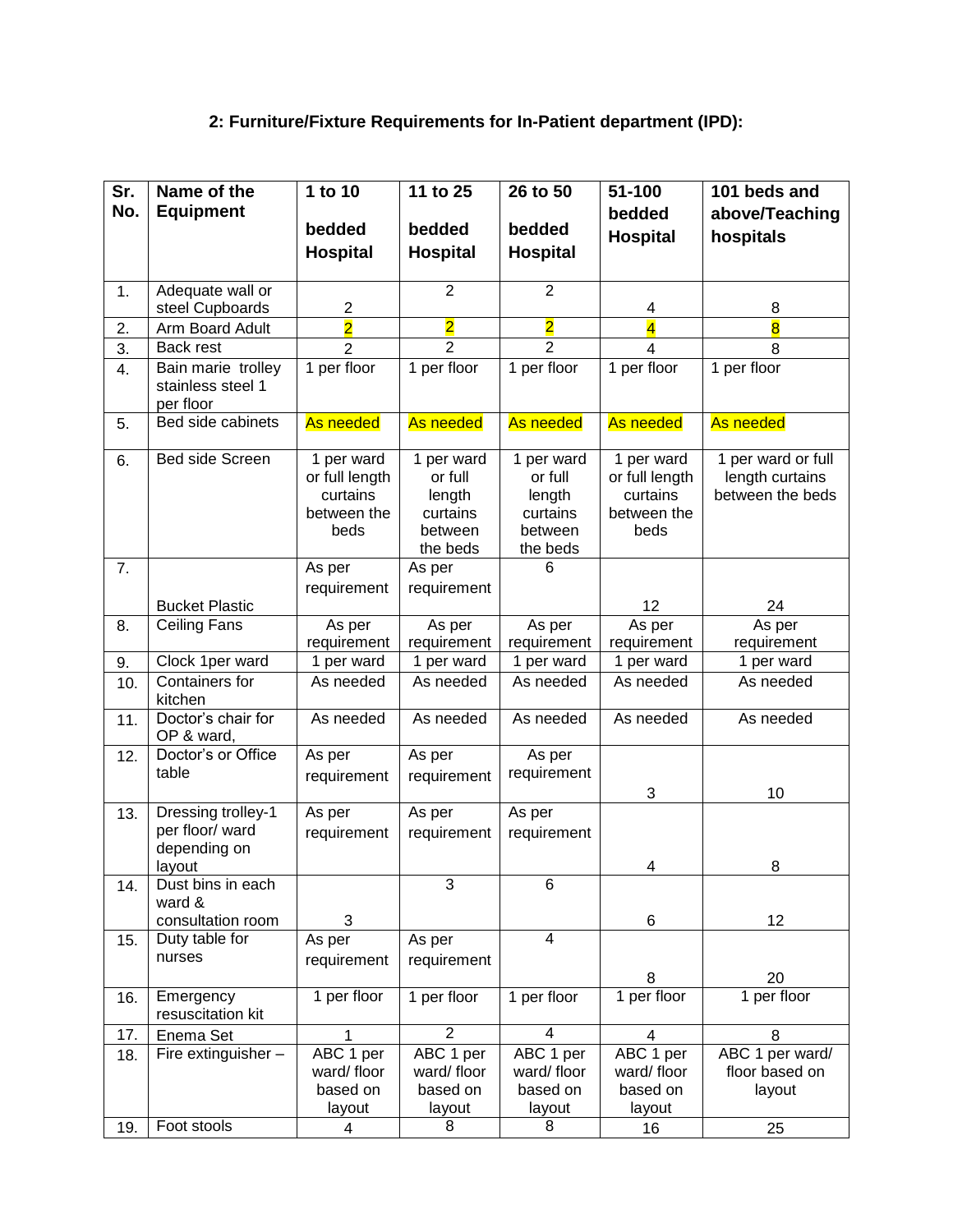| 20. | Fridge                        | 1 Per Area/     | 1 Per Area/     | 1 Per Area/             | 1 Per Area/     | 1 Per Area/ Ward     |
|-----|-------------------------------|-----------------|-----------------|-------------------------|-----------------|----------------------|
|     |                               | Ward            | Ward            | Ward                    | Ward            |                      |
| 21. | Heavy duty Torch<br>light     | 1 per ward      | 1 per ward      | 1 per ward              | 1 per ward      | 1 per ward           |
| 22. | <b>Hospital Cots</b>          | $10 + 10 %$     | 25+10 %         | 50+10 %                 | $100+10%$       |                      |
|     |                               | of the          | of the          | of the                  | of the          | 100 & above + 10     |
|     |                               | capacity in     | capacity in     | capacity in             | capacity in     | % of the capacity    |
|     |                               | reserve         | reserve         | reserve                 | reserve         | in reserve           |
| 23. | <b>Hospital Cots</b>          |                 | As per          | As per                  |                 |                      |
|     | Pediatric                     | As per          | requirement     | requirement             |                 |                      |
|     |                               | requirement     |                 |                         | 10              | 30                   |
| 24. | Hot Water Bags 2              | 2 per ward      | 2 per ward      | 2 per ward              | 2 per ward      | 2 per ward           |
|     | per ward                      |                 |                 |                         |                 |                      |
| 25. | Hot Water geyser              | 2 per ward      | 2 per ward      | 2 per ward              | 2 per ward      | 2 per ward           |
| 26. | IV Stands - 1 per             |                 |                 |                         |                 |                      |
|     | 20 beds                       |                 |                 |                         | 5               | 10                   |
| 27. | Infra-Red lamp                |                 | $\overline{2}$  | $\overline{3}$          | 5               | 10                   |
| 28. | Intercom System               | 2 per ward      | 2 per ward      | 2 per ward              | 2 per ward      | 2 per ward           |
|     |                               | (optional)      |                 |                         |                 |                      |
| 29. | Kidney Trays <sup>1</sup> per |                 | $\overline{2}$  | $\overline{\mathbf{5}}$ |                 |                      |
|     | 10 beds                       |                 |                 |                         | 10              | 20                   |
| 30. | Kitchen utensils,             | Adequate        | Adequate        | Adequate                | Adequate        | Adequate             |
| 31. | Massage table of              | One per         | One per         |                         | One per         | One per              |
|     | 7ft. x 2.5ft (wood            | procedure       | procedure       |                         | procedure       | procedure room       |
|     | or fibre)                     | room            | room            |                         | room            |                      |
| 32. | Medicine trolley              | <b>Optional</b> | <b>Optional</b> | <b>Optional</b>         | <b>Optional</b> | <b>Optional</b>      |
| 33. | Office chairs                 | As per          | As per          | $\overline{4}$          |                 |                      |
|     |                               | requirement     | requirement     |                         |                 |                      |
|     |                               |                 |                 |                         | 8               | 20                   |
| 34. |                               | As per          | As per          | 3                       |                 |                      |
|     |                               | requirement     | requirement     |                         |                 |                      |
|     | <b>Office Table</b>           |                 |                 |                         | 6               | 10                   |
| 35. | patient Beds with             | 20% of total    | 20% of total    | 20% of total            | 20% of total    | 20% of total beds    |
|     | side rails                    | beds            | beds            | beds                    | beds            |                      |
| 36. | Patient call Bell             | 1 per bed       | 1 per bed       | 1 per bed               | 1 per bed       | 1 per bed            |
|     | System                        |                 |                 |                         |                 |                      |
| 37. | Patient locker                | 1 per bed       | 1 per bed       | 1 per bed               | 1 per bed       | 1 per bed            |
| 38. | Patients                      | $-1$ per        | $-1$ per        | $-1$ per                | $-1$ per        | - 1 per ward/floor   |
|     | examination table-            | ward/floor a    | ward/floor      | ward/floor              | ward/floor a    | a per the profile of |
|     | 1 per ward/floor a            | per the         | a per the       | a per the               | per the         | patients & layout    |
|     | per the profile of            | profile of      | profile of      | profile of              | profile of      | of facility          |
|     | patients & layout             | patients &      | patients &      | patients &              | patients &      |                      |
|     | of facility                   | layout of       | layout of       | layout of               | layout of       |                      |
|     |                               | facility        | facility        | facility                | facility        |                      |
| 39. | Patients side table           | 1 per bed       | 1 per bed       | 1 per bed               | 1 per bed       | 1 per bed            |
| 40. | Pediatric cots with           | as per          | as per          | as per                  | as per          | as per scope of      |
|     | railings as per               | scope of        | scope of        | scope of                | scope of        | services             |
|     | scope of services             | services        | services        | services                | services        |                      |
| 41. | Steel or Wooden               | <b>Optional</b> | <b>Optional</b> | <b>Optional</b>         | <b>Optional</b> | <b>Optional</b>      |
|     | cup board                     |                 |                 |                         |                 |                      |
| 42. | Steel rack                    | <b>Optional</b> | <b>Optional</b> | <b>Optional</b>         | <b>Optional</b> | <b>Optional</b>      |
| 43. | Stool 1Per Bed                |                 | 25              | 50                      |                 |                      |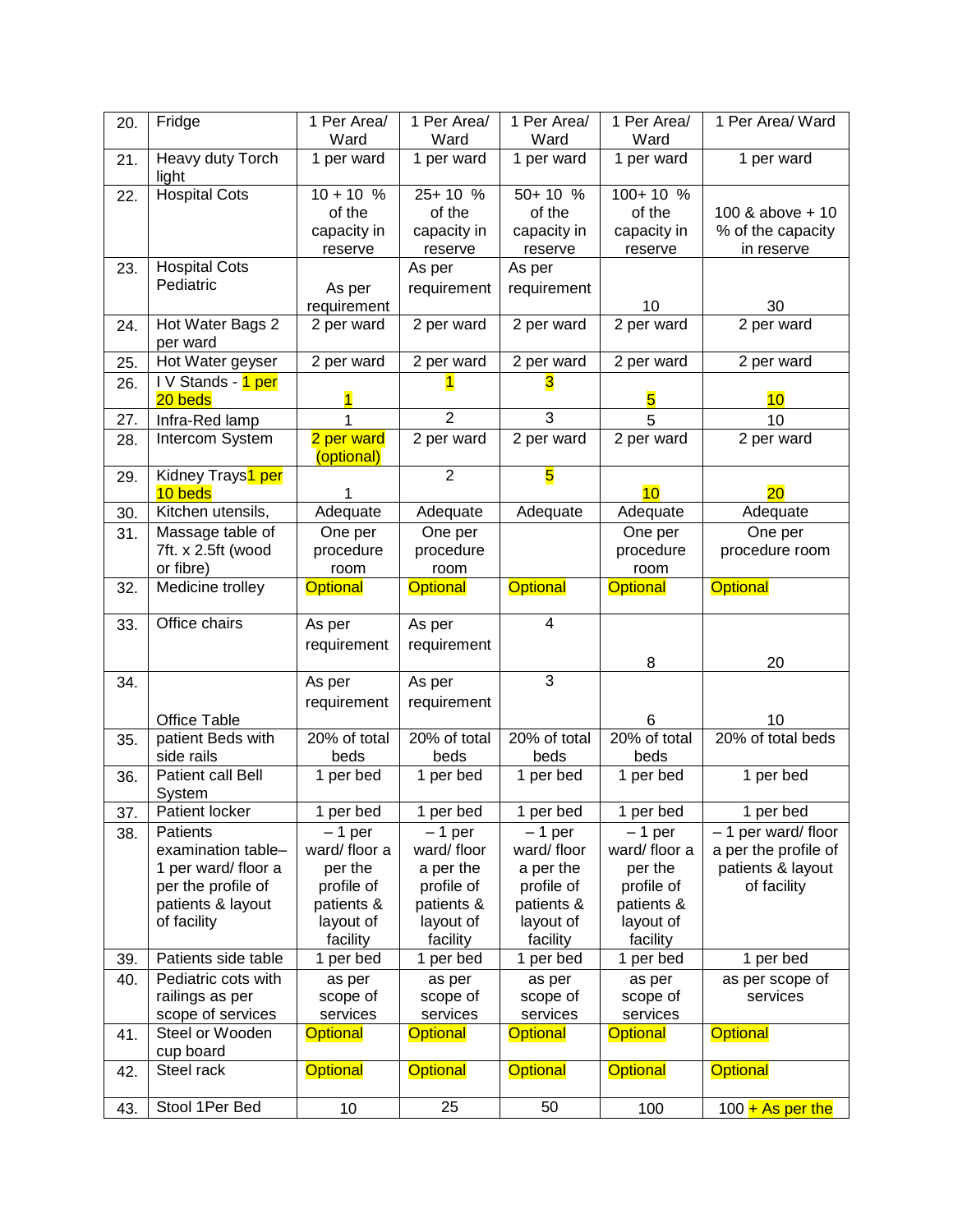|     |                         |                 |                 |                 |                 | no. of beds    |
|-----|-------------------------|-----------------|-----------------|-----------------|-----------------|----------------|
| 44. | Stools revolving -      | 2 per ward      | 2 per ward      | 2 per ward      | 2 per ward      | 2 per ward     |
|     | 1 per ward              |                 |                 |                 |                 |                |
| 45. | Stretcher/ Patient      | 1 per ward      | 1 per ward      | 1 per ward      | 1 per ward      | 1 per ward     |
|     | trolley $-1$ per        |                 |                 |                 |                 |                |
|     | ward                    |                 |                 |                 |                 |                |
| 46. | Urinal Male and         | 1 per ward      | 1 per ward      | 1 per ward      |                 |                |
|     | Female                  |                 |                 |                 | 20              | 50             |
| 47. | waiting chairs /        | 50% of the      | 50% of the      | 50% of the      | 50% of the      | 50% of the bed |
|     | benches for             | bed             | bed             | bed             | bed             | strengths      |
|     | patients relatives      | strengths       | strengths       | strengths       | strengths       |                |
| 48. | <b>Weighing Machine</b> | 1 per ward      | 1 per ward      | 1 per ward      | 1 per ward      | 1 per ward     |
| 49. | Wheel chair             | <b>Optional</b> | 1 per 25        | 2 per 50        | 2 per 50        | 2 per 50 beds  |
|     |                         |                 | beds            | beds            | beds            |                |
| 50. | X-ray viewer            | <b>Optional</b> | <b>Optional</b> | <b>Optional</b> | <b>Optional</b> | one per ward   |
|     |                         |                 |                 |                 |                 |                |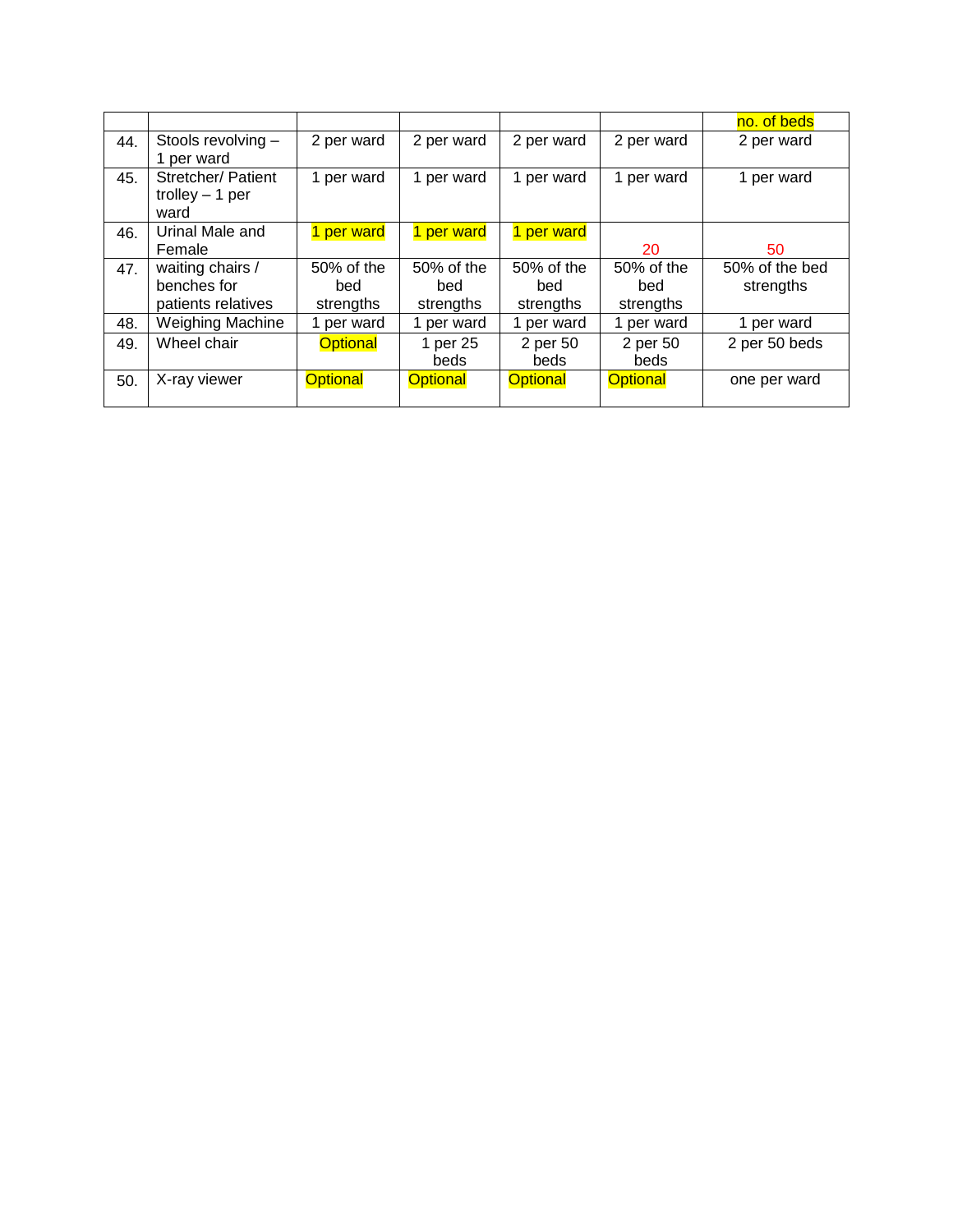|            | 3: Furniture/Fixture Requirements for NaturopathySection |                            |                                      |                                       |                                          |                                     |                                                    |  |  |  |  |  |
|------------|----------------------------------------------------------|----------------------------|--------------------------------------|---------------------------------------|------------------------------------------|-------------------------------------|----------------------------------------------------|--|--|--|--|--|
| Sr.<br>No. | Name of the<br><b>Equipment</b>                          | <b>Clinic</b>              | 1 to 10<br>bedded<br><b>Hospital</b> | 11 to 25<br>bedded<br><b>Hospital</b> | 26 to<br>50<br>bedded<br><b>Hospital</b> | 51-100<br>bedded<br><b>Hospital</b> | 101 beds<br>and<br>above/Te<br>aching<br>hospitals |  |  |  |  |  |
| 1.         | Arm chair                                                | One per<br>service<br>room | One per<br>service<br>room           | One per<br>service<br>room            | One per<br>service<br>room               | One per<br>service<br>room          | One per<br>service<br>room                         |  |  |  |  |  |
| 2.         | Footstool                                                | One per<br>service<br>room | One per<br>service<br>room           | One per<br>service<br>room            | One per<br>service<br>room               | One per<br>service<br>room          | One per<br>service<br>room                         |  |  |  |  |  |
| 3.         | Gas/Stove                                                | One per<br>service<br>room | One per<br>service<br>room           | One per<br>service<br>room            | One per<br>service<br>room               | One per<br>service<br>room          | One per<br>service<br>room                         |  |  |  |  |  |
| 4.         | hamox stretchers /<br>Stretchers with wheels             | One per<br>service<br>room | One per<br>service<br>room           | One per<br>service<br>room            | One per<br>service<br>room               | One per<br>service<br>room          | One per<br>service<br>room                         |  |  |  |  |  |
| 5.         | <b>Heating facilities</b>                                | One per<br>service<br>room | One per<br>service<br>room           | One per<br>service<br>room            | One per<br>service<br>room               | One per<br>service<br>room          | One per<br>service<br>room                         |  |  |  |  |  |
| 6.         | Hot water bath                                           | One per<br>service<br>room | One per<br>service<br>room           | One per<br>service<br>room            | One per<br>service<br>room               | One per<br>service<br>room          | One per<br>service<br>room                         |  |  |  |  |  |
| 7.         | IV stands                                                | One per<br>service<br>room | One per<br>service<br>room           | One per<br>service<br>room            | One per<br>service<br>room               | One per<br>service<br>room          | One per<br>service<br>room                         |  |  |  |  |  |
| 8.         | Massage table of 7ft. x<br>2.5ft (wood or fibre)         | One per<br>service<br>room | One per<br>service<br>room           | One per<br>service<br>room            | One per<br>service<br>room               | One per<br>service<br>room          | One per<br>service<br>room                         |  |  |  |  |  |
| 9.         | Mixture/Grinder/Churner                                  | One per<br>service<br>room | One per<br>service<br>room           | One per<br>service<br>room            | One per<br>service<br>room               | One per<br>service<br>room          | One per<br>service<br>room                         |  |  |  |  |  |
| 10.        | Plastic aprons, gloves<br>and mask                       | One per<br>service<br>room | One per<br>service<br>room           | One per<br>service<br>room            | One per<br>service<br>room               | One per<br>service<br>room          | One per<br>service<br>room                         |  |  |  |  |  |
| 11.        | Stool                                                    | One per<br>service<br>room | One per<br>service<br>room           | One per<br>service<br>room            | One per<br>service<br>room               | One per<br>service<br>room          | One per<br>service<br>room                         |  |  |  |  |  |
| 12.        | Sufficient light and<br>ventilation                      | One per<br>service<br>room | One per<br>service<br>room           | One per<br>service<br>room            | One per<br>service<br>room               | One per<br>service<br>room          | One per<br>service<br>room                         |  |  |  |  |  |
| 13.        | Steam bath chamber                                       | One per<br>service<br>room | One per<br>service<br>room           | One per<br>service<br>room            | One per<br>service<br>room               | One per<br>service<br>room          | One per<br>service<br>room                         |  |  |  |  |  |
| 14.        | Wheel chairs                                             | One per<br>service<br>room | One per<br>service<br>room           | One per<br>service<br>room            | One per<br>service<br>room               | One per<br>service<br>room          | One per<br>service<br>room                         |  |  |  |  |  |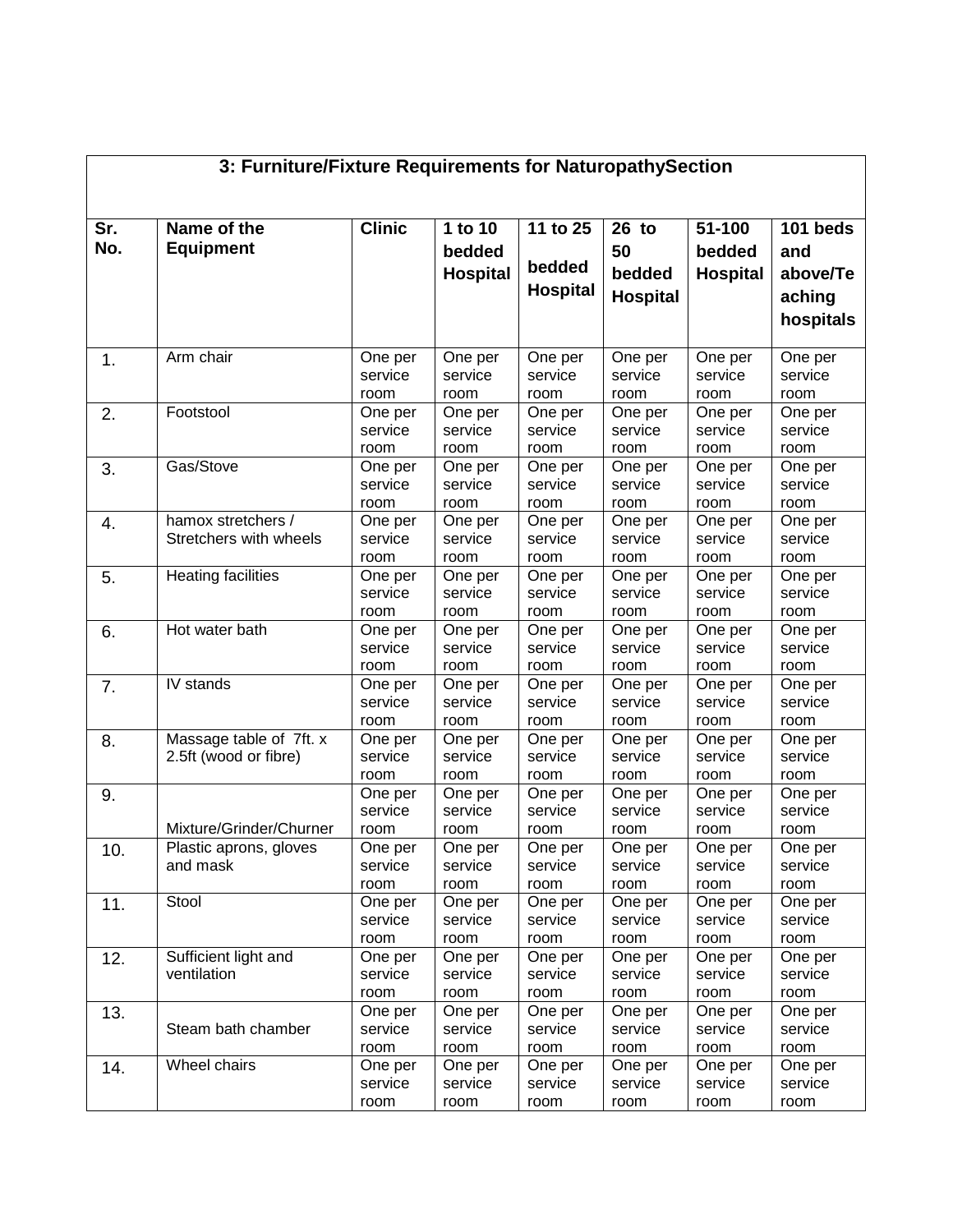# **C.2.2Sundry Articles Requirement**

|            |                                                                                |                        | <b>Hospital Fittings &amp; Necessities</b> |                                                    |                                       |                                     |                                            |
|------------|--------------------------------------------------------------------------------|------------------------|--------------------------------------------|----------------------------------------------------|---------------------------------------|-------------------------------------|--------------------------------------------|
| Sr.<br>No. | Name of the<br><b>Equipment</b>                                                | <b>Clinic</b>          | 1 to 10<br>bedded<br><b>Hospital</b>       | $\overline{11}$ to 25<br>bedded<br><b>Hospital</b> | 26 to 50<br>bedded<br><b>Hospital</b> | 51-100<br>bedded<br><b>Hospital</b> | 101 and above/<br><b>Teaching hospital</b> |
| 1.         | Air conditioners                                                               | Option<br>al           | Optional                                   | Optional                                           | Optional                              | Optional                            | Optional                                   |
| 2.         | Ambulance                                                                      | Option<br>al           | Optional                                   | Optional                                           | Optional                              | Optional                            | Minimum 1                                  |
| 3.         | Ceiling / wall Fans                                                            | As<br>needed           | As needed                                  | As<br>needed                                       | As<br>needed                          | As<br>needed                        | As needed                                  |
| 4.         | <b>Clock</b>                                                                   | 1 per<br>ward          | 1 per ward                                 | 1 per ward                                         | 1 per ward                            | 1 per ward                          | 1 per ward                                 |
| 5.         | Computer with<br>modem with UPS,<br>printer with<br>internet<br>connection     | As<br>needed           | As needed                                  | As<br>needed                                       | As<br>needed                          | As<br>needed                        | As needed                                  |
| 6.         | Coolers                                                                        | As<br>needed           | As needed                                  | As<br>needed                                       | As<br>needed                          | As<br>needed                        | As needed                                  |
| 7.         | <b>Drinking Water</b><br>purifier                                              | As<br>needed           | As needed                                  | As<br>needed                                       | As<br>needed                          | As<br>needed                        | As needed                                  |
| 8.         | Emergency lamp                                                                 | 2 Per<br>Area/<br>Ward | 2 Per Area/<br>Ward                        | 2 Per<br>Area/<br>Ward                             | 2 Per<br>Area/<br>Ward                | 2 Per<br>Area/<br>Ward              | 2 Per Area/ Ward                           |
| 9.         | Emergency<br>trauma set                                                        | 2 per<br>ward          | 2 per ward                                 | 2 Per<br>Area/<br>Ward                             | 2 Per<br>Area/<br>Ward                | 2 per ward                          | 2 per ward                                 |
| 10.        | <b>Exhaust Fan</b>                                                             | As<br>needed           | As needed                                  | As<br>needed                                       | As<br>needed                          | As<br>needed                        | As needed                                  |
| 11.        | Fire extinguishers                                                             | As<br>needed           | As needed                                  | As<br>needed                                       | As<br>needed                          | As<br>needed                        | As needed                                  |
| 12.        | <b>Instant Geyser</b><br>(Applicable if<br>storage geyser is<br>not available) | 1 per<br>ward          | 1 per ward                                 | 1 per<br>ward                                      | 1 per<br>ward                         | 1 per<br>ward                       | 1 per ward                                 |
| 13.        | Refrigerator                                                                   | 1 per<br>ward          | 1 per ward                                 | 1 per<br>ward                                      | 1 per<br>ward                         | 1 per ward                          | 1 per ward                                 |
| 14.        | Storage Geyser                                                                 | 1 per<br>ward          | 1 per ward                                 | 1 per ward                                         | 1 per ward                            | 1 per ward                          | 1 per ward                                 |
| 15.        | Tables & Chairs                                                                | As<br>needed           | As needed                                  | As<br>needed                                       | As<br>needed                          | As<br>needed                        | As needed                                  |
| 16.        | Telephone/ cell<br>phone                                                       | 1 per<br>ward          | 1 per ward                                 | 1 per ward                                         | 1 per ward                            | 1 per ward                          | 1 per ward                                 |
| 17.        | Tube lights                                                                    | As<br>needed           | As needed                                  | As<br>needed                                       | As<br>needed                          | As<br>needed                        | As needed                                  |
| 18.        | Vacuum cleaner                                                                 | As<br>needed           | As needed                                  | As<br>needed                                       | As<br>needed                          | As<br>needed                        | As needed                                  |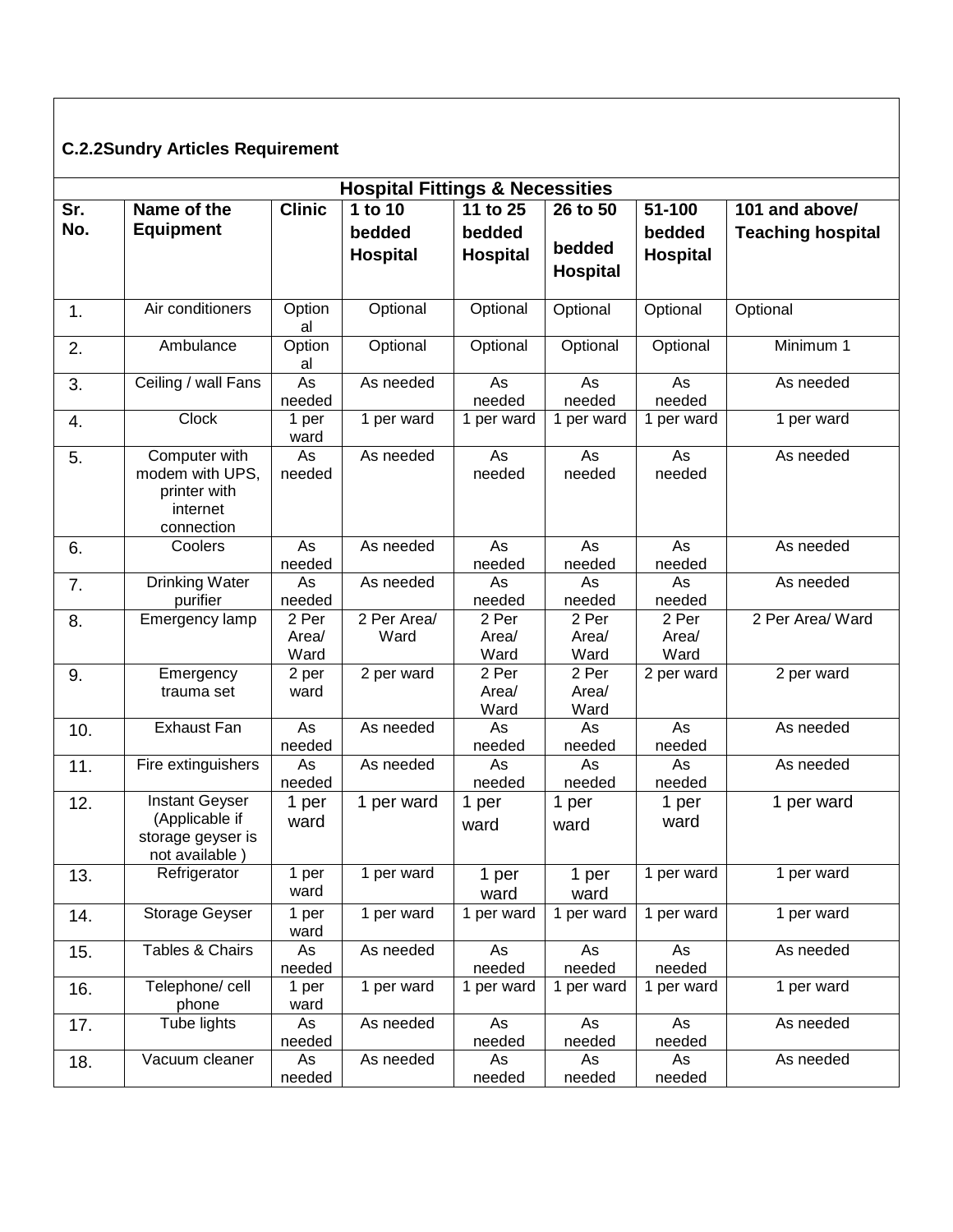#### **C.2.3 Others**

|            | <b>Furniture/Fixture Requirements</b>                                       |                                    |                                        |                                        |                                        |                                        |                                                |  |  |  |  |
|------------|-----------------------------------------------------------------------------|------------------------------------|----------------------------------------|----------------------------------------|----------------------------------------|----------------------------------------|------------------------------------------------|--|--|--|--|
|            | <b>Administration</b>                                                       |                                    |                                        |                                        |                                        |                                        |                                                |  |  |  |  |
| Sr.<br>No. | Name of the<br><b>Equipment</b>                                             | <b>Clinic</b>                      | 1 to 10<br>bedded                      | 11 to 25<br>bedded                     | 26 to 50<br>bedded                     | 51-100<br>bedded<br>Hospita            | 101 beds<br>and above/<br>teaching<br>hospital |  |  |  |  |
| 1.         | Computer with Modem<br>with UPS, Printer with<br><b>Internet Connection</b> | As<br>needed                       | As<br>needed                           | As<br>needed                           | As<br>needed                           | As<br>needed                           | As needed                                      |  |  |  |  |
| 2.         | Xerox Machine                                                               | As<br>needed                       | As<br>needed                           | 1 per<br>ward                          | 1 per<br>ward                          | 1 per<br>ward                          | 1 per ward                                     |  |  |  |  |
| 3.         | Intercom (10 lines)                                                         | As<br>needed                       | As<br>needed                           | As<br>needed                           | As<br>needed                           | As<br>needed                           | As needed                                      |  |  |  |  |
| 4.         | Fax Machine                                                                 |                                    | As<br>needed                           | As<br>needed                           | As<br>needed                           | As<br>needed                           | As needed                                      |  |  |  |  |
| 5.         | Telephone                                                                   | One per<br>organizati<br><b>on</b> | One per<br>organizati<br>on            | One per<br>organizat<br>ion            | One per<br>organizat<br>ion            | One per<br>organizat<br>ion            | One per<br>organization                        |  |  |  |  |
| 6.         | <b>Public Address</b><br>System                                             | ۰                                  | Covering<br>Indoor<br>and OPD<br>Areas | Covering<br>Indoor<br>and OPD<br>Areas | Covering<br>Indoor<br>and OPD<br>Areas | Covering<br>Indoor<br>and OPD<br>Areas | Covering<br>Indoor and<br><b>OPD</b> Areas     |  |  |  |  |

# **C. 3 Engineering Services Requirements**

This will include the detail information about the basic requirements including

#### **C.3.1Electrical Requirements**

- 1. At least 3 hours backup or generator for critical areas
- 2. Primary electrical Supply is available as provided by the local utility provider. Lighting back up for at least 1 hour covering all functional areas must be available during the functioning time.
- 3. Primary electrical Supply as supplied by utility provider. Emergency backup for at least 3 hours backup for electricity & for lighting and critical equipment must be available during the functioning time. Take over time must be less than 30 seconds. Electric supply to lighting will be backed up with UPS/ Inverter/ Battery.
- 4. The illumination in the hospital is provided as per the prescribed standards.
- 5. Shadow less lights should be provided in operation theatres and delivery rooms.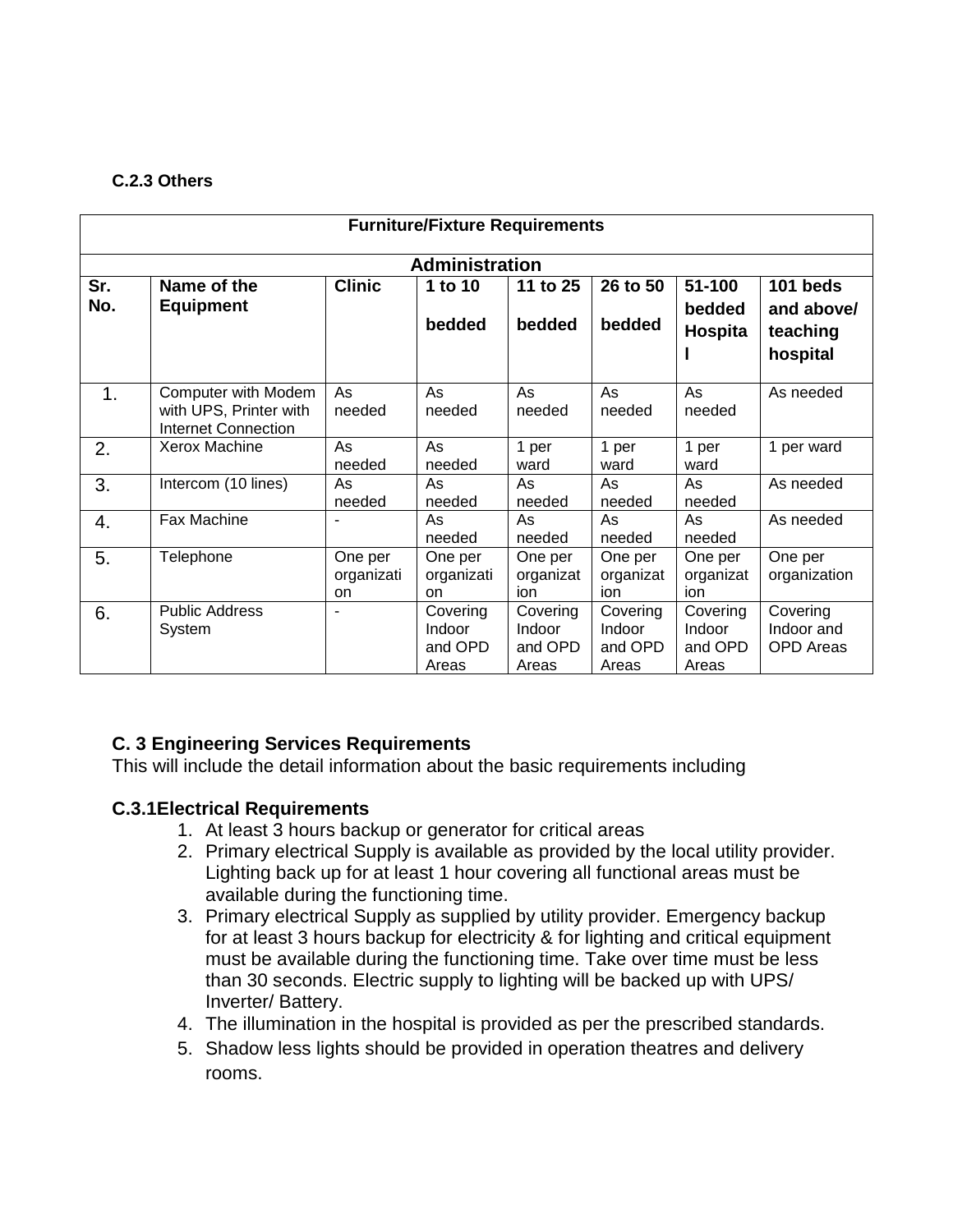6. Emergency portable light units should be provided in the wards and departments.

# **C.3.2Plumbing Requirements**

### 1. **Number of Wash basins**

- i. 1 for every 20 persons or part there
- ii. Doctor, staff, patients and visitors have an access to wash basin(s) 1 for every 50 persons or part there.
- iii. Dirty utility & surgical / procedural hand wash basin will be separate from general use & one each.

### 2. **Number of Water closets**

- i. 1 for every 20 beds or part thereof.
- ii. Doctor, staff, patients and visitors have an access to wash closet(s) 20 beds or part thereof.

### 3. **For in-patient department**

- a. No. of Wash basins
	- i. 1 for every 12 beds or part thereof
	- ii. Doctor, staff, patients and visitors have an access to wash basin(s);
	- iii. Procedure hand wash basins are separate and located close to procedure area.1 for every 12 beds or part thereof

#### b. No. of Water closets

- i. 1 for every 6 beds or part thereof
- ii. Separate water closets are available for use for outpatient and inpatient areas.
- iii. For in-patient areas the water closets are provided in the ratio of 1 per 6 beds and are located close to patient care areas.

#### c. No. of bathrooms

- i. Minimum1 bathroom per 6 beds/ one for each ward rooms
- ii. Minimum1 bathroom per 6 beds/ one for each therapy rooms

#### d. WC

- i. Minimum 1 WC per 6 beds/ one for each Male & Female wards
- ii. Average size of toilet : 810 mm X 1800mm with grab bars
- iii. Minimum 1 WC per 6 beds/ one for each Male & Female wards
- iv. At least one wheel chair friendly toilet of dimensions 2200mm X 1800mm must be provided.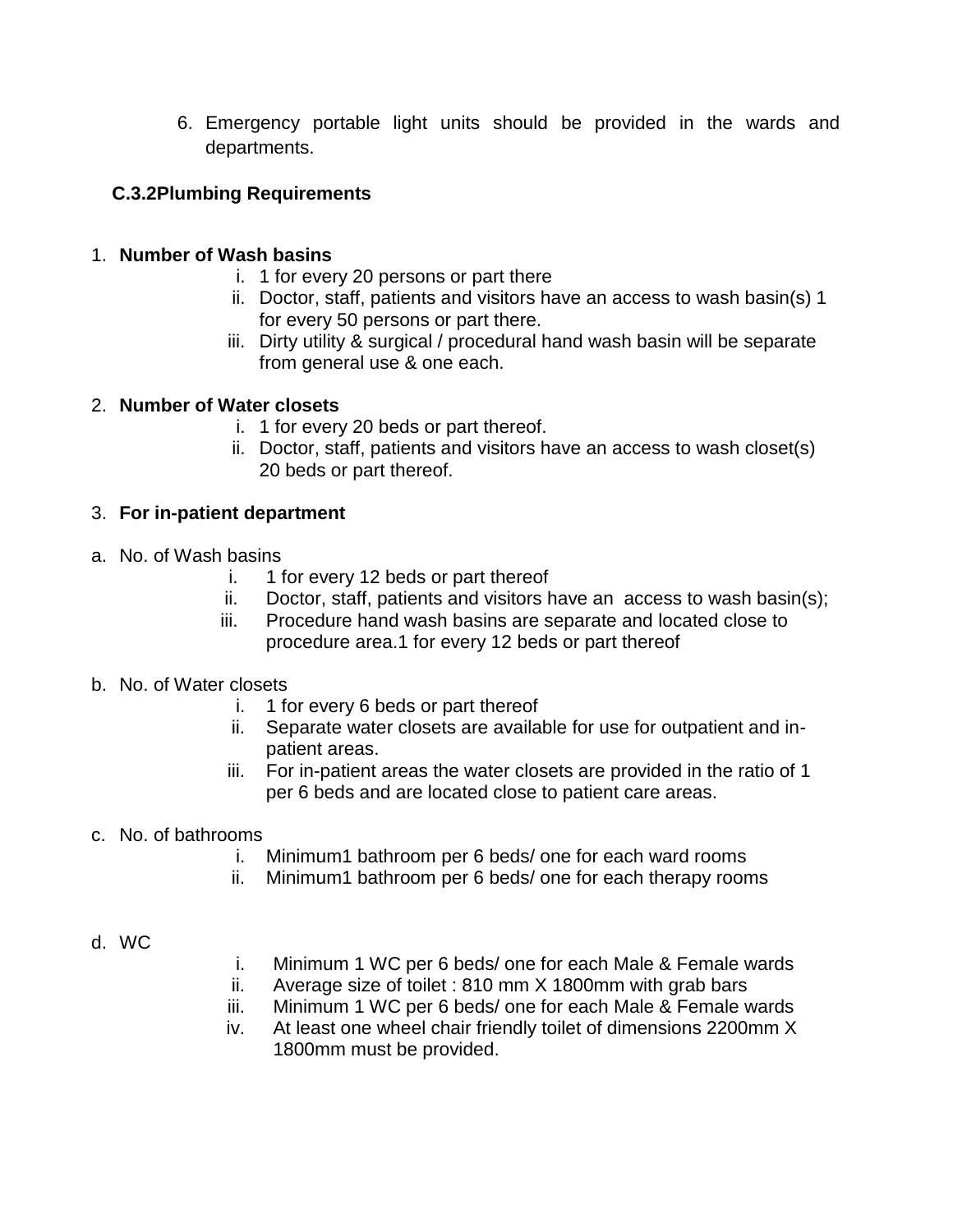# **C.3.3Civil Requirements**

- 1. Space between 2 rows of beds in a ward should be minimum 5 ft.
- 2. Distance between 2 beds should be minimum 3.5 ft. if more than one bed is present
- 3. If clinic has beds then: measured between the facing borders of adjoining beds there shall be at least 3 feet of distance if the beds are mobile and provided with functional wheels and at least 4 feet if beds do not have functional wheels.
- 4. If there are no beds then this requirement is not applicable.
- 5. Size of hospital bed should be minimum 6' x 3'
- 6. Area per bed should be Minimum 50 sq. ft. / bed

# **C.3.4 HVAC / AC / Ventilation / Cross Ventilation Requirements**

- 1. The ventilation in the hospital may be achieved by either natural supply or by mechanical exhaust of air.
- 2. Cross ventilation/ Mechanical ventilation by fans and or exhausts to achieve comfortable environment without noxious odours.
- 3. HVAC as per the need

#### **C.3.5 Others**

1. Air coolers or hot air convectors may be provided for the comfort of patients and staff depending on the local needs.

# **C.4 Public Utilities**

# **C.4.1Safe drinking water**

- 1. Round the clock availability of safe drinking water for patients, staff and visitors.
- 2. Hospital should be provided with water coolers and refrigerator in wards and departments depending upon the local needs.

# **C.4.2 Sanitary Requirements**

- 1. Arrangement should be made for round the clock piped water supply along with an overhead water storage tank with pumping and boosting arrangements.
- 2. Approximately 10000 liters of potable water per day is required for a 100 bedded hospital.
- 3. Separate provision for firefighting should be available.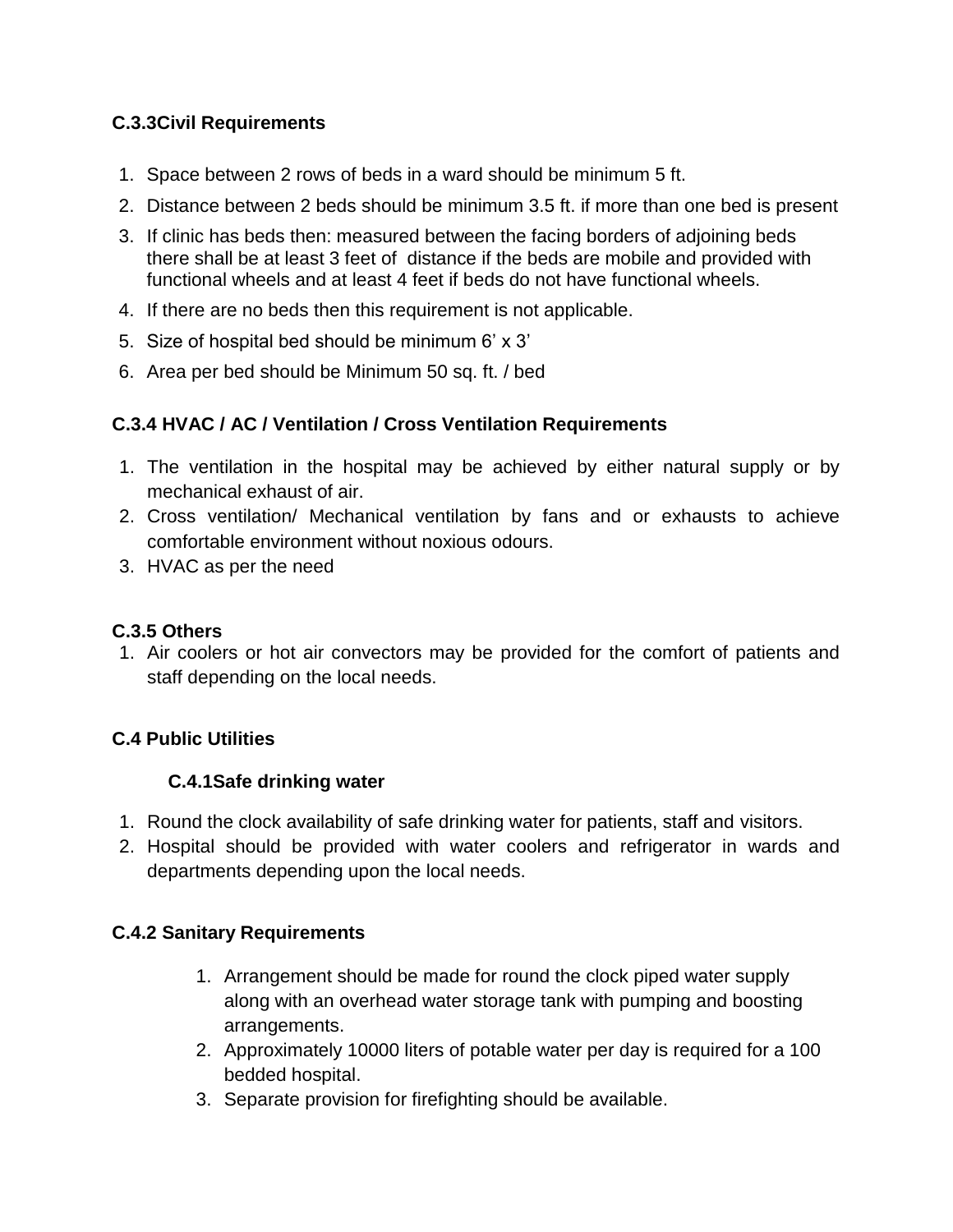4. Water softening plant should be considered where hardness of water is a major problem.

# **Drainage and Sanitation**

- 1. The construction and maintenance of drainage and sanitation system for waste water, surface water, sub-soil water and sewerage shall be in accordance with the prescribed standards. Prescribed standards and local guidelines shall be followed.
- 2. **Waste Disposal System:** National guidelines on Bio-Medical Waste Management and a Notification of Environment and Forests are at Annexure - I.

# **D***.* **Equipments /instruments**

This includes the type, number, minimum specification & functionality of equipments required in the facility under the following headings

# **D.1 Therapeutic equipments**

|            | 1: Equipments /Instruments Requirements for Outpatient department (OPD): |                                |                                      |                                        |                                          |                                |                                                   |  |  |  |
|------------|--------------------------------------------------------------------------|--------------------------------|--------------------------------------|----------------------------------------|------------------------------------------|--------------------------------|---------------------------------------------------|--|--|--|
| Sr.<br>No. | Name of the<br><b>Equipment</b>                                          | <b>Clinic</b>                  | 1 to 10<br>bedded<br><b>Hospital</b> | $11 - 25$<br>bedded<br><b>Hospital</b> | $26 - 50 -$<br>200<br>bedded<br>hospital | 51-100<br>bedded<br>hospital   | 101 beds<br>and<br>above/<br>teaching<br>hospital |  |  |  |
| 1.         | A chair and a<br>table for doctor                                        | 1 per<br>consultatio<br>n room | 1 per<br>consultation<br>room        | 1 per<br>consultatio<br>n room         | 1 per<br>consultati<br>on room           | 1 per<br>consultatio<br>n room | 1 per<br>consultatio<br>n room                    |  |  |  |
| 2.         | X-ray viewer                                                             | 1 per<br>consultatio<br>n room | 1 per<br>consultation<br>room        | 1 per<br>consultatio<br>n room         | 1 per<br>consultati<br>on room           | 1 per<br>consultatio<br>n room | 1 per<br>consultatio<br>n room                    |  |  |  |
| 3.         | An examination<br>table of $6$ ft. $X$ 2.5<br>ft. With privacy<br>screen | 1 per<br>consultatio<br>n room | 1 per<br>consultation<br>room        | 1 per<br>consultatio<br>n room         | 1 per<br>consultati<br>on room           | 1 per<br>consultatio<br>n room | 1 per<br>consultatio<br>n room                    |  |  |  |
| 4.         | Blood pressure<br>apparatus,                                             | 1 per<br>consultatio<br>n room | 1 per<br>consultation<br>room        | 1 per<br>consultatio<br>n room         | 1 per<br>consultati<br>on room           | 1 per<br>consultatio<br>n room | 1 per<br>consultatio<br>n room                    |  |  |  |

# **1: Outpatient department (OPD)**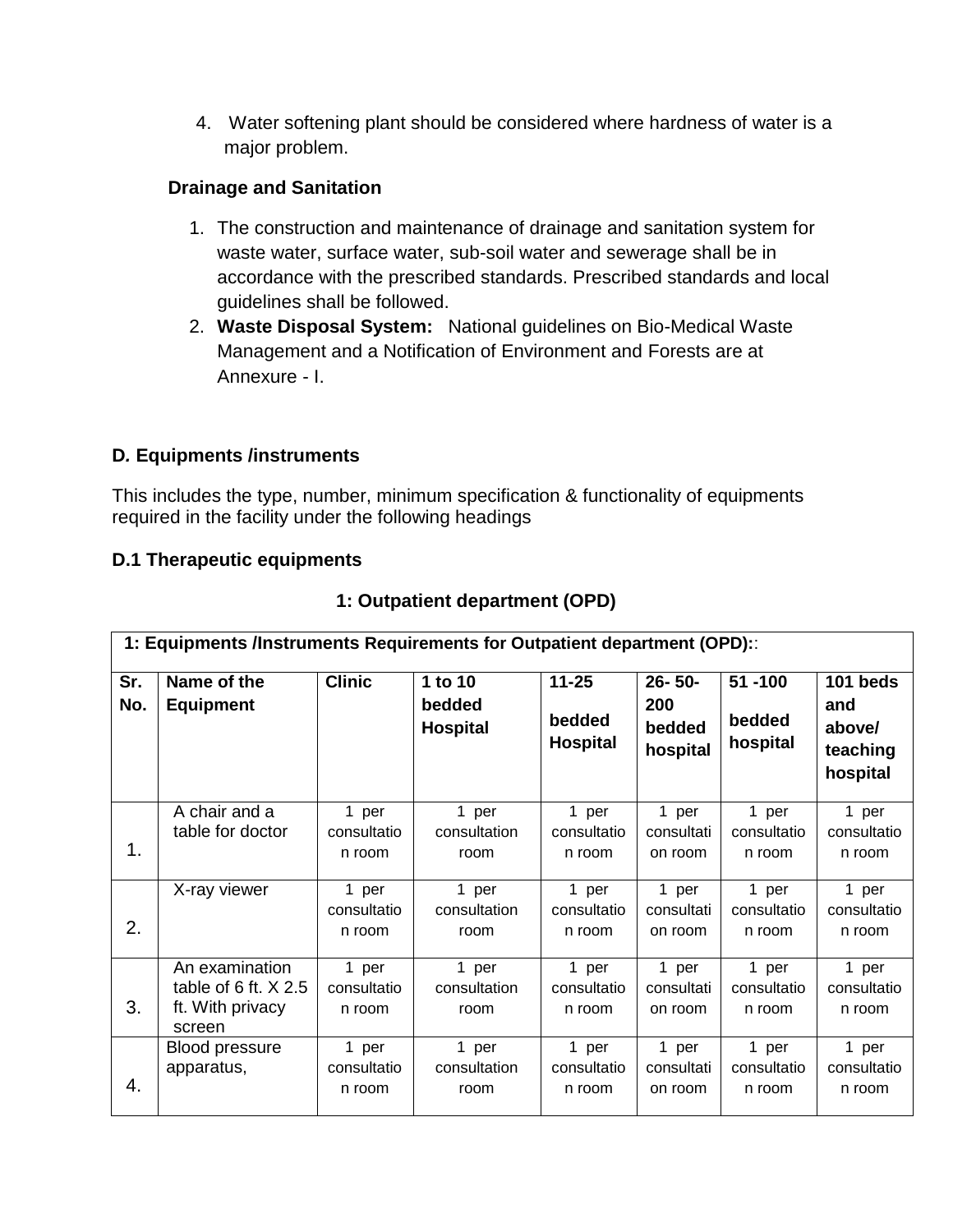|                 | Stethoscope                                                                                                                                                                                                                                                                                                                         | 1 per                                                                              | 1 per                                                                 | 1 per                                                                              | 1 per                                                                            | 1 per                                                                     | 1 per                                         |
|-----------------|-------------------------------------------------------------------------------------------------------------------------------------------------------------------------------------------------------------------------------------------------------------------------------------------------------------------------------------|------------------------------------------------------------------------------------|-----------------------------------------------------------------------|------------------------------------------------------------------------------------|----------------------------------------------------------------------------------|---------------------------------------------------------------------------|-----------------------------------------------|
|                 |                                                                                                                                                                                                                                                                                                                                     | consultatio                                                                        | consultation                                                          | consultatio                                                                        | consultati                                                                       | consultatio                                                               | consultatio                                   |
| 5.              |                                                                                                                                                                                                                                                                                                                                     | n room                                                                             | room                                                                  | n room                                                                             | on room                                                                          | n room                                                                    | n room                                        |
|                 |                                                                                                                                                                                                                                                                                                                                     |                                                                                    |                                                                       |                                                                                    |                                                                                  |                                                                           |                                               |
|                 |                                                                                                                                                                                                                                                                                                                                     | 1 per                                                                              | 1 per                                                                 | 1 per                                                                              | 1 per                                                                            | 1 per                                                                     | 1 per                                         |
|                 | Torch                                                                                                                                                                                                                                                                                                                               | consultatio                                                                        | consultation                                                          | consultatio                                                                        | consultati                                                                       | consultatio                                                               | consultatio                                   |
| 6.              |                                                                                                                                                                                                                                                                                                                                     | n room                                                                             | room                                                                  | n room                                                                             | on room                                                                          | n room                                                                    | n room                                        |
|                 |                                                                                                                                                                                                                                                                                                                                     |                                                                                    |                                                                       |                                                                                    |                                                                                  |                                                                           |                                               |
|                 |                                                                                                                                                                                                                                                                                                                                     |                                                                                    |                                                                       |                                                                                    |                                                                                  |                                                                           |                                               |
|                 | Thermometer                                                                                                                                                                                                                                                                                                                         |                                                                                    |                                                                       |                                                                                    |                                                                                  |                                                                           |                                               |
|                 |                                                                                                                                                                                                                                                                                                                                     |                                                                                    |                                                                       |                                                                                    |                                                                                  |                                                                           |                                               |
|                 |                                                                                                                                                                                                                                                                                                                                     |                                                                                    | 1 per                                                                 |                                                                                    |                                                                                  | 1 per                                                                     | 1 per                                         |
|                 |                                                                                                                                                                                                                                                                                                                                     | consultatio                                                                        | consultation                                                          | consultatio                                                                        | consultati                                                                       | consultatio                                                               | consultatio                                   |
| 8.              | machine.                                                                                                                                                                                                                                                                                                                            | n room                                                                             | room                                                                  | n room                                                                             | on room                                                                          | n room                                                                    | n room                                        |
|                 |                                                                                                                                                                                                                                                                                                                                     |                                                                                    |                                                                       |                                                                                    |                                                                                  |                                                                           |                                               |
|                 |                                                                                                                                                                                                                                                                                                                                     | As per                                                                             | As per                                                                | As per                                                                             | As per                                                                           | As per                                                                    | As per                                        |
|                 |                                                                                                                                                                                                                                                                                                                                     |                                                                                    |                                                                       |                                                                                    |                                                                                  |                                                                           | requiremen                                    |
|                 |                                                                                                                                                                                                                                                                                                                                     | t                                                                                  |                                                                       | t                                                                                  | ent                                                                              | t                                                                         | t                                             |
|                 |                                                                                                                                                                                                                                                                                                                                     |                                                                                    |                                                                       |                                                                                    |                                                                                  |                                                                           |                                               |
|                 |                                                                                                                                                                                                                                                                                                                                     |                                                                                    |                                                                       |                                                                                    |                                                                                  |                                                                           |                                               |
|                 |                                                                                                                                                                                                                                                                                                                                     |                                                                                    |                                                                       |                                                                                    |                                                                                  |                                                                           |                                               |
|                 |                                                                                                                                                                                                                                                                                                                                     |                                                                                    |                                                                       |                                                                                    |                                                                                  |                                                                           |                                               |
|                 |                                                                                                                                                                                                                                                                                                                                     |                                                                                    |                                                                       |                                                                                    |                                                                                  |                                                                           |                                               |
|                 |                                                                                                                                                                                                                                                                                                                                     |                                                                                    |                                                                       |                                                                                    |                                                                                  |                                                                           |                                               |
|                 |                                                                                                                                                                                                                                                                                                                                     |                                                                                    |                                                                       |                                                                                    |                                                                                  |                                                                           | requiremen                                    |
|                 |                                                                                                                                                                                                                                                                                                                                     |                                                                                    |                                                                       |                                                                                    |                                                                                  |                                                                           |                                               |
|                 |                                                                                                                                                                                                                                                                                                                                     |                                                                                    |                                                                       |                                                                                    |                                                                                  |                                                                           |                                               |
|                 |                                                                                                                                                                                                                                                                                                                                     |                                                                                    |                                                                       |                                                                                    |                                                                                  |                                                                           |                                               |
|                 |                                                                                                                                                                                                                                                                                                                                     |                                                                                    |                                                                       |                                                                                    |                                                                                  |                                                                           |                                               |
|                 |                                                                                                                                                                                                                                                                                                                                     |                                                                                    |                                                                       |                                                                                    |                                                                                  |                                                                           |                                               |
|                 |                                                                                                                                                                                                                                                                                                                                     |                                                                                    |                                                                       |                                                                                    |                                                                                  |                                                                           |                                               |
|                 |                                                                                                                                                                                                                                                                                                                                     |                                                                                    |                                                                       |                                                                                    |                                                                                  |                                                                           |                                               |
| 7.<br>9.<br>10. | Weighing<br>Essential<br>diagnostic tools<br>required for<br>examination of<br>patients as per<br>the scope of<br>services offered<br>by the hospital.<br>Light source<br>which gives light<br>colour and<br>temperature<br>similar to solar<br>light,<br>Light intensity of<br>at least 500 lux at<br>the point of<br>examination. | 1 per<br>consultatio<br>n room<br>1 per<br>requiremen<br>As per<br>requiremen<br>t | 1 per<br>consultation<br>room<br>requirement<br>As per<br>requirement | 1 per<br>consultatio<br>n room<br>1 per<br>requiremen<br>As per<br>requiremen<br>t | 1 per<br>consultati<br>on room<br>1 per<br>requirem<br>As per<br>requirem<br>ent | 1 per<br>consultatio<br>n room<br>requiremen<br>As per<br>requiremen<br>t | 1 per<br>consultatio<br>n room<br>As per<br>Ť |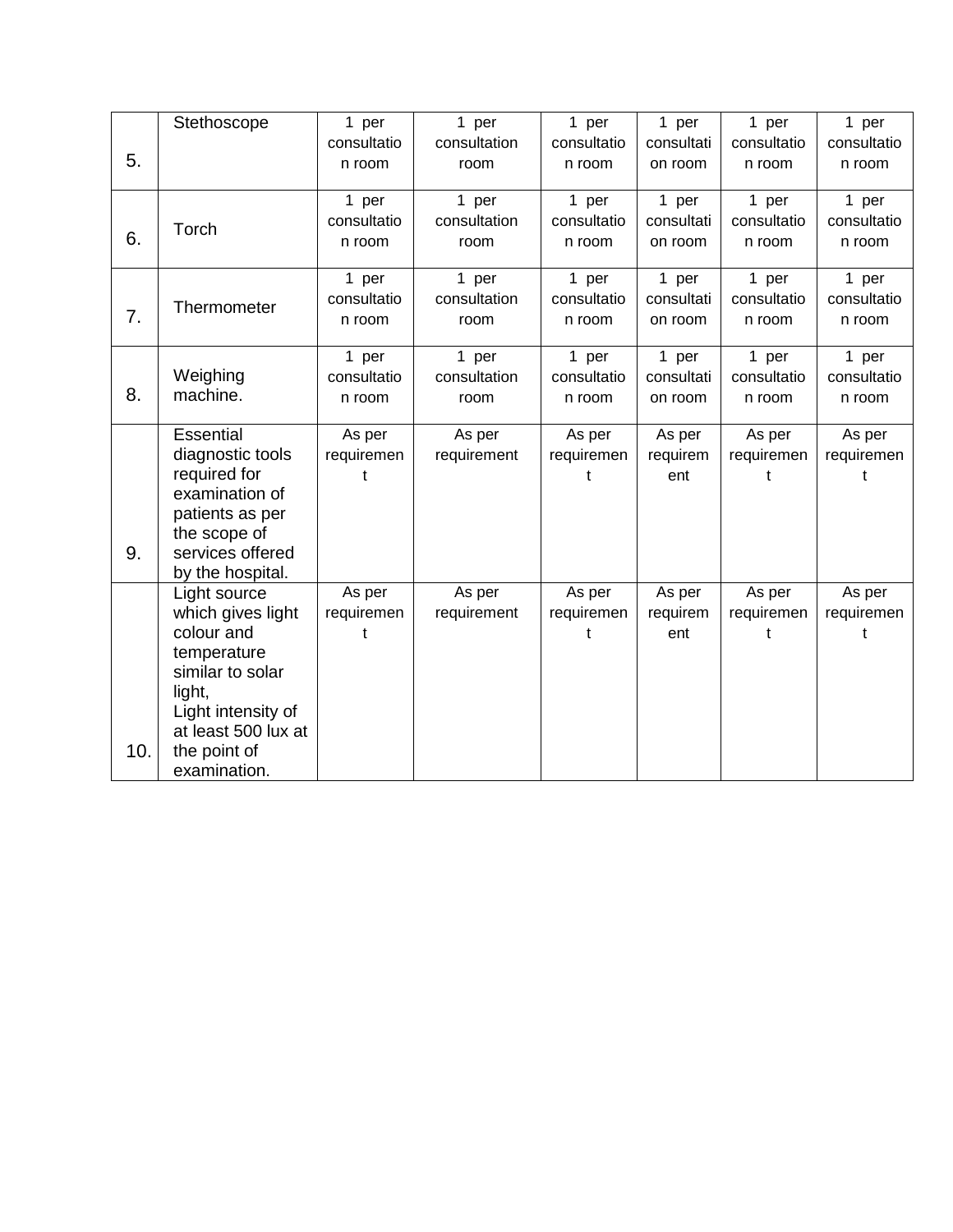# **2: In-Patient department (IPD)**

|                | 2: Equipments /instruments for In-Patient department (IPD):  |                                      |                                       |                                       |                                     |                                                      |
|----------------|--------------------------------------------------------------|--------------------------------------|---------------------------------------|---------------------------------------|-------------------------------------|------------------------------------------------------|
| Sr.<br>No.     | Name of the<br><b>Equipment</b>                              | 1 to 10<br>bedded<br><b>Hospital</b> | 11 to 25<br>bedded<br><b>Hospital</b> | 26 to 50<br>bedded<br><b>Hospital</b> | 51-100<br>bedded<br><b>Hospital</b> | 101<br>beds<br>and<br>above/<br>teaching<br>hospital |
| 1.             | Ambu bags                                                    | <b>Optional</b>                      | <b>Optional</b>                       | <b>Optional</b>                       | <b>Optional</b>                     | <b>Optional</b>                                      |
| 2.             | Arm Board Adult                                              | $\overline{2}$                       | $\overline{2}$                        | $\overline{2}$                        | 4                                   | 8                                                    |
| 3.             | <b>Autoclave Drums</b>                                       | <b>Optional</b>                      | <b>Optional</b>                       | <b>Optional</b>                       | <b>Optional</b>                     | <b>Optional</b>                                      |
| 4.             | Back rest                                                    | $\overline{c}$                       | $\mathbf{2}$                          | $\overline{2}$                        | 4                                   | 8                                                    |
| 5.             | Bain marie trolley<br>stainless steel 1 per<br>floor         | 1                                    | $\mathbf{1}$                          | 1                                     | $\overline{2}$                      | $\overline{\mathbf{4}}$                              |
| 6.             | Bed pans, 1 per 5<br>patients                                | $\overline{2}$                       | 4                                     | 10                                    | 20                                  | 50                                                   |
| 7 <sub>1</sub> | <b>Biomedical waste</b><br>colour coded bins                 | Each per<br>floor                    | Each per<br>floor                     | Each per<br>floor                     | Each per<br>floor                   | Each per<br>floor                                    |
| 8.             | Cheatle forceps<br>assorted sizes                            | <b>Optional</b>                      | <b>Optional</b>                       | <b>Optional</b>                       | <b>Optional</b>                     | <b>Optional</b>                                      |
| 9.             | Clock per ward                                               | 1 per<br>ward                        | 1 per<br>ward                         | 1 per ward                            | 1 per ward                          | 1 per<br>ward                                        |
| 10.            | Containers for kitchen                                       | As<br>required                       | As<br>required                        | As required                           | As<br>required                      | As<br>required                                       |
| 11.            | Dressing trolley-1 per<br>floor/ ward depending<br>on layout | 1 per<br>ward                        | 1 per<br>ward                         | 1 per ward                            | 1 per ward                          | 1 per<br>ward                                        |
| 12.            | Dust bins in each ward<br>& consultation room                | 1 per<br>ward                        | 1 per<br>ward                         | 1 per ward                            | 1 per ward                          | 1 per<br>ward                                        |
| 13.            | Emergency<br>resuscitation kit                               | 1 per floor                          | 1 per<br>floor                        | 1 per floor                           | 1 per floor                         | 1 per floor                                          |
| 14.            | Enema Set                                                    | As<br>required                       | As<br>required                        | As required                           | As<br>required                      | A <sub>s</sub><br>required                           |
| 15.            | Fridge                                                       | As<br>required                       | As<br>required                        | As required                           | As<br>required                      | As<br>required                                       |
| 16.            | Heavy duty Torch light<br>- 1 per ward                       | 1 per<br>ward                        | 1 per<br>ward                         | 1 per ward                            | 1 per ward                          | 1 per<br>ward                                        |
| 17.            | Hot Water Bags 2 per<br>ward                                 | 2 per<br>ward                        | 1 per<br>ward                         | 1 per ward                            | 2 per ward                          | 2 per<br>ward                                        |
| 18.            | IV Stands - 1 per 20<br><u>beds</u>                          | 1 per 20<br>beds                     | 1 <sub>per</sub> 20<br>beds           | 1 per 20<br>beds                      | 1 per 20<br>beds                    | 1 per 20<br>beds                                     |
| 19.            | Infra-Red lamp                                               | 1                                    | $\overline{2}$                        | 3                                     | 5                                   | 10                                                   |
| 20.            | Instrument tray -                                            | minimum                              | minimum                               | minimum 1                             | minimum                             | minimum                                              |
|                | minimum 1 per ward                                           | 1 per<br>ward                        | 1 per<br>ward                         | per ward                              | 1 per ward                          | 1 per<br>ward                                        |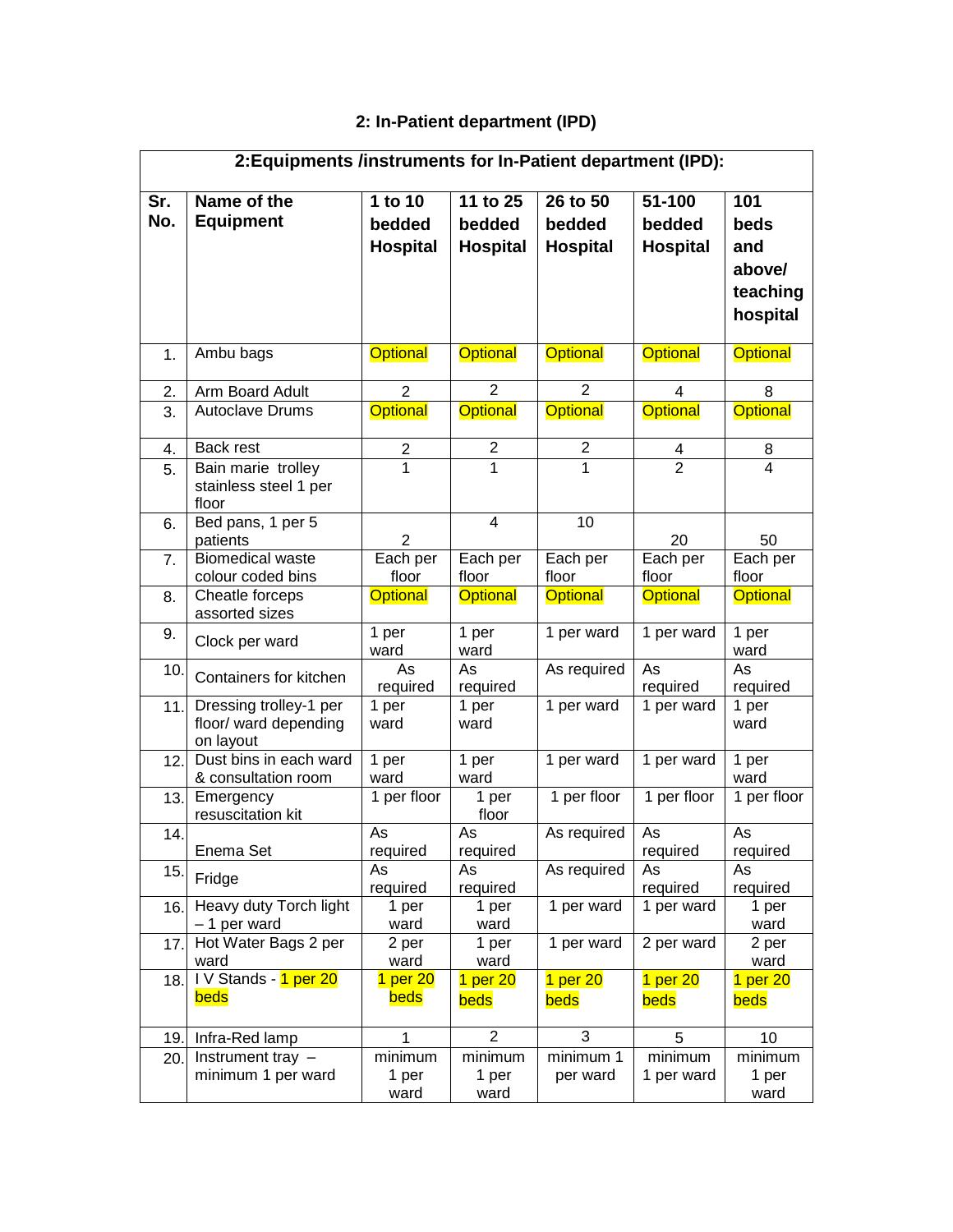| 21. | Instrument trolley - 1   | minimum         | minimum         | minimum 1           | minimum             | minimum         |
|-----|--------------------------|-----------------|-----------------|---------------------|---------------------|-----------------|
|     | per ward                 | 1 per           | 1 per           | per ward            | 1 per ward          | 1 per           |
|     |                          | ward            | ward            |                     |                     | ward            |
| 22. | Intercom System          | As              | As              | As required         | As                  | As              |
|     |                          | required        | required        |                     | required            | required        |
| 23. | Kidney Trays-1 per 10    | 1 per 10        | 1 per $10$      | 1 <sub>per</sub> 10 | 1 <sub>per</sub> 10 | 1 per 10        |
|     | beds                     | beds            | beds            | beds                | beds                | beds            |
| 24. | Massage table of 7ft.    | 1 per           | 1 per           | 1 per               | 1 per               | 1 per           |
|     | x 2.5ft (wood or fiber)/ | treatment       | treatment       | treatment           | treatment           | treatment       |
|     | Wooden massage bed       | room            | room            | room                | room                | room            |
| 25. | Medicine trolley         | <b>Optional</b> | <b>Optional</b> | <b>Optional</b>     | <b>Optional</b>     | <b>Optional</b> |
| 26. | Acu Needle disposer -    | 1 per           | 1 per           | 1 per ward          | 1 per ward          | 1 per           |
|     | 1 per ward               | ward            | ward            |                     |                     | ward            |
|     |                          |                 |                 |                     |                     |                 |
| 27. | Non mercury              | 1 per           | 1 per           | 1 per ward          | 1 per ward          | 1 per           |
|     | Thermometer clinical -   | ward            | ward            |                     |                     | ward            |
|     | 1 per ward               |                 |                 |                     |                     |                 |
| 28. | O2 cylinder with         | 1 per           | 1 per           | 1 per ward          | 1 per ward          | 1 per           |
|     | spanner - 1 per ward     | ward            | ward            |                     |                     | ward            |
| 29. | Patients examination     | 1 per           | 1 per           | 1 per ward          | 1 per ward          | 1 per           |
|     | table-1 per ward/        | ward            | ward            |                     |                     | ward            |
|     | floor a per the profile  |                 |                 |                     |                     |                 |
|     | of patients & layout of  |                 |                 |                     |                     |                 |
|     | facility                 |                 |                 |                     |                     |                 |
| 30. | Sphygmomanometers-       | 1 per           | 1 per           | 1 per ward          | 1 per ward          | 1 per           |
|     | Stand Type 1&            | ward            | ward            |                     |                     | ward            |
|     | Portable (aneroid or     |                 |                 |                     |                     |                 |
|     | Digital) Type $X$ 1 - 1  |                 |                 |                     |                     |                 |
|     | per ward                 |                 |                 |                     |                     |                 |
| 31. | Stretcher/ Patient       | 1 per           | 1 per           | 1 per ward          | 1 per ward          | 1 per           |
|     | trolley $-1$ per ward    | ward            | ward            |                     |                     | ward            |
| 32. | Weighing Machine - 1     | 1 per           | 1 per           | 1 per ward          | 1 per ward          | 1 per           |
|     | per ward                 | ward            | ward            |                     |                     | ward            |
| 33. | X-ray viewer - one per   | 1 per           | 1 per           | 1 per ward          | 1 per ward          | 1 per           |
|     | ward                     | ward            | ward            |                     |                     | ward            |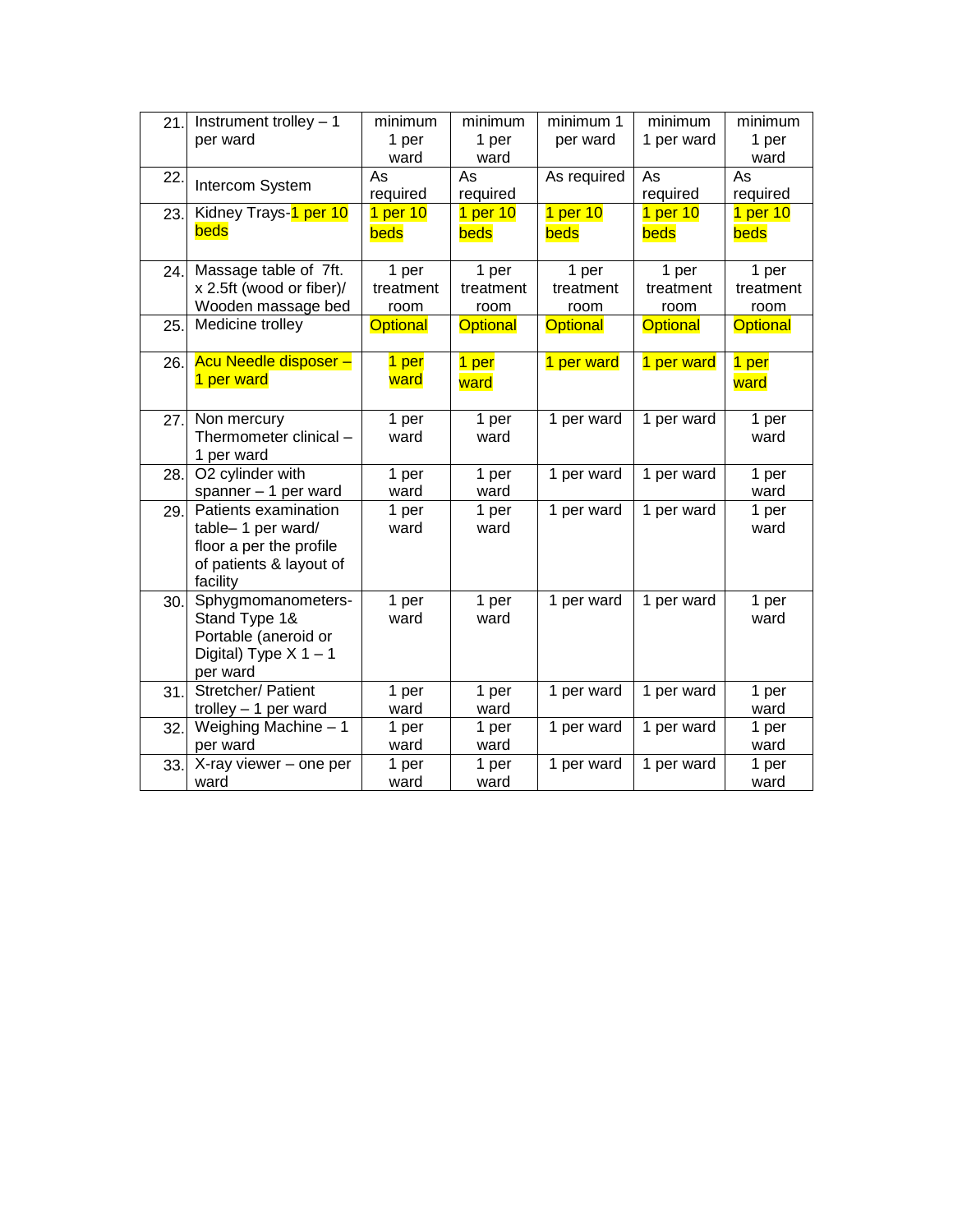# **3: Naturopathy Therapy Section**

|            | 3: Equipments /instruments for Naturopathy Therapy Section |                            |                                      |                                       |                                       |                              |                                                      |
|------------|------------------------------------------------------------|----------------------------|--------------------------------------|---------------------------------------|---------------------------------------|------------------------------|------------------------------------------------------|
| Sr.<br>No. | <b>Name of the Equipment</b>                               | <b>Clinic</b>              | 1 to 10<br>bedded<br><b>Hospital</b> | 11 to 25<br>bedded<br><b>Hospital</b> | 26 to 50<br>bedded<br><b>Hospital</b> | 51-100<br>bedded<br>Hospital | 101<br>beds<br>and<br>above/<br>teaching<br>hospital |
| 1.         | Steam bath Chamber                                         | One per<br>service<br>room | One per<br>service<br>room           | One per<br>service<br>room            | $\overline{2}$                        | 3                            | 4                                                    |
| 2.         | Spinal bath Tub                                            | One per<br>service         | One per<br>service                   | One per<br>service                    | $\overline{4}$                        | 8                            | 12                                                   |
| 3.         | Hip bath tub                                               | One per<br>service         | One per<br>service                   | One per<br>service                    | $\overline{4}$                        | 8                            | 12                                                   |
| 4.         | Enema cans                                                 | As per<br>need             | As per<br>need                       | As per<br>need                        | As per<br>need                        | 25                           | 50                                                   |
| 5.         | Hot water Bags                                             | As per<br>need             | As per<br>need                       | As per<br>need                        | As per<br>need                        | As per<br>need               | As per<br>need                                       |
| 6.         | Infra-red lamps                                            | As per<br>need             | As per<br>need                       | As per<br>need                        | As per<br>need                        | As per<br>need               | As per<br>need                                       |
| 7.         | Jet bath                                                   | As per<br>need             | As per<br>need                       | As per<br>need                        | As per<br>need                        | As per<br>need               | As per<br>need                                       |
| 8.         | Mud bath beds                                              | One per<br>service         | One per<br>service                   | One per<br>service                    | One per<br>service                    | 6                            | 10                                                   |
| 9.         | Mud packs                                                  | As per<br>need             | As per<br>need                       | As per<br>need                        | As per<br>need                        | As per<br>need               | As per<br>need                                       |
| 10.        | Woolen blankets                                            | As per<br>need             | As per<br>need                       | As per<br>need                        | As per<br>need                        | As per<br>need               | As per<br>need                                       |
| 11.        | Muslin cloth                                               | As per<br>need             | As per<br>need                       | As per<br>need                        | As per<br>need                        | As per<br>need               | As per<br>need                                       |
| 12.        | Hand & feet Tubs                                           | One per<br>service         | One per<br>service                   | One per<br>service                    | One per<br>service                    | 3                            | 6                                                    |
| 13.        | Gas stove                                                  | Minimum<br>One per         | Minimum<br>One per                   | Minimum<br>One per                    | Minimum<br>One per                    | Minimum<br>One per           | Minimum<br>One per                                   |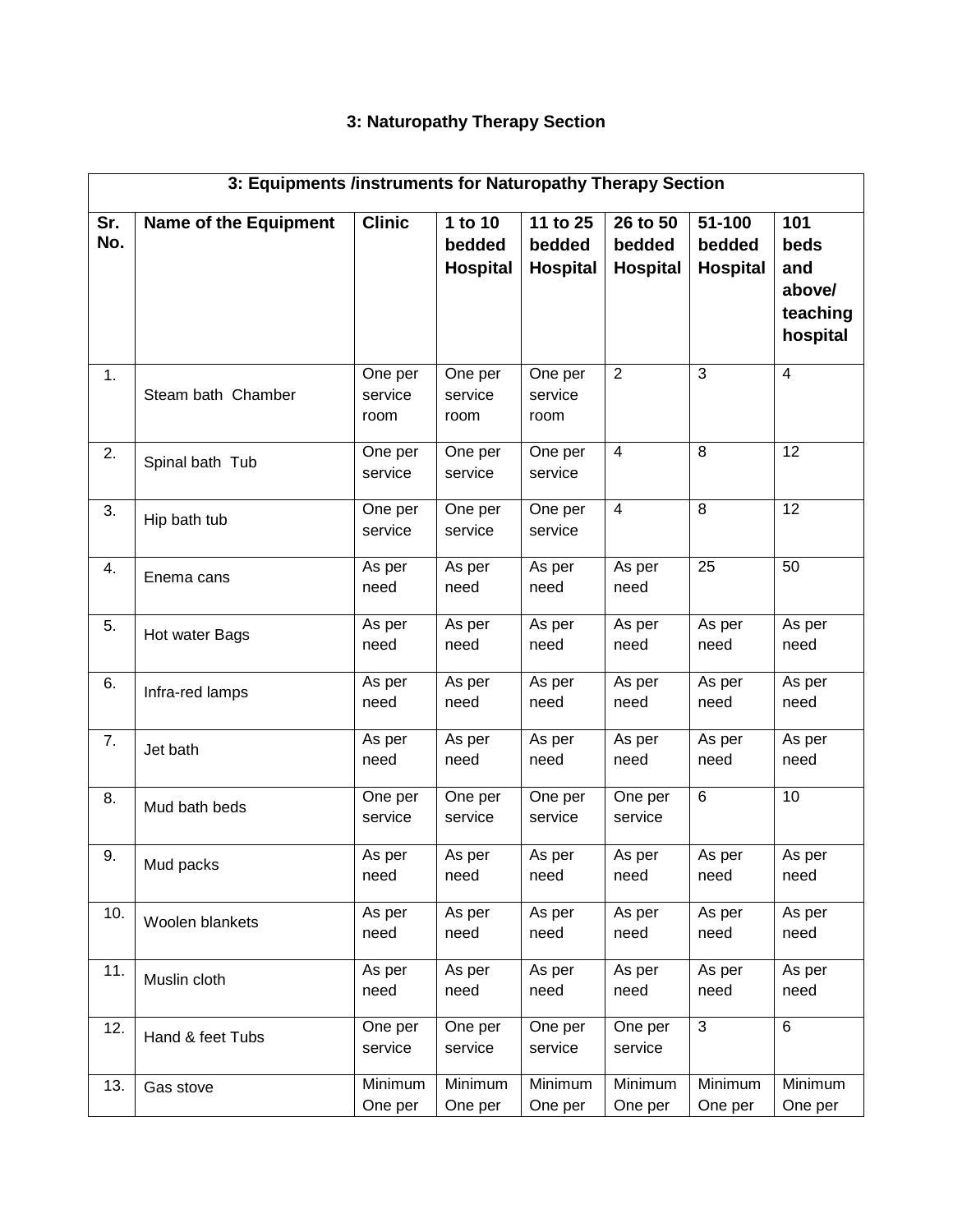|                  |                                    | service | service       | service | service | service | service |
|------------------|------------------------------------|---------|---------------|---------|---------|---------|---------|
|                  |                                    | room    | room          | room    | room    | room    | room    |
|                  |                                    |         |               |         |         |         |         |
| 14.              |                                    | One per | One per       | One per | One per | One per | One per |
|                  | Kettle                             | service | service       | service | service | service | service |
|                  |                                    | room    | room          | room    | room    | room    | room    |
|                  |                                    |         |               |         |         |         |         |
| 15.              |                                    | One per | One per       | One per | One per | One per | One per |
|                  | Thermoleum                         | service | service       | service | service | service | service |
|                  |                                    | room    | room          | room    | room    | room    | room    |
| 16.              |                                    | As per  | As per        | As per  | As per  | As per  | As per  |
|                  | Eye wash cups                      | need    | need          | need    | need    | need    | need    |
|                  |                                    |         |               |         |         |         |         |
| 17.              | <b>Blue bottles</b>                | As per  | As per        | As per  | As per  | As per  | As per  |
|                  |                                    | need    | need          | need    | need    | need    | need    |
|                  |                                    |         |               |         |         |         |         |
| 18.              | Green bottles                      | As per  | As per        | As per  | As per  | As per  | As per  |
|                  |                                    | need    | need          | need    | need    | need    | need    |
| 19.              |                                    | As per  | As per        | As per  | As per  | As per  | As per  |
|                  | <b>Buckets</b>                     | need    | need          | need    | need    | need    | need    |
|                  |                                    |         |               |         |         |         |         |
| 20.              | Mugs                               | As per  | As per        | As per  | As per  | As per  | As per  |
|                  |                                    | need    | need          | need    | need    | need    | need    |
|                  |                                    |         |               |         |         |         |         |
| 21.              |                                    | As per  | As per        | As per  | As per  | As per  | As per  |
|                  | Jugs                               | need    | need          | need    | need    | need    | need    |
| <mark>22.</mark> |                                    | As per  | As per        | As per  | As per  | As per  | As per  |
|                  | <b>Electro therapy equipments</b>  | need    | need          | need    | need    | need    | need    |
|                  |                                    |         |               |         |         |         |         |
| <mark>23.</mark> |                                    | As per  | <b>As per</b> | As per  | As per  | As per  | As per  |
|                  | <b>Exercise therapy equipments</b> | need    | need          | need    | need    | need    | need    |
|                  |                                    |         |               |         |         |         |         |
| <mark>24.</mark> |                                    | As per  | As per        | As per  | As per  | As per  | As per  |
|                  | Yoga accessories                   | need    | need          | need    | need    | need    | need    |
| <mark>25.</mark> |                                    | As per  | As per        | As per  | As per  | As per  | As per  |
|                  | Ice bags                           | need    | need          | need    | need    | need    | need    |
|                  |                                    |         |               |         |         |         |         |
| <mark>26.</mark> |                                    | As per  | As per        | As per  | As per  | As per  | As per  |
|                  | Packs                              | need    | need          | need    | need    | need    | need    |
|                  |                                    |         |               |         |         |         |         |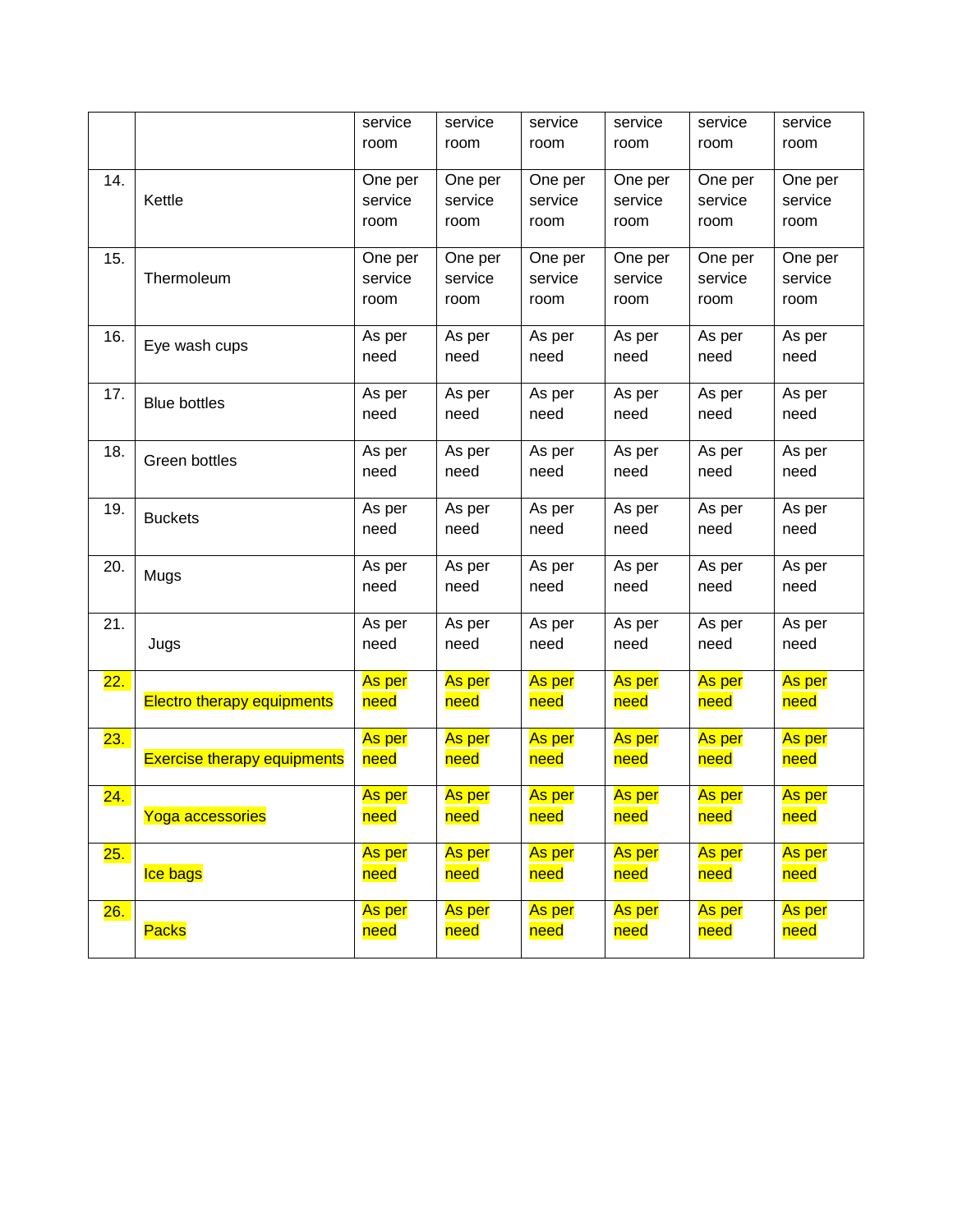# **D.2Surgical equipments**

Not Applicable

# **D.3Diagnostic equipments**

# **1: Laboratory Equipments**

|            |                                   |               | 1. Laboratory Equipments (wherever service is provided) |                    |                    |                  |                 |
|------------|-----------------------------------|---------------|---------------------------------------------------------|--------------------|--------------------|------------------|-----------------|
| Sr.<br>No. | Name of the<br><b>Equipment</b>   | <b>Clinic</b> | 1 to 10<br>bedded                                       | 11 to 25<br>bedded | 26 to 50<br>bedded | 51-100<br>bedded | 101 beds<br>and |
|            |                                   |               | <b>Hospital</b>                                         | <b>Hospital</b>    | <b>Hospital</b>    | <b>Hospital</b>  | above/          |
|            |                                   |               |                                                         |                    |                    |                  | teaching        |
|            |                                   |               |                                                         |                    |                    |                  | hospital        |
|            | Alarm clock                       | Optional      | 1 Per Area/                                             | 1 Per              | 1 Per              | 1 Per            | 1 Per Area/     |
|            |                                   |               | Ward                                                    | Area/              | Area/              | Area/            | Ward            |
| 1.         |                                   |               |                                                         | Ward               | Ward               | Ward             |                 |
|            | Automatic cell                    | Optional      | Optional                                                | Optional           | Minimum 1          | Optional         | Minimum 1       |
| 2.         | counter                           |               |                                                         |                    |                    |                  |                 |
|            | Auto analyzer/ Semi               | Optional      | Optional                                                | Optional           | Optional           | Optional         | Optional        |
| 3.         | auto analyzer<br><b>Binocular</b> | Minimum 1     | Minimum 1                                               | Minimum 1          | Minimum 1          | Minimum 1        | Minimum 1       |
| 4.         | Microscope                        |               |                                                         |                    |                    |                  |                 |
| 5.         | <b>Chemical Balances</b>          | Minimum 1     | Minimum 1                                               | Minimum 1          | Minimum 1          | Minimum 1        | Minimum 1       |
| 6.         | Counting chamber                  | Minimum 1     | Minimum 1                                               | Minimum 1          | Minimum 1          | Minimum 1        | Minimum 1       |
| 7.         | <b>Electric Colorimeter</b>       | Minimum 1     | Minimum 1                                               | Minimum 1          | Minimum 1          | Minimum 1        | Minimum 1       |
| 8.         | Electricentrifuge,<br>table top   | Minimum 1     | Minimum 1                                               | Minimum 1          | Minimum 1          | Minimum 1        | Minimum 1       |
|            | <b>ESR</b> stand with             | Minimum 1     | Minimum 1                                               | Minimum 1          | Minimum 1          | Minimum 1        | Minimum 1       |
| 9.         | tubes                             |               |                                                         |                    |                    |                  |                 |
| 10.        | Flame photometer                  | Minimum 1     | Minimum 1                                               | Minimum 1          | Minimum 1          | Minimum 1        | Minimum 1       |
|            | Glucometer                        | 1 Per Area/   | 1 Per Area/                                             | 1 Per              | 1 Per              | 1 Per            | 1 Per Area/     |
|            |                                   | Ward          | Ward                                                    | Area/              | Area/              | Area/            | Ward            |
| 11.        |                                   |               |                                                         | Ward               | Ward               | Ward             |                 |
| 12.        | Hemoglobinometer                  | Minimum 1     | Minimum 1                                               | Minimum 1          | Minimum 1          | Minimum 1        | Minimum 1       |
|            | Hot air oven                      | As            | As needed                                               | As                 | As                 | As               | As              |
| 13.        |                                   | needed        | As needed                                               | needed             | needed             | needed           | needed          |
| 14.        | Hot plates                        | As needed     |                                                         | As needed          | As needed          | As needed        | As needed       |
| 15.        | Lab Incubator*                    | As needed     | As needed                                               | As needed          | As needed          | As needed        | As needed       |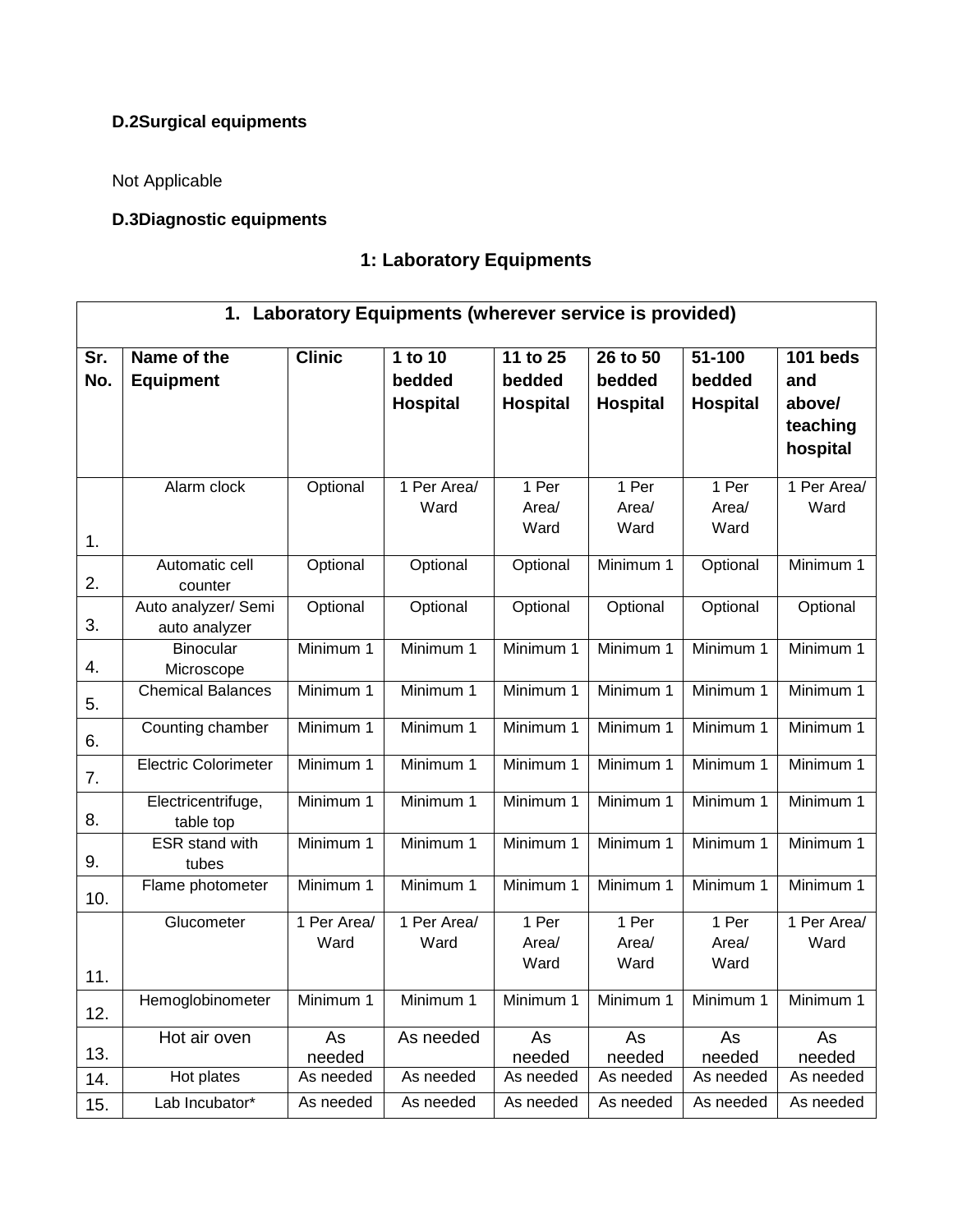|     | Laboratory Auto   | As needed | As needed | As needed | As needed | As needed | As needed |
|-----|-------------------|-----------|-----------|-----------|-----------|-----------|-----------|
| 16. | Claves            |           |           |           |           |           |           |
|     | Micro pipette of  | As needed | As needed | As needed | As needed | As needed | As needed |
| 17. | different volumes |           |           |           |           |           |           |
| 18. | PH meter          | As needed | As needed | As needed | As needed | As needed | As needed |
| 19. | Refrigerator      | Minimum 1 | Minimum 1 | Minimum 1 | Minimum 1 | Minimum 1 | Minimum 1 |
| 20. | Rotor / Shaker    | Minimum 1 | Minimum 1 | Minimum 1 | Minimum 1 | Minimum 1 | Minimum 1 |
| 21. | Simple balances   | Minimum 1 | Minimum 1 | Minimum 1 | Minimum 1 | Minimum 1 | Minimum 1 |
| 22. | Spirit lamp       | Minimum 1 | Minimum 1 | Minimum 1 | Minimum 1 | Minimum 1 | Minimum 1 |
|     | <b>TCDC</b> count | As needed | As needed | As needed | As needed | As needed | As needed |
| 23. | apparatus         |           |           |           |           |           |           |
| 24. | Test tube holders | As needed | As needed | As needed | As needed | As needed | As needed |
| 25. | Test tube rack    | As needed | As needed | As needed | As needed | As needed | As needed |
| 26. | Test tube stands  | As needed | As needed | As needed | As needed | As needed | As needed |
| 27. | Timer stop watch  | As needed | As needed | As needed | As needed | As needed | As needed |
| 28. | Water bath        | As needed | As needed | As needed | As needed | As needed | As needed |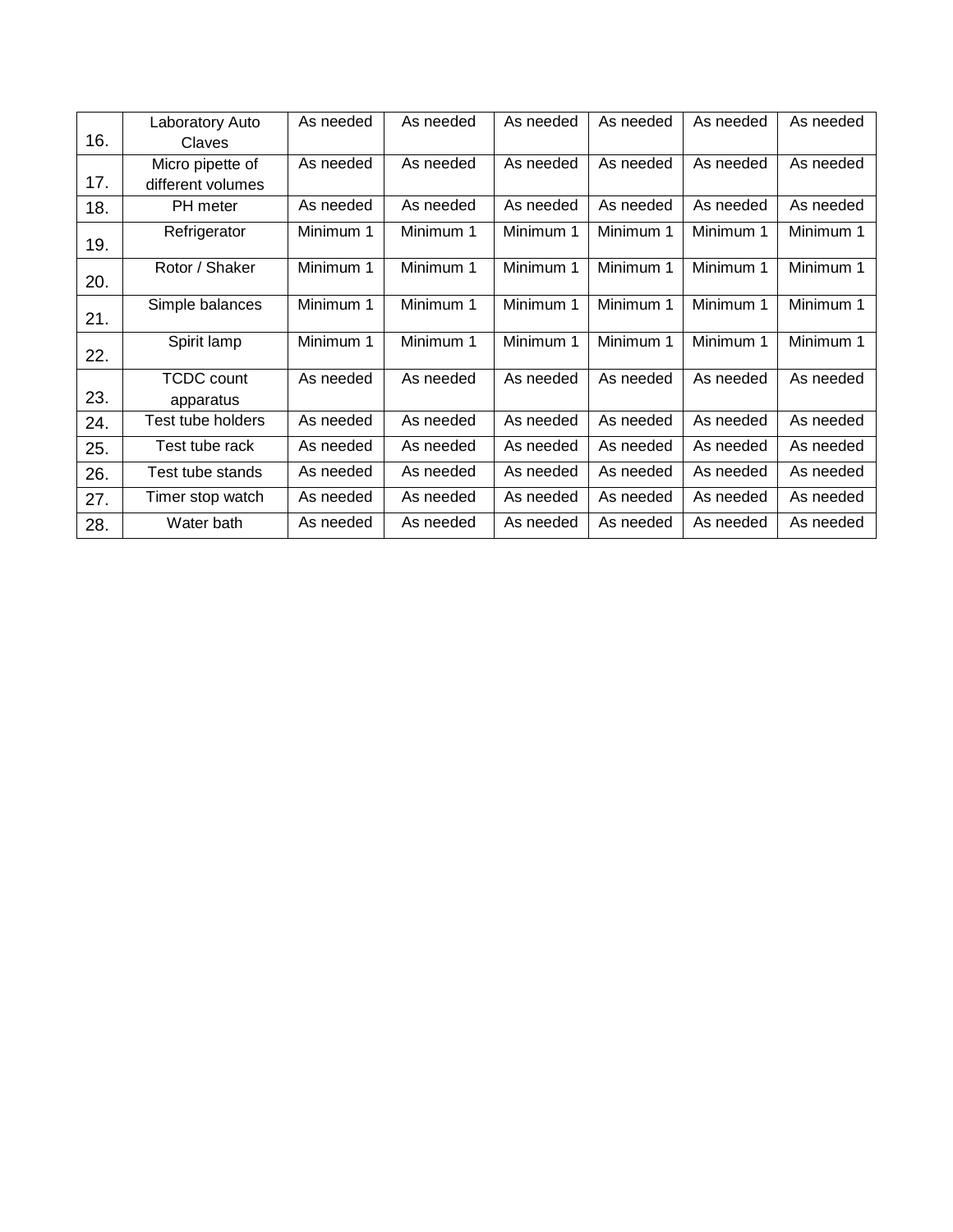# **D.4Emergency equipments**

|     | <b>Emergency equipments</b> |                     |                 |                 |                 |                 |                 |  |  |
|-----|-----------------------------|---------------------|-----------------|-----------------|-----------------|-----------------|-----------------|--|--|
| Sr. | Name of the                 | <b>Clinic</b>       | 1 to 50         | $11 - 25$       | $26 - 50$       | $51 - 100$      | 101 beds        |  |  |
| No. | <b>Equipment</b>            |                     | bedded          | bedded          | bedded          | bedded          | and             |  |  |
|     |                             |                     | <b>Hospital</b> | <b>Hospital</b> | hospital        | hospital        | above/          |  |  |
|     |                             |                     |                 |                 |                 |                 | teaching        |  |  |
|     |                             |                     |                 |                 |                 |                 | hospital        |  |  |
|     |                             |                     |                 |                 |                 |                 |                 |  |  |
| 1.  | Emergency                   | Minimu              | Minimum         | Minimum         | Minimum         | Minimum         | Minimum         |  |  |
|     | equipment box for           | m <sub>1</sub>      | 1               | 1               | 1               | 1               | 1               |  |  |
|     | first aid & BLSS            |                     |                 |                 |                 |                 |                 |  |  |
| 2.  |                             | Option              | Minimum         | Minimum         | Minimum         | Minimum         | Minimum         |  |  |
|     | Crash-Cart trolley:1        | al                  | 1               | 1               |                 | 1               |                 |  |  |
| 3.  | Portable                    | Option              | Optional        | Optional        | Minimum         | Minimum         | Minimum         |  |  |
|     | defibrillator:1             | al                  |                 |                 |                 | 1               |                 |  |  |
| 4.  |                             | As                  | As              | As              | As              | As              | As              |  |  |
|     | Disposable                  | neede               | needed          | needed          | needed          | needed          | needed          |  |  |
|     | syringes                    | d                   |                 |                 |                 |                 |                 |  |  |
| 5.  |                             | Minimu              | Minimum         | Minimum         | Minimum         | Minimum         | Minimum         |  |  |
|     | Ambu Bag:1                  | m <sub>1</sub>      | 1               | 1               |                 | 1               |                 |  |  |
| 6.  | Laryngoscope with<br>cell   | <b>Option</b><br>al | <b>Optional</b> | <b>Optional</b> | <b>Optional</b> | <b>Optional</b> | <b>Optional</b> |  |  |
| 7.  |                             | Minimu              | Minimum         | Minimum         | Minimum         | Minimum         | Minimum         |  |  |
|     | Sealed battery cell         | m <sub>1</sub>      | 1               | 1               | 1               | 1               |                 |  |  |
| 8.  |                             | As                  | As              | As              | As              | As              | As              |  |  |
|     |                             | neede               | needed          | needed          | needed          | needed          | needed          |  |  |
|     | <b>Endotracheal tubes</b>   | d                   |                 |                 |                 |                 |                 |  |  |
| 9.  |                             | As                  | As              | As              | As              | As              | As              |  |  |
|     |                             | neede               | needed          | needed          | needed          | needed          | needed          |  |  |
|     | Monitor                     | d                   |                 |                 |                 |                 |                 |  |  |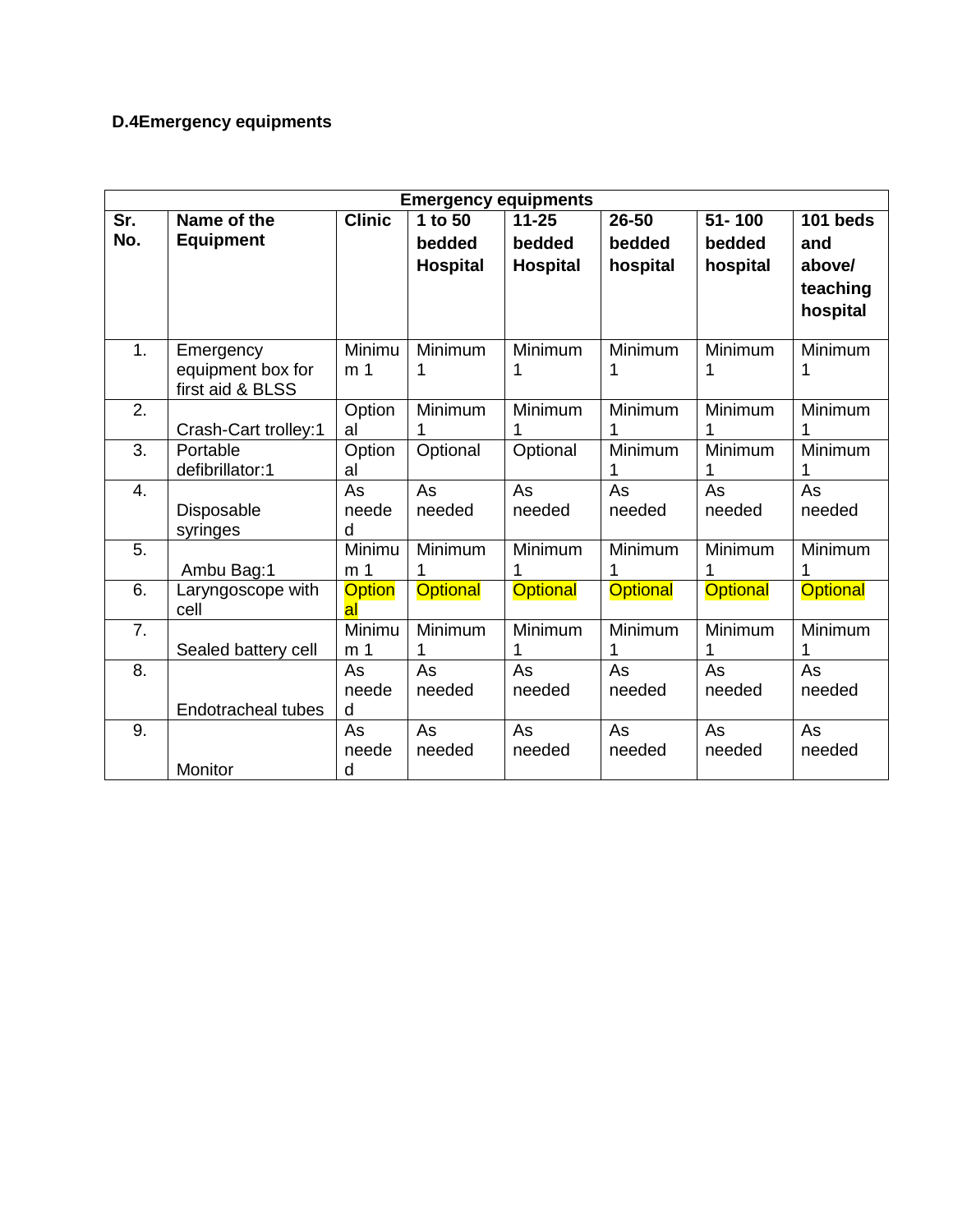#### **D.5Sterilizing Equipments**

# Not Applicable

#### **E. Manpower**

This includes the Designation, minimum qualification & number of people required in the facility.

# **E.1Medical practitioners**

- 1. **Category:** Naturopathy Physician/ Medical Officer
- 2. **Minimum Qualifications:** Diploma/ Degree in Naturopathy from recognized **university**
- 3. **Registration:** (if applicable): with state or central council of Indian Medicine
- 4. **Trained / skilled:** Trained

|            | Strength (The minimum number of staff required as per the function.) |               |                                      |                                       |                                       |                                     |                                                   |  |  |  |
|------------|----------------------------------------------------------------------|---------------|--------------------------------------|---------------------------------------|---------------------------------------|-------------------------------------|---------------------------------------------------|--|--|--|
| Sr.<br>no. | <b>Doctors</b>                                                       | <b>Clinic</b> | 1 to 10<br>bedded<br><b>Hospital</b> | 11 to 25<br>bedded<br><b>Hospital</b> | 26 to 50<br>bedded<br><b>Hospital</b> | 51-100<br>bedded<br><b>Hospital</b> | 101 beds<br>and<br>above/<br>teaching<br>hospital |  |  |  |
| 1.         | Hospital<br>Superintendent/<br>Hospital<br>Administrator             |               |                                      | Optional                              | Optional                              |                                     |                                                   |  |  |  |
| 2.         | Naturopathy<br>Physician                                             |               |                                      | $1+as$<br>per need                    | 2+ as<br>per need                     | $3+$ as<br>per need                 | $5+$ as<br>per need                               |  |  |  |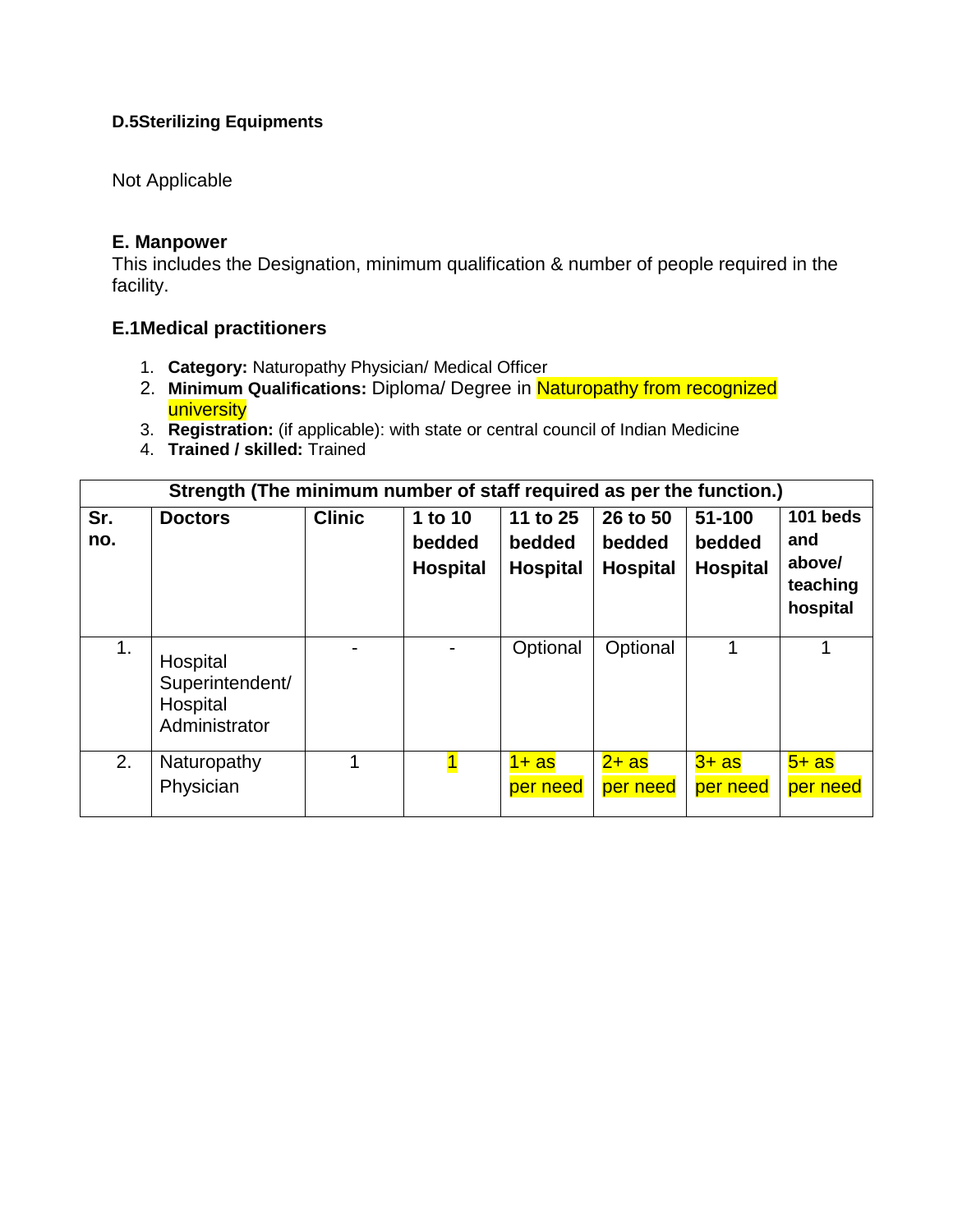#### **E.2Therapists:**

- 1. **Category:**Naturopathy Therapist
- 2. **Minimum Qualifications:** Certificate Course in Naturopathy
- 3. **Registration:** (if applicable): state or central council of Indian Medicine
- **4. Trained / skilled:** Trained

|        | Strength: Minimum number of technicians as shown below. |               |                                      |                                       |                                       |                                     |                                                   |  |  |  |  |
|--------|---------------------------------------------------------|---------------|--------------------------------------|---------------------------------------|---------------------------------------|-------------------------------------|---------------------------------------------------|--|--|--|--|
| Sr. no | Therapists -<br><b>Technicians</b>                      | <b>Clinic</b> | 1 to 10<br>bedded<br><b>Hospital</b> | 11 to 25<br>bedded<br><b>Hospital</b> | 26 to 50<br>bedded<br><b>Hospital</b> | 51-100<br>bedded<br><b>Hospital</b> | 101 beds<br>and<br>above/<br>teaching<br>hospital |  |  |  |  |
| 1.     | Naturopathy Therapist-<br>Female                        |               |                                      |                                       | $\overline{\mathbf{3}}$               | $\overline{4}$                      | $6+$                                              |  |  |  |  |
| 2.     | Naturopathy<br>TherapistMale                            |               |                                      |                                       | $\overline{3}$                        | 4                                   | $6+$                                              |  |  |  |  |
| 3.     | Naturopathy<br>TherapyAssistant-<br>Female              |               |                                      | $\mathbf{1}$                          | $\overline{\mathbf{3}}$               | $\overline{4}$                      | $6 +$                                             |  |  |  |  |
| 4.     | Naturopathy<br><b>TherapyAssistant Male</b>             |               |                                      |                                       | $\overline{\mathbf{3}}$               | 4                                   | $6+$                                              |  |  |  |  |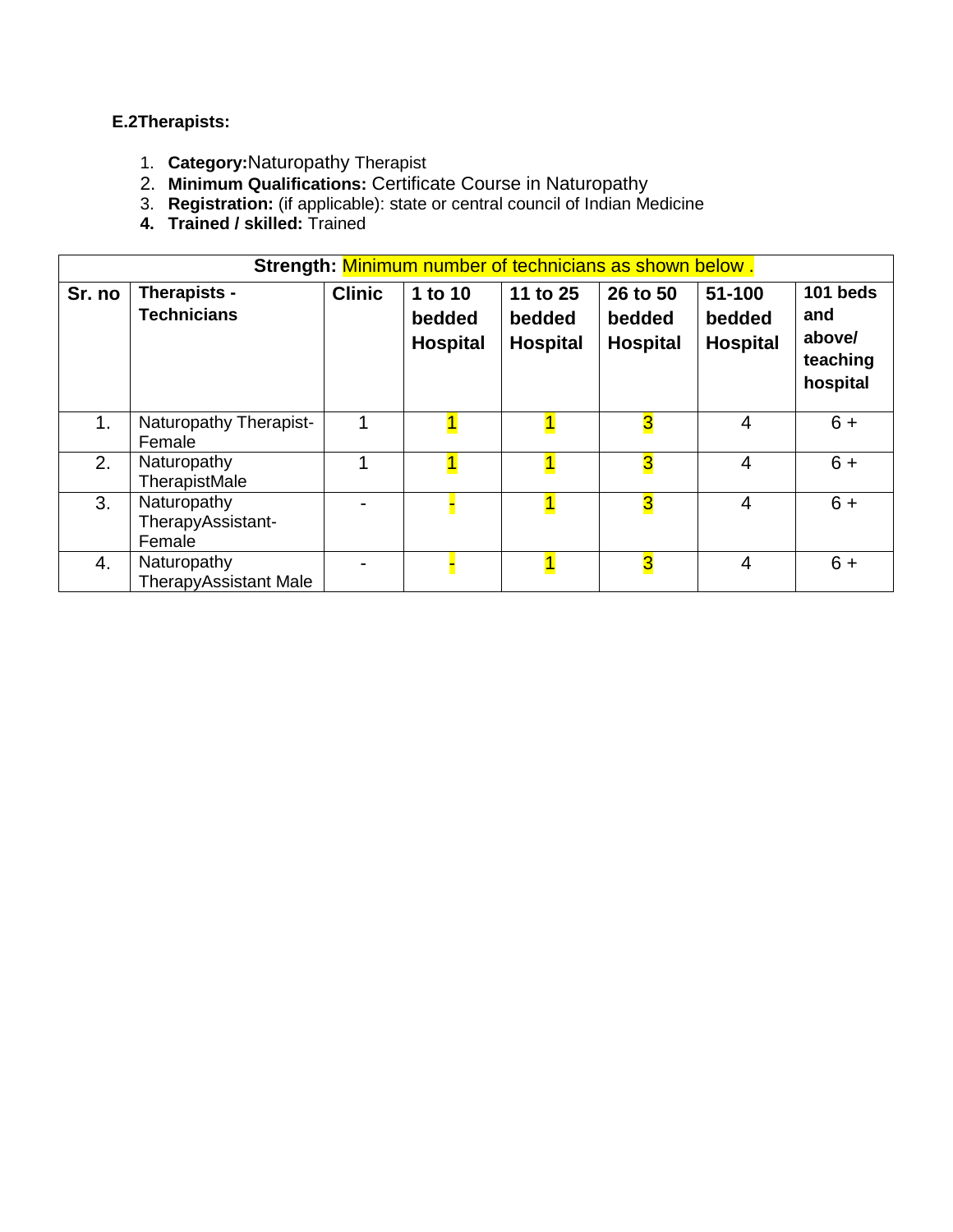#### **E.3Paramedics**

- 1. **Category:**Paramedics
- 2. **Minimum Qualifications:** (diploma/degree from recognized university by Central Government or State government of Indian Medicine.)
- 3. **Registration with the concerned council**(if applicable): state or central council
- **4. Trained / skilled:** Trained

| Sr.<br>no | <b>Paramedics</b>                                                                                      | <b>Minimum</b><br>qualification                                                                                                                                | <b>Clinic</b>             | 1 to 10<br>bedded<br>Hospital | 11 to 25<br>bedded<br><b>Hospital</b> | 26 to 50<br>bedded<br><b>Hospital</b> | 51-100<br>bedded<br><b>Hospital</b> | 101 beds<br>and<br>above/<br>teaching |
|-----------|--------------------------------------------------------------------------------------------------------|----------------------------------------------------------------------------------------------------------------------------------------------------------------|---------------------------|-------------------------------|---------------------------------------|---------------------------------------|-------------------------------------|---------------------------------------|
|           |                                                                                                        |                                                                                                                                                                |                           |                               |                                       |                                       |                                     | hospital                              |
| 1.        | Clerk for Billing                                                                                      | Minimum<br>qualification-12th<br>Standard passed.                                                                                                              |                           | 1                             | $\mathbf 1$                           | 1                                     | $\mathbf 1$                         | $\overline{2}$                        |
| 2.        | Cook<br>(if food is<br>cooked in-<br>house)                                                            | Experience of<br>working in mass<br>kitchen for at least<br>1 year at senior<br>cook or at in<br>charge level.                                                 | As per<br>require<br>ment | As per<br>requirem<br>ent     | As per<br>requirem<br>ent             | As per<br>requirem<br>ent             | As per<br>requirem<br>ent           | As per<br>requiremen<br>t             |
| 3.        | Driver (Only in<br>case hospital<br>has its own<br>vehicle for<br>patient or<br>ambulance<br>services) | Driver's License<br>for the category of<br>vehicle<br>With State Road<br>Transport Office.<br>If driving an<br>ambulance,<br>specific training is<br>required. | As per<br>require<br>ment | As per<br>requirem<br>ent     | As per<br>requirem<br>ent             | As per<br>requirem<br>ent             | As per<br>requirem<br>ent           | As per<br>requiremen<br>t             |
| 4.        | Electrician                                                                                            | If exists, Diploma<br>in Electrical<br>Engineering.                                                                                                            |                           | 1                             | $\overline{\mathbf{1}}$               | $\overline{\mathbf{1}}$               | $\overline{2}$                      | $\overline{2}$                        |
| 5.        | Hospital worker<br>(OP/ward)                                                                           | Eight standard<br>completed                                                                                                                                    | $\blacksquare$            | $\overline{\mathbf{1}}$       | $\overline{\mathbf{1}}$               | $\overline{\mathbf{2}}$               | 5                                   | 10                                    |
| 6.        | Housekeeping<br><b>Staff</b>                                                                           | Ability to read<br>national or local<br>language                                                                                                               | 1                         | 1                             | $\overline{2}$                        | $\overline{2}$                        | $\overline{2}$                      | 3                                     |
| 7.        | Kitchen Servant<br>(if food is<br>cooked in-<br>house)                                                 |                                                                                                                                                                | As per<br>require<br>ment | As per<br>requirem<br>ent     | As per<br>requirem<br>ent             | As per<br>requirem<br>ent             | As per<br>requirem<br>ent           | As per<br>requiremen<br>t             |
| 8.        | Laboratory<br>Attendant<br>(Hospital<br>Worker)                                                        | Ability to read<br>national or local<br>language                                                                                                               |                           | As per<br>requirem<br>ent     | As per<br>requirem<br>ent             | As per<br>requirem<br>ent             | $\overline{2}$                      | $\,6$                                 |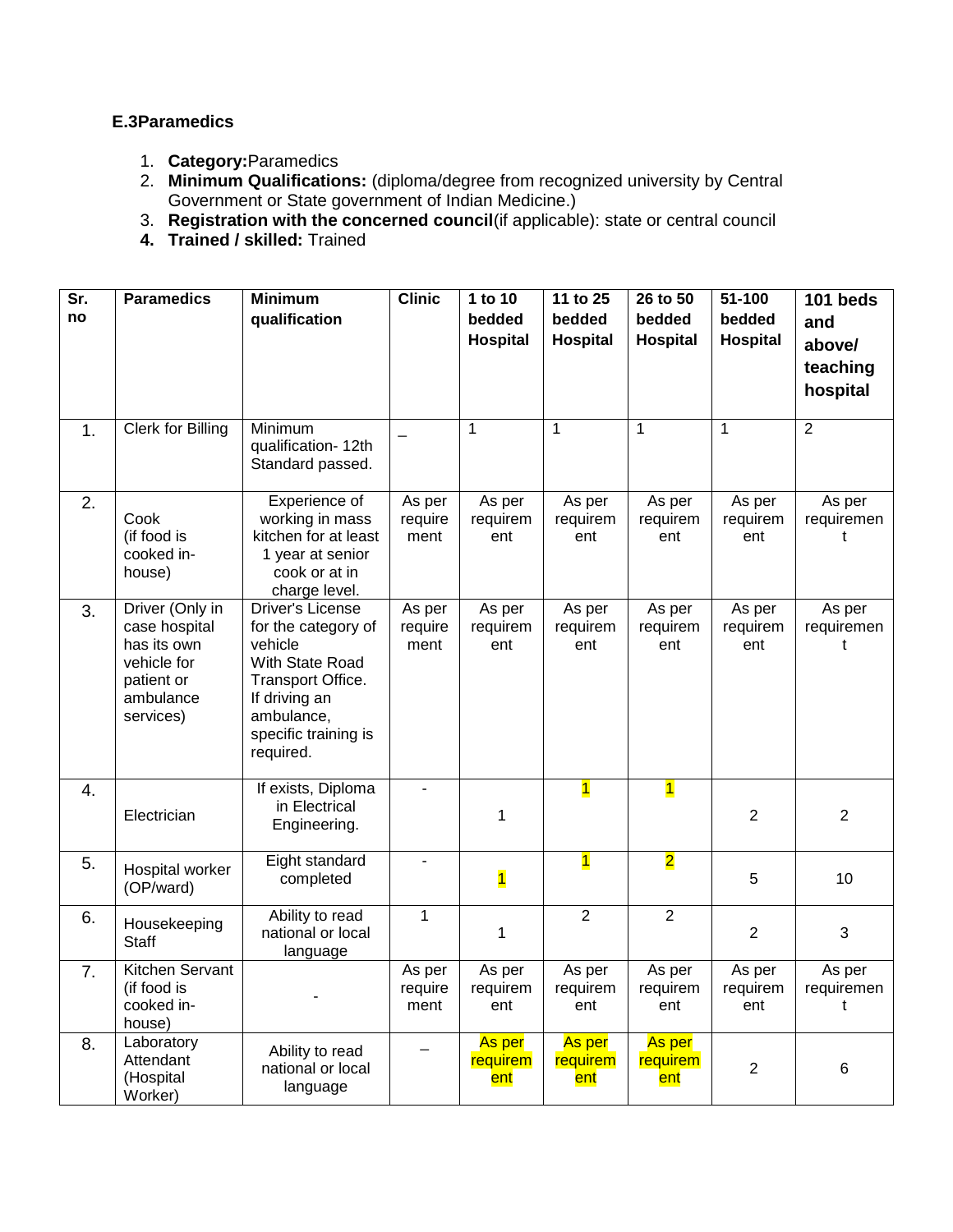|     | (if lab is in-<br>house)                             |                                                     |                           |                                  |                           |                           |                           |                           |
|-----|------------------------------------------------------|-----------------------------------------------------|---------------------------|----------------------------------|---------------------------|---------------------------|---------------------------|---------------------------|
| 9.  | Laboratory<br>Technician<br>(if Lab is in-<br>house) | Qualified<br>Laboratory<br>Technician               |                           | As per<br>requirem<br>ent        | As per<br>requirem<br>ent | As per<br>requirem<br>ent | As per<br>requirem<br>ent | As per<br>requiremen      |
| 10. | Maintenance<br>person                                | If exists, Diploma<br>in Electrical<br>Engineering. |                           | 1                                | As per<br>requirem<br>ent | As per<br>requirem<br>ent | 1                         | $\overline{2}$            |
| 11. | Medical<br>Records Officer<br>/ Technician           | Minimum<br>qualification-12th<br>Standard passed.   |                           | <b>As per</b><br>requirem<br>ent | As per<br>requirem<br>ent | As per<br>requirem<br>ent | 1                         | 1                         |
| 12. | Peon                                                 | Eight standard<br>completed                         |                           | As per<br>requirem<br>ent        | As per<br>requirem<br>ent | As per<br>requirem<br>ent | 1                         | 1                         |
| 13. | Plumber                                              |                                                     |                           | As per<br>requirem<br>ent        | As per<br>requirem<br>ent | As per<br>requirem<br>ent | 1                         | 1                         |
| 14. | Sanitary<br>Worker                                   |                                                     |                           | 1                                | $\overline{2}$            | $\overline{2}$            | 5                         | 10                        |
| 15. | store keeper/<br>Manager                             | Minimum<br>qualification-12th<br>Standard passed.   |                           | <b>As per</b><br>requirem<br>ent | As per<br>requirem<br>ent | As per<br>requirem<br>ent | 1                         | 1                         |
| 16. | Therapy<br>Assistant<br>Minimum 1                    | Eight standard<br>completed                         | As per<br>require<br>ment | As per<br>requirem<br>ent        | As per<br>requirem<br>ent | As per<br>requirem<br>ent | As per<br>requirem<br>ent | As per<br>requiremen<br>t |
| 17. | Ward Ayah<br>Minimum 1 per<br>ward/floor             | Eight standard<br>completed                         | As per<br>require<br>ment | As per<br>requirem<br>ent        | As per<br>requirem<br>ent | As per<br>requirem<br>ent | As per<br>requirem<br>ent | As per<br>requiremen      |
| 18. | Ward boy<br>Minimum 1 per<br>ward/floor              | Eight standard<br>completed                         | As per<br>require<br>ment | As per<br>requirem<br>ent        | As per<br>requirem<br>ent | As per<br>requirem<br>ent | As per<br>requirem<br>ent | As per<br>requiremen<br>t |

# **E.4Nurses:**

- 1. **Category:**Nursing
- 2. **Minimum Qualifications:** NDNYT/TATC/ Government approved Nursing programs in Naturopathy
- 3. **Registration:** State Nursing Council of where hospital is located (if applicable)
- 4. **Trained / skilled:** Trained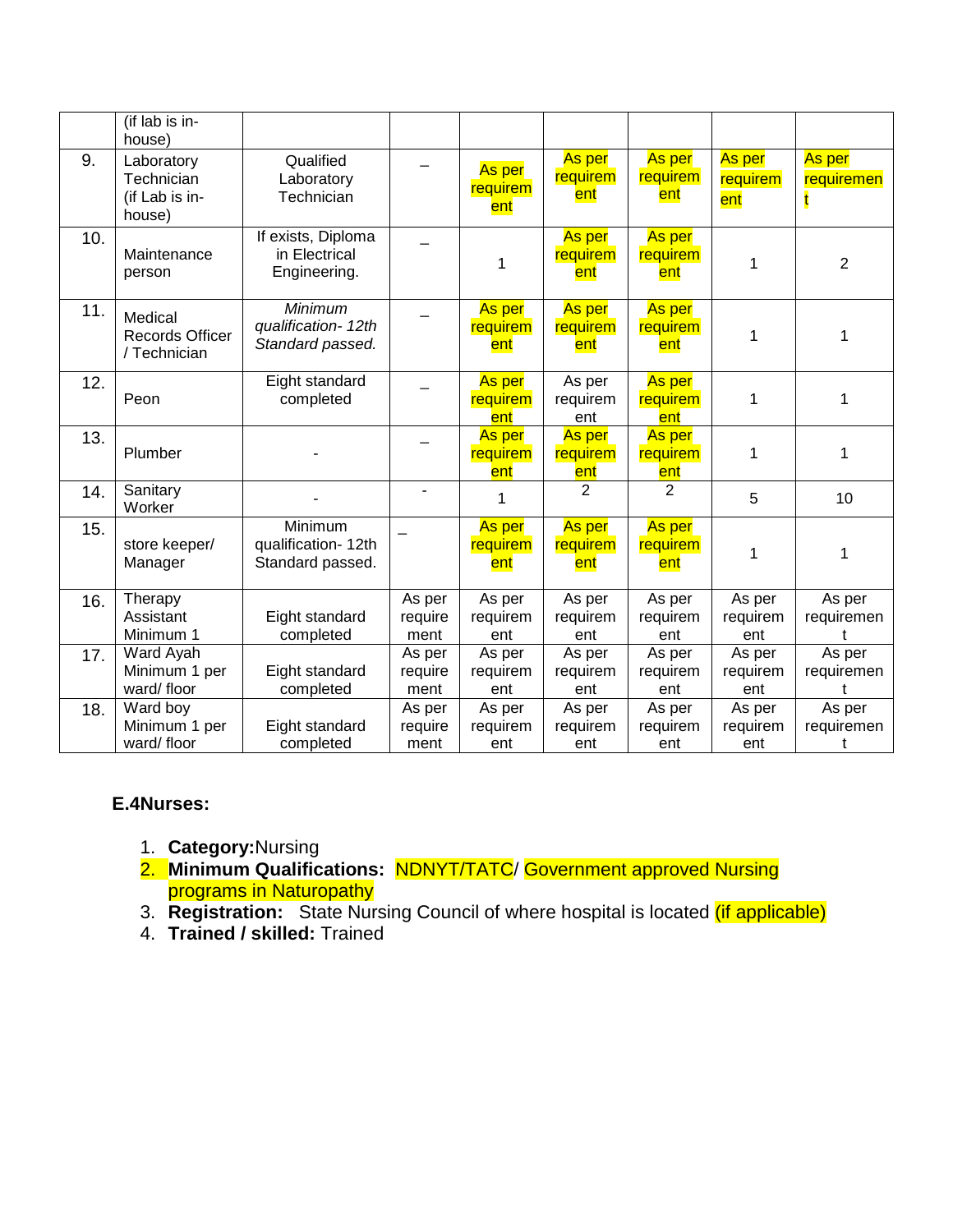|        | Nurses to Beds Ratio: 1 per 10 beds |               |                                   |  |                                |                                                                                                                                                          |                                                                                                                                                          |                                                                                                                                                         |  |  |  |
|--------|-------------------------------------|---------------|-----------------------------------|--|--------------------------------|----------------------------------------------------------------------------------------------------------------------------------------------------------|----------------------------------------------------------------------------------------------------------------------------------------------------------|---------------------------------------------------------------------------------------------------------------------------------------------------------|--|--|--|
| Sr. no | <b>Nursing Staff</b>                | <b>Clinic</b> | 1 to 10 bedded<br><b>Hospital</b> |  | 11 to 25<br>bedded<br>Hospital | 26 to 50<br>bedded<br><b>Hospital</b>                                                                                                                    | 51-100<br>bedded<br><b>Hospital</b>                                                                                                                      | 101 beds<br>and above/<br>teaching<br>hospital                                                                                                          |  |  |  |
| 1.     | <b>Staff Nurse</b>                  | 1             | 1                                 |  | 1                              | 1 for every<br>50 beds in<br>IPD and 2 for<br><b>OPD</b><br>attendance<br>up to $150$<br>patients and<br>1 extra each<br>for additional<br>100 patients. | 1 for every<br>50 beds in<br>IPD and 2 for<br><b>OPD</b><br>attendance<br>up to $150$<br>patients and<br>1 extra each<br>for additional<br>100 patients. | 1 for every<br>50 beds in<br>IPD and 2<br>for OPD<br>attendance<br>up to $150$<br>patients and<br>1 extra<br>each for<br>additional<br>100<br>patients. |  |  |  |
| 2.     | Matron                              |               |                                   |  |                                |                                                                                                                                                          |                                                                                                                                                          | 2                                                                                                                                                       |  |  |  |

# **E.5 Administrative staff: The number would vary as per requirement and may be**

|                | <b>Administrative staff</b>                            |               |                                      |                                       |                                       |                                         |                                                |  |  |  |  |
|----------------|--------------------------------------------------------|---------------|--------------------------------------|---------------------------------------|---------------------------------------|-----------------------------------------|------------------------------------------------|--|--|--|--|
| Sr. no         | <b>Administrative</b><br><b>staff</b>                  | <b>Clinic</b> | 1 to 10<br>bedded<br><b>Hospital</b> | 11 to 25<br>bedded<br><b>Hospital</b> | 26 to 50<br>bedded<br><b>Hospital</b> | $51 - 100$<br>bedded<br><b>Hospital</b> | 101 beds<br>and above/<br>teaching<br>hospital |  |  |  |  |
| 1 <sub>1</sub> | Office<br>Superintendent/<br>Hospital<br>Administrator |               |                                      | As per<br>requireme<br>nt             | <u>As per</u><br>requirement          |                                         |                                                |  |  |  |  |
| 2.             | Accountant                                             |               | As per<br>requirement                | As per<br>requireme<br><u>nt</u>      | As per<br>requirement                 | 2                                       | 3                                              |  |  |  |  |
| 3.             | Computer<br>Operator                                   |               | As per<br>requirement                | As per<br>requireme<br>nt             | As per<br>requirement                 | 6                                       | 10                                             |  |  |  |  |
| 4.             | Security Staff*                                        |               | As per<br>requirement                | As per<br>requireme<br>nt             | As per<br>requirement                 | 4                                       | 6                                              |  |  |  |  |

**outsourced.**

**F. Drugs**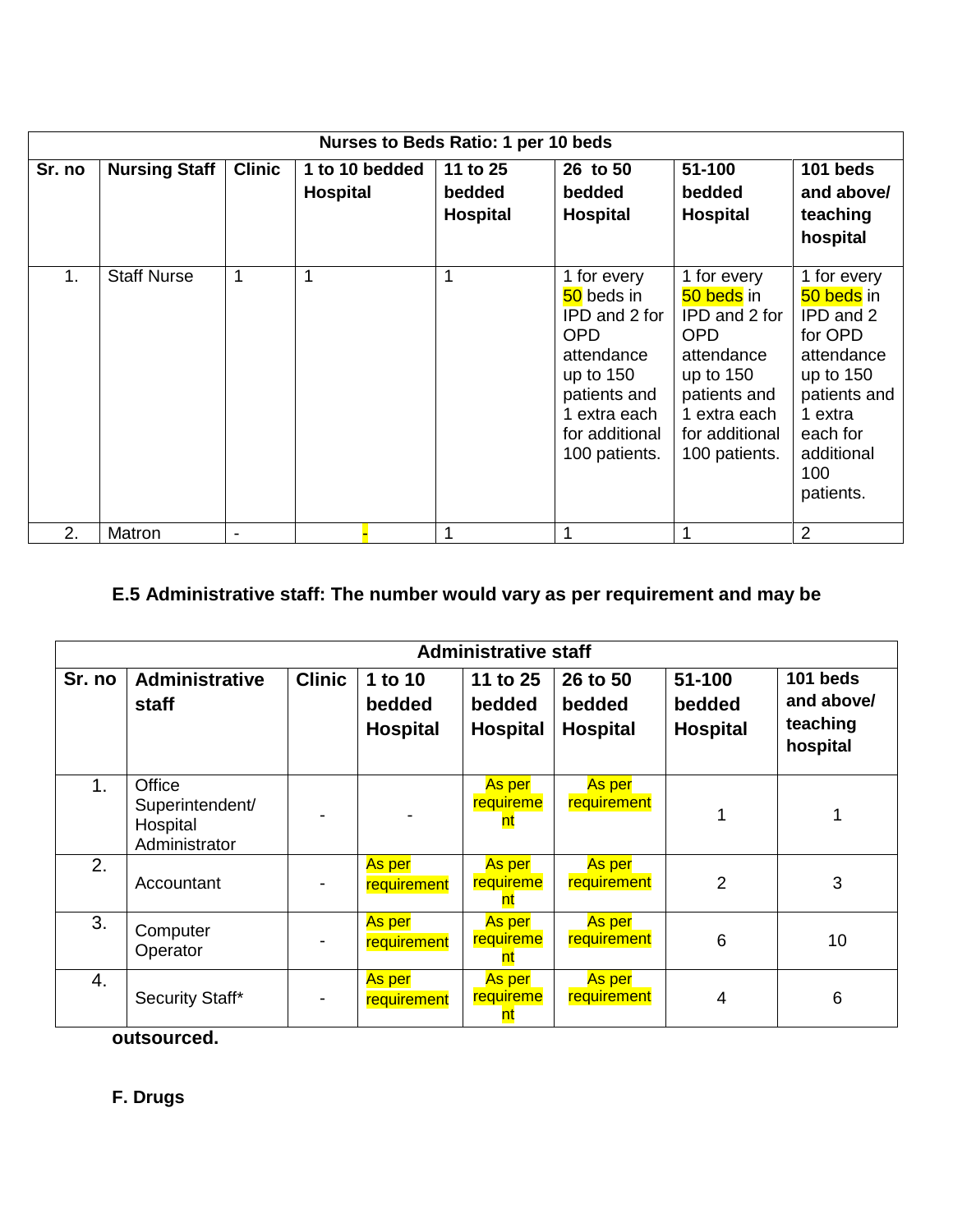This segment includes the minimum essential drug which needs to be maintained in the facility.

# **F.1 Anesthetics drugs**

Not Applicable

# **F.2 Emergency drugs (Optional)**

|                   | <b>Category:Emergency Drugs</b>            |                 |                            |  |  |  |  |  |  |
|-------------------|--------------------------------------------|-----------------|----------------------------|--|--|--|--|--|--|
| Sr. no.           | Name of the Drug                           | <b>Strength</b> | <b>Minimum Quantity</b>    |  |  |  |  |  |  |
| 1.                | Inj. Adrenaline                            | As per I.P.     | Minimum 10 Ampoules/ Vials |  |  |  |  |  |  |
| $\overline{2}$ .  |                                            | As per I.P.     | Minimum 10 Ampoules/ Vials |  |  |  |  |  |  |
| $\overline{3}$ .  | Inj. Atropine<br>Inj. Calcium Carbonate    | As per I.P.     | Minimum 10 Ampoules/ Vials |  |  |  |  |  |  |
| 4.                | Inj. Dopamine                              |                 | Minimum 10 Ampoules/ Vials |  |  |  |  |  |  |
|                   | Inj. Dobutamine                            | As per I.P.     |                            |  |  |  |  |  |  |
| 5.                |                                            | As per I.P.     | Minimum 10 Ampoules/ Vials |  |  |  |  |  |  |
| 6.                | Inj. Nitroglycerine                        | As per I.P.     | Minimum 10 Ampoules/ Vials |  |  |  |  |  |  |
| 7.                | Inj. Sodium Bicarbonate                    | As per I.P.     | Minimum 10 Ampoules/ Vials |  |  |  |  |  |  |
| 8.                | Inj. Hydrocortisone                        | As per I.P.     | Minimum 10 Ampoules/ Vials |  |  |  |  |  |  |
| 9.                | Inhaler Beclomethasone (250<br>micro/dose) | As per I.P.     | Minimum 10 Ampoules/ Vials |  |  |  |  |  |  |
| 10.               | Inhaler Salbutamol (200<br>micrograms)     | As per I.P.     | Minimum 10 Ampoules/ Vials |  |  |  |  |  |  |
| 11.               | Inj. Frusemide                             | As per I.P.     | Minimum 10 Ampoules/ Vials |  |  |  |  |  |  |
| 12.               | Inj. Diazepam/Midazolam                    | As per I.P.     | Minimum 10 Ampoules/ Vials |  |  |  |  |  |  |
| 13.               | Inj. Deriphyllin                           | As per I.P.     | Minimum 10 Ampoules/ Vials |  |  |  |  |  |  |
| 14.               | Inj. Phenytoin sodium                      | As per I.P.     | Minimum 10 Ampoules/ Vials |  |  |  |  |  |  |
| 15.               | Inj. Avil                                  | As per I.P.     | Minimum 10 Ampoules/ Vials |  |  |  |  |  |  |
| 16.               | Inj. Ondansetrone                          | As per I.P.     | Minimum 10 Ampoules/ Vials |  |  |  |  |  |  |
| 17.               | Inj. KCI                                   | As per I.P.     | Minimum 10 Ampoules/ Vials |  |  |  |  |  |  |
| 18.               | Inj. Lignocaine 2%                         | As per I.P.     | Minimum 10 Ampoules/ Vials |  |  |  |  |  |  |
| 19.               | Inj. Amiadarone                            | As per I.P.     | Minimum 10 Ampoules/ Vials |  |  |  |  |  |  |
| 20.               | Inj. Magnesium sulphate                    | As per I.P.     | Minimum 10 Ampoules/ Vials |  |  |  |  |  |  |
| 21.               | Inj. Mannitol                              | As per I.P.     | Minimum 10 Ampoules/ Vials |  |  |  |  |  |  |
| 22.               | Inj. Morphine/Inj. Pethidine               | As per I.P.     | Minimum 10 Ampoules/ Vials |  |  |  |  |  |  |
| 23.               | Inj. Noradrenaline bititrate               | As per I.P.     | Minimum 10 Ampoules/ Vials |  |  |  |  |  |  |
| 24.               | Inj. Fentanyl                              | As per I.P.     | Minimum 10 Ampoules/ Vials |  |  |  |  |  |  |
| 25.               | water for Injection                        | As per I.P.     | Minimum 10 Ampoules/ Vials |  |  |  |  |  |  |
| 26.               | Inj. Sodium Valporate                      | As per I.P.     | Minimum 10 Ampoules/ Vials |  |  |  |  |  |  |
| 27.               | Inj. Voveran                               | As per I.P.     | Minimum 10 Ampoules/ Vials |  |  |  |  |  |  |
| 28.               | Inj. Paracetamol                           | As per I.P.     | Minimum 10 Ampoules/ Vials |  |  |  |  |  |  |
| 29.               | Mannitol Injection                         | As per I.P.     | Minimum 10 Ampoules/ Vials |  |  |  |  |  |  |
| 30.               | Metoprolol Injection                       | As per I.P.     | Minimum 10 Ampoules/ Vials |  |  |  |  |  |  |
| 31.               | N/2 saline Injection                       | As per I.P.     | Minimum 10 Ampoules/ Vials |  |  |  |  |  |  |
| 32.               | Oxygen Inhalation                          | As per I.P.     | Minimum 10 Ampoules/ Vials |  |  |  |  |  |  |
| $\overline{33}$ . | Oxytocin Injection                         | As per I.P.     | Minimum 10 Ampoules/ Vials |  |  |  |  |  |  |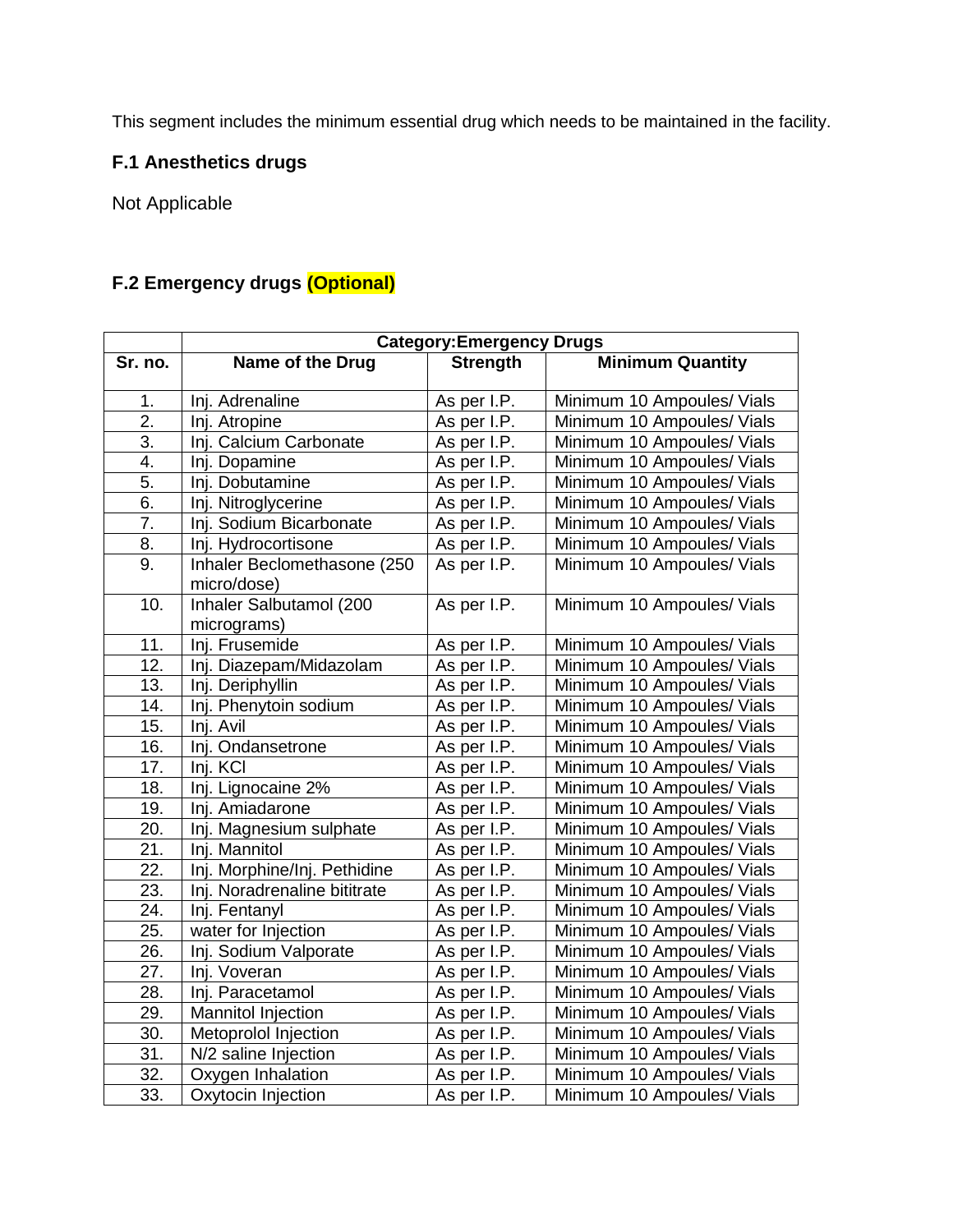#### **G. Consumables**

This includes the minimum quantity of the commonly used consumables in the facility which should be made available.

# **G.1 Surgical**

Not Applicable

### **G.2Dressing Material**

| Sr. no | <b>Dressing Material</b>                                                            |
|--------|-------------------------------------------------------------------------------------|
| 1.     | Absorbent cotton I.P 500gm Net                                                      |
| 2.     | Adhesive plaster 7.5cm x 5mtr                                                       |
| 3.     | Adhesive tape                                                                       |
| 4.     | Antiseptic cream                                                                    |
| 5.     | Antiseptic solution                                                                 |
| 6.     | Bandage cloth(100cmx20mm)                                                           |
| 7.     | <b>Bandages</b>                                                                     |
| 8.     | <b>Gamjee Pad and Rolls</b>                                                         |
| 9.     | Materials: Turmeric, Saindhavalavana, Jatyadighrita, honey. (as per<br>requirement) |
| 10.    | P.O.P Bandage a) 10cm, 15cm                                                         |
| 11.    | Rolled Bandage a)6cm, 10cm, 15cm                                                    |
| 12.    | Sterile& non sterile Gloves of different sizes                                      |
| 13.    | Sterile cotton, gamjee pads, gauze pieces                                           |
| 14.    | Surgical Gauze (50cmx18m)                                                           |
| 15.    | Suture removal                                                                      |

# **G.3Disinfectants:** As applicable in adequate quantity **Optional)**

| Sr. no | <b>Disinfectants</b>           |
|--------|--------------------------------|
| 1.     | Hypochlorite 4%-6%             |
| 2.     | Ortho-phthalaldehyde (OPA)     |
| 3.     | 70% ethanol plus10ppm Bitrex   |
| 4.     | Formaldehyde solutions (1%-2%) |
| 5.     | Glutaraldehyde                 |
| 6.     | Hydrogen peroxide              |
| 7.     | Quaternary ammonium compounds  |
| 8.     | Phenolic germicides            |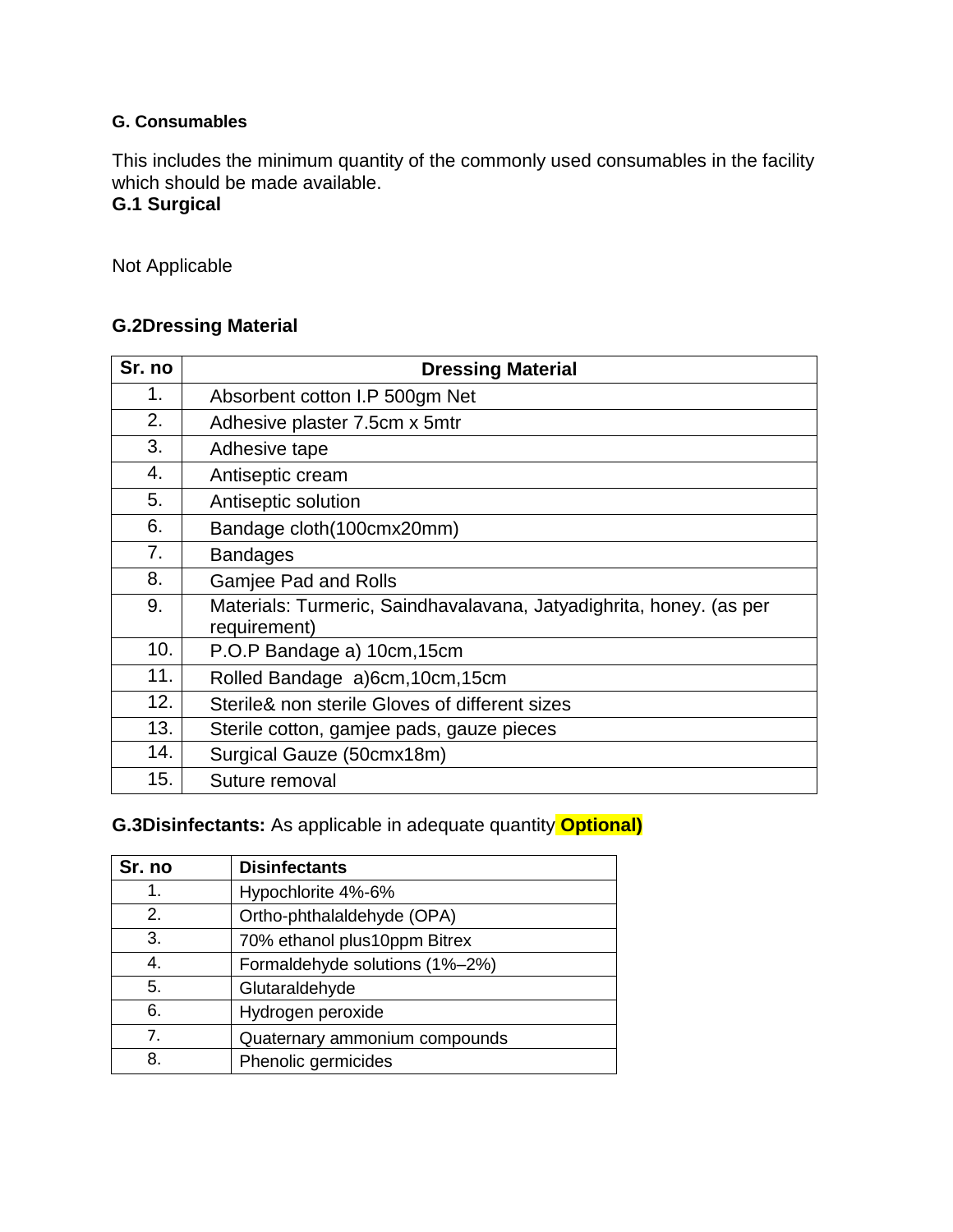# **G.4Tubing**

| Sr. no | <b>Tubing</b>                           |
|--------|-----------------------------------------|
|        | Connecting tubing's for oxygen delivery |
| 2.     | Oxygen catheters                        |
| 3.     | Oxygen masks                            |
|        | Foley catheters                         |
| 5.     | Urinary catheters                       |
| 6      | Others                                  |

# **G.5Linen**

| Sr. | Linen             | <b>Clinic</b> | 1 to 10    | 11 to 25   | 26 to 50   | 51 to 100  | 101 beds   |
|-----|-------------------|---------------|------------|------------|------------|------------|------------|
| no  |                   |               |            |            |            |            | and        |
|     |                   |               |            |            |            |            | above/     |
|     |                   |               |            |            |            |            | teaching   |
|     |                   |               |            |            |            |            | hospital   |
| 1.  | Apron for         |               | As per     | As per     | As per     | As per     | As per     |
|     | cook              |               | requiremen | requiremen | requiremen | requiremen | requiremen |
|     |                   |               | t          |            |            | t          |            |
| 2.  | <b>Bed sheets</b> |               | 30         | 75         | 150        | 300        | 300 & as   |
|     |                   |               |            |            |            |            | per bed    |
|     |                   |               |            |            |            |            | strength   |
| 3.  | Bedspread         |               | 40         | 100        | 200        | 400        | 400 & as   |
|     | s                 |               |            |            |            |            | per bed    |
|     |                   |               |            |            |            |            | strength   |
| 4.  | <b>Blankets</b>   |               | As per     | As per     | As per     | As per     | As per     |
|     |                   |               | requiremen | requiremen | requiremen | requiremen | requiremen |
|     |                   |               | t          | t          | t          | t          | t          |
|     |                   |               |            |            |            |            |            |
| 5.  | Curtain           | As per        | As per     | As per     | As per     | As per     | As per     |
|     | cloth             | requiremen    | requiremen | requiremen | requiremen | requiremen | requiremen |
|     | windows           | t             | t          |            |            | t          | t          |
|     | and doors         |               |            |            |            |            |            |
| 6.  | Doctor's          | one per       | one per    | one per    | one per    | one per    | one per    |
|     | overcoat          | doctor        | doctor     | doctor     | doctor     | doctor     | doctor     |
| 7.  | Mats              | one per       | one per    | one per    | one per    | one per    | one per    |
|     | (Nylon)           | bed           | bed        | bed        | bed        | bed        | bed        |
| 8.  | <b>Mattress</b>   | one per       | one per    | one per    | one per    | one per    | one per    |
|     | (foam)            | bed           | bed        | <b>bed</b> | bed        | bed        | bed        |
|     | adults            |               |            |            |            |            |            |
| 9.  | Pediatric         | one per       | one per    | one per    | one per    | one per    | one per    |
|     | <b>Mattress</b>   | bed           | bed        | bed        | bed        | bed        | bed        |
| 10. | Patient           | Two per       | Two per    | Two per    | Two per    | Two per    | Two per    |
|     | house coat        | <u>bed</u>    | bed        | bed        | bed        | bed        | bed        |
|     | (for female)      |               |            |            |            |            |            |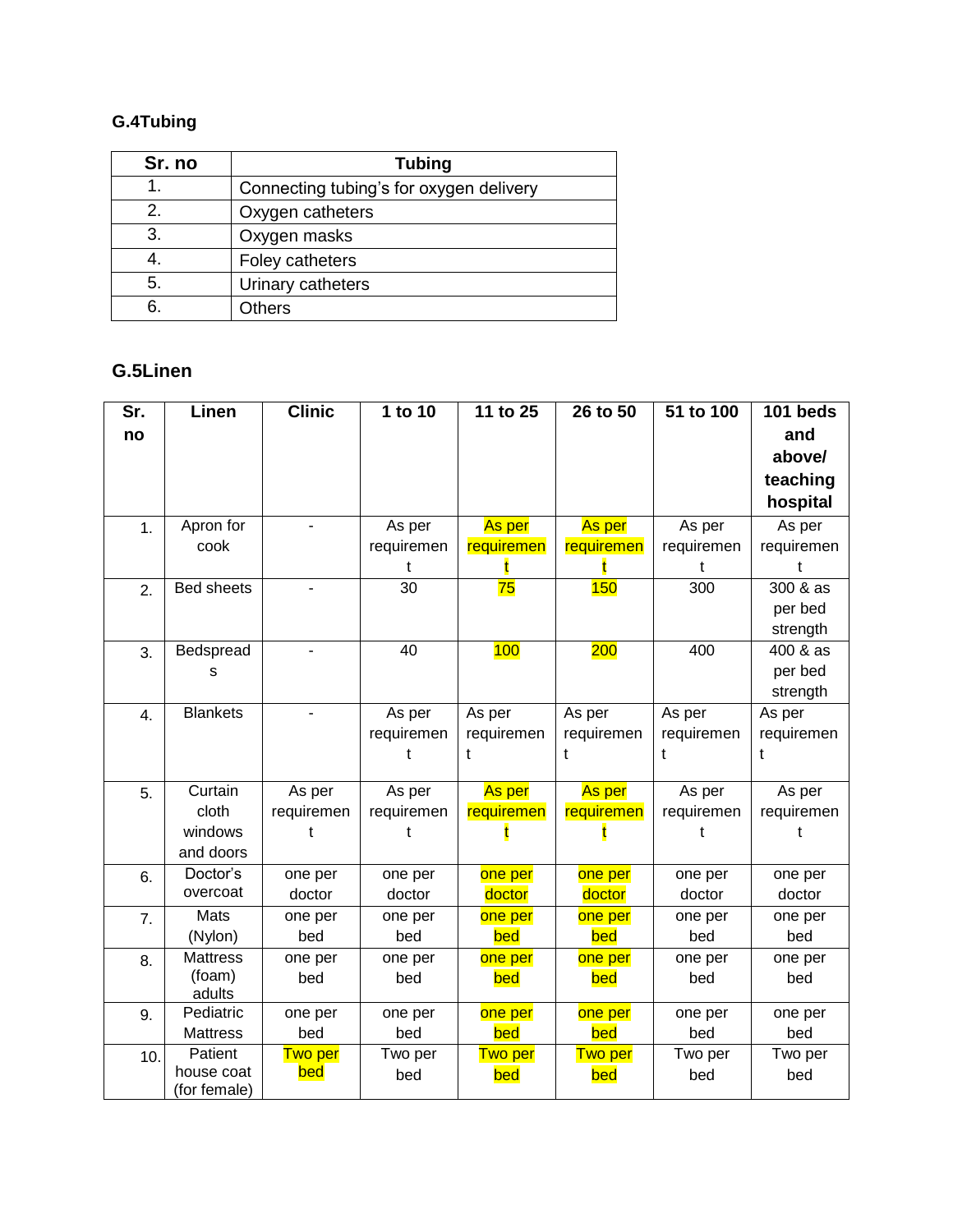| 11. | Patients       | <b>Two per</b> | Two per      | <b>Two per</b> | <b>Two per</b> | Two per      | Two per      |
|-----|----------------|----------------|--------------|----------------|----------------|--------------|--------------|
|     | pajama (for    | bed            | bed          | bed            | bed            | bed          | bed          |
|     | male) shirts   |                |              |                |                |              |              |
| 12. | towels         | <b>Two per</b> | Two per      | <b>Two per</b> | <b>Two per</b> | Two per      | Two per      |
|     |                | bed            | bed          | bed            | bed            | bed          | bed          |
| 13. | Perineal       | as per         | as per       | as per         | as per         | as per       | as per       |
|     | sheets         | patient load   | patient load | patient load   | patient load   | patient load | patient load |
| 14. | Pillow         | <b>Two per</b> | Two per      | <b>Two per</b> | <b>Two per</b> | Two per      | Two per      |
|     | covers         | bed            | bed          | bed            | bed            | bed          | bed          |
| 15. | <b>Pillows</b> | <b>Two per</b> | Two per      | <b>Two per</b> | <b>Two per</b> | Two per      | Two per      |
|     |                | <b>bed</b>     | bed          | bed            | bed            | bed          | bed          |
| 16. | Table cloth    | adequate       | adequate     | adequate       | adequate       | adequate     | adequate     |
|     |                | quantity       | quantity     | quantity       | quantity       | quantity     | quantity     |
| 17. | Uniform /      | As per         | As per       | As per         | As per         | As per       | As per       |
|     | Apron          | requiremen     | requiremen   | requiremen     | requiremen     | requiremen   | requiremen   |
|     |                |                |              |                |                |              |              |

# **G.6 Stationary**

| Sr. no. | <b>Items</b>                                   |
|---------|------------------------------------------------|
| 1.      | <b>Consents Forms</b>                          |
| 2.      | <b>Continuation Sheets for IPD</b>             |
| 3.      | <b>Continuation sheets for OPD</b>             |
| 4.      | <b>Diet Cards</b>                              |
| 5.      | <b>Diet Sheets</b>                             |
| 6.      | Discharge cards                                |
| 7.      | <b>Indoor Admission Form &amp; Case Sheets</b> |
| 8.      | <b>Intake Output Charts</b>                    |
| 9.      | <b>Nursing Monitoring Forms</b>                |
| 10.     | <b>OPD Forms</b>                               |
| 11.     | <b>Pathological Books</b>                      |
| 12.     | Registers                                      |
| 13.     | <b>Registration Card</b>                       |
| 14.     | <b>Sentinel Event Form</b>                     |
| 15.     | <b>Supplementary Sheets</b>                    |
| 16.     | <b>Temperature Charts</b>                      |
| 17.     | <b>Treatment Cards</b>                         |
| 18.     | <b>White Papers</b>                            |
| 19.     | X-ray Forms                                    |

**G.7** Adhesives and gels: Not Applicable

**G.8** Other: Not Applicable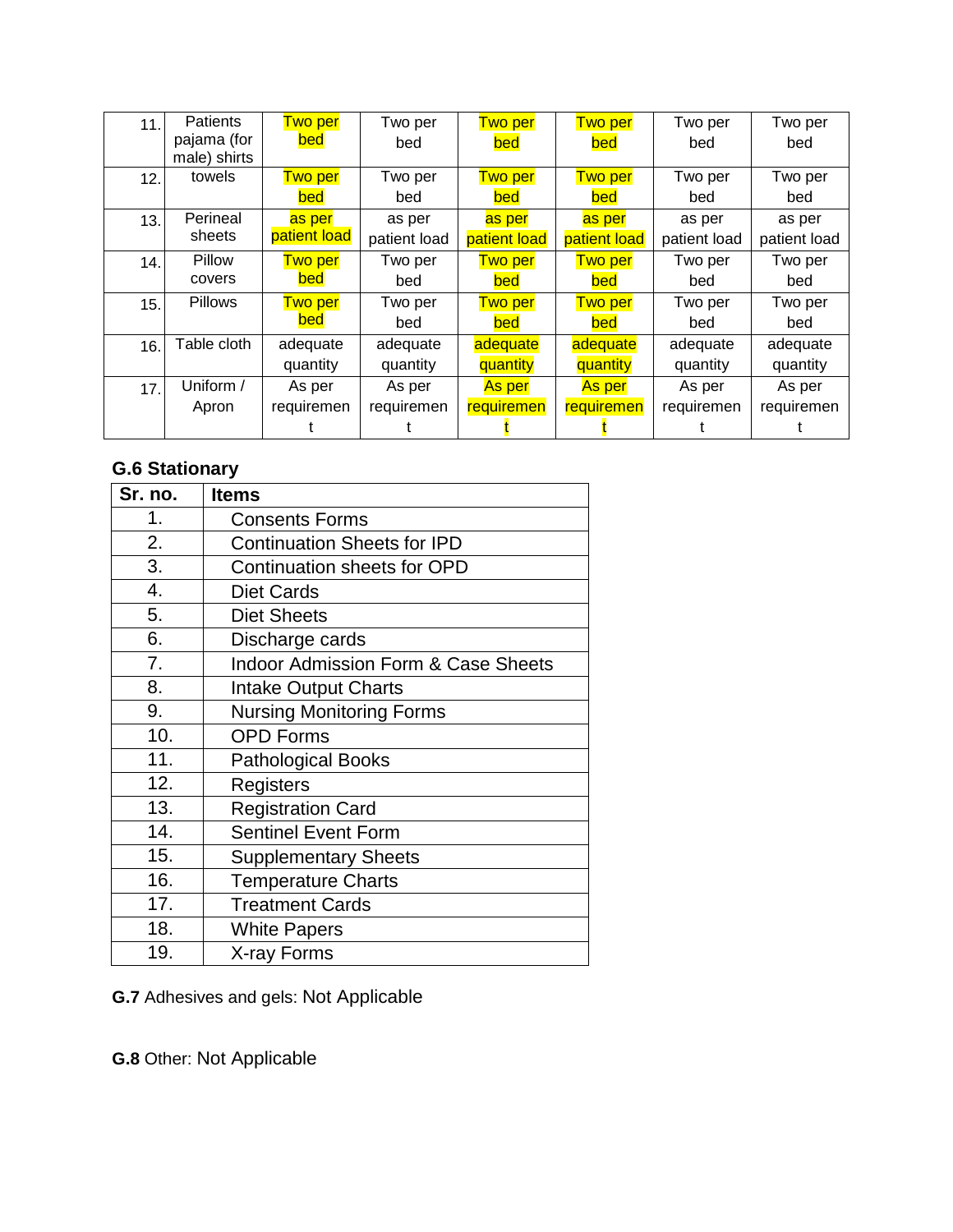# **H. Licenses**

This includes the minimum statutory compliance applicable as per the central or state government along with licensing body.

| Sr. no. | <b>Name of the Act</b>                                                                                                                   | Department/Area            | <b>Licensing body</b>                                                                                                                             |
|---------|------------------------------------------------------------------------------------------------------------------------------------------|----------------------------|---------------------------------------------------------------------------------------------------------------------------------------------------|
| 1.      | Registration under Shops and<br><b>Establishment Act</b>                                                                                 | Organization               | <b>Jurisdictional Authorities</b><br>like Panchayat/<br>Nagarpalika/<br>Mahanagarpalika/<br>Municipality/ Municipal<br>Corporation                |
| 2.      | <b>Registration under Clinical</b><br><b>Establishment Act</b>                                                                           | Organization               | <b>Jurisdictional Authorities</b><br>like Panchayat/<br>Nagarpalika/<br>Mahanagarpalika/<br>Municipality/ Municipal<br>Corporation                |
| 3.      | AERB clearances for CT/MRI/<br>X ray & Radiation                                                                                         | Imaging                    | <b>Atomic Energy</b><br><b>Regulatory Board</b>                                                                                                   |
| 4.      | <b>Agreement for Common</b><br><b>Biomedical Waste Collection,</b><br>Transportation, Treatment,<br><b>Storage and Disposal Facility</b> | Organization               | <b>Local Pollution Control</b><br><b>Board</b>                                                                                                    |
| 5.      | Registration under Air<br>(prevention and control of<br>pollution) Act, 1981.                                                            | Organization               | <b>Local Pollution Control</b><br><b>Board</b>                                                                                                    |
| 6.      | <b>Approval of Radiation Safety</b><br>Officer                                                                                           | Imaging                    | <b>Atomic Energy</b><br><b>Regulatory Board</b>                                                                                                   |
| 7.      | Boiler license under Indian<br>Boiler Act, 1923                                                                                          | <b>Boiler</b>              | Concerned regulatory<br><b>Body</b>                                                                                                               |
| 8.      | <b>Building Permit (From the</b><br>Municipality).                                                                                       | To be obtained<br>from     | <b>Jurisdictional Revenue</b><br><b>Authorities like</b><br>Panchayat/ Nagarpalika/<br>Mahanagarpalika/<br>Municipality/ Municipal<br>Corporation |
| 9.      | Certificate for Narcotics &<br><b>Psychotropic Substances</b>                                                                            | Pharmacy and /<br>Hospital | <b>Drug Controller</b>                                                                                                                            |
| 10.     | Certificate of Registration under<br>society act 1860                                                                                    | Organization               | Registrar of societies/<br><b>Charity Commissioners</b><br>office                                                                                 |
| 11.     | Certificate u/s 80-G of IT Act                                                                                                           | Organization               | If applicable.                                                                                                                                    |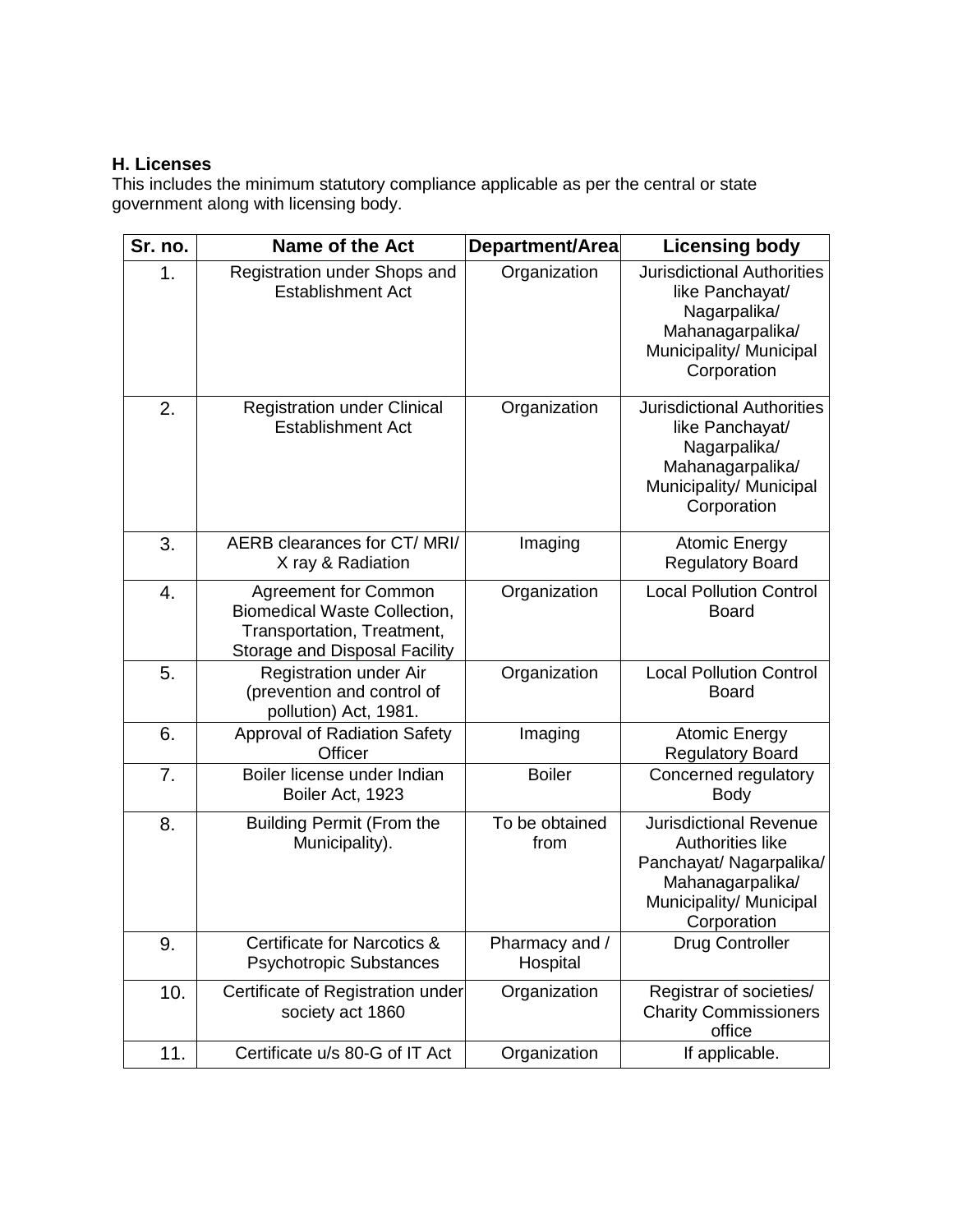| 12. | Class clearance certificate<br>issued to manufacturer/<br>importer of mobile X ray<br>equipment                                           | Imaging                                           | <b>AERB Class Clearance</b><br>issued to Manufacturer/<br>dealer of imaging<br>equipment                                                   |
|-----|-------------------------------------------------------------------------------------------------------------------------------------------|---------------------------------------------------|--------------------------------------------------------------------------------------------------------------------------------------------|
| 13. | Commissioning approval of<br><b>Linear Accelerator</b>                                                                                    | Radiation<br>Therapy                              | <b>AERB</b>                                                                                                                                |
| 14. | ESIS registration in case of >20<br>employees                                                                                             | Organization                                      | <b>Employee State</b><br><b>Insurance Company</b>                                                                                          |
| 15. | Excise permit to store Spirit.                                                                                                            | Organization                                      | Excise department                                                                                                                          |
| 16. | <b>Generator Exhaust air Quality</b><br>Report                                                                                            | Generator                                         | <b>Authorized Air Testing</b><br>Laboratory                                                                                                |
| 17. | License to sale or distribute<br>drugs Form 20, 21, 21C                                                                                   | Pharmacy                                          | <b>FDA</b>                                                                                                                                 |
| 18. | License for lift                                                                                                                          | Lift                                              | <b>Mobile Electric Vehicles</b><br>Department                                                                                              |
| 19. | License to play music for public<br>use                                                                                                   | Organization                                      | Indian                                                                                                                                     |
| 20. | No objection certificate from the<br>Chief Fire Officer.                                                                                  | Organization                                      | <b>Fire Department</b>                                                                                                                     |
| 21. | Obtaining clearances for<br>weighing equipments in all the<br>hospital units under The<br>Standards of Weights and<br>Measures Act, 1976. | Weights and<br>measures                           | Department of Weights<br>and Measures                                                                                                      |
| 22. | <b>Occupation Certificate</b>                                                                                                             | To be obtained<br>from                            | <b>Jurisdictional Revenue</b><br>Authorities like<br>Panchayat/ Nagarpalika/<br>Mahanagarpalika/<br>Municipality/ Municipal<br>Corporation |
| 23. | PNDT Act, 1996.                                                                                                                           | Sonography                                        | Health Department of<br><b>Regulatory Body</b><br>assigned with the<br>responsibility                                                      |
| 24. | Registration of births and<br>deaths Act, 1969.                                                                                           | Organization                                      | Health Department of<br><b>Regulatory Body</b><br>assigned with the<br>responsibility                                                      |
| 25. | SMPV License for Storage of<br>Liquid Oxygen, Form III<br>(License to compressed gas in<br>pressure vessel or vessels)                    | <b>Medical Gases in</b><br>Pressurized<br>Vessels | <b>Licensing Authority</b>                                                                                                                 |
| 26. | <b>TAN Number</b>                                                                                                                         | Organization                                      | Income Tax Department                                                                                                                      |
| 27. | <b>PAN Number</b>                                                                                                                         | Organization                                      | Income Tax Department                                                                                                                      |
| 28. | Vehicle Registration certificates<br>for Ambulance                                                                                        | Ambulance and<br>Vehicles owned<br>by the         | <b>Road Traffic Authority</b>                                                                                                              |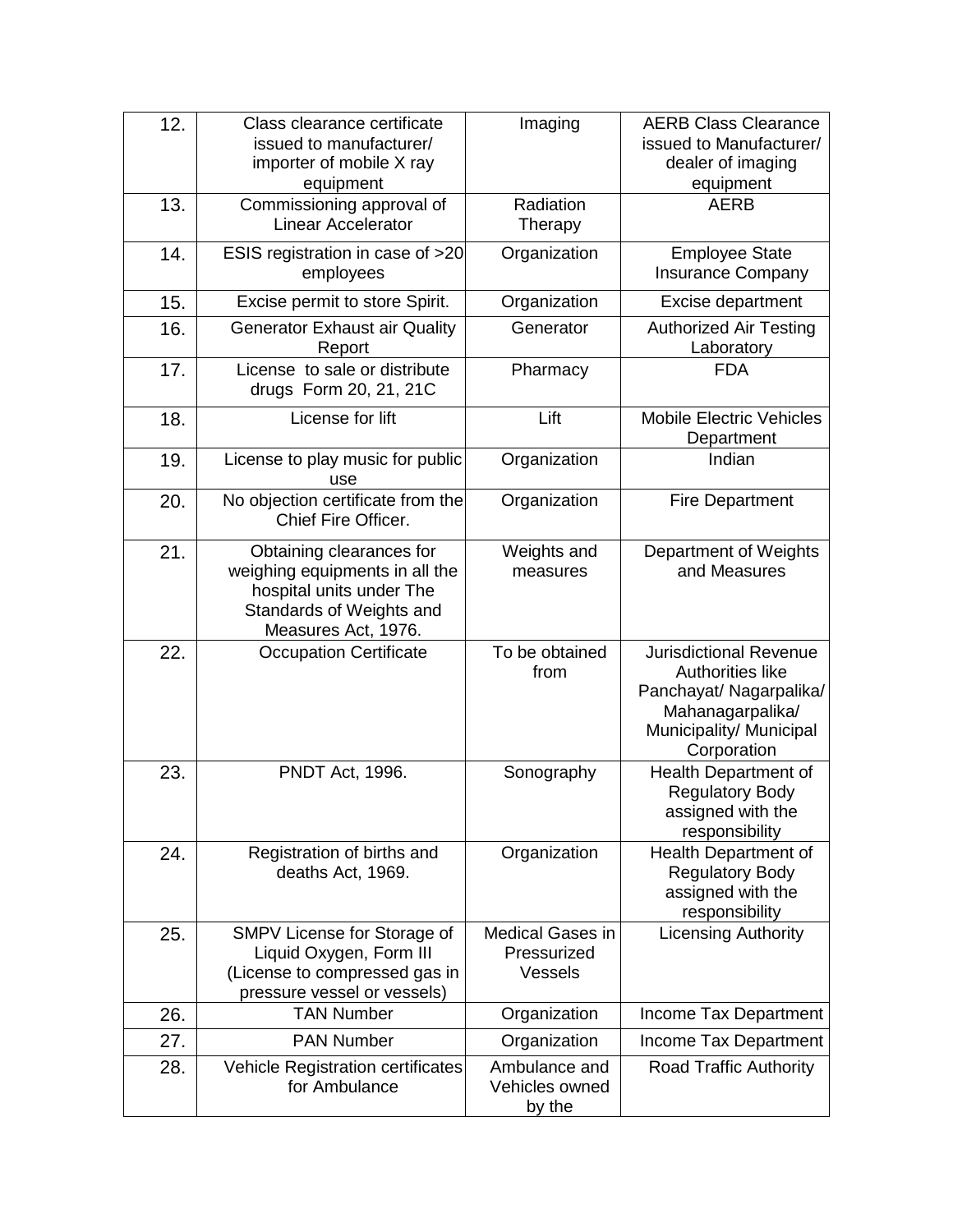|     |                                                  | organization |                                |
|-----|--------------------------------------------------|--------------|--------------------------------|
| 29. | Water Prevention and control of<br>pollution Act | Organization | <b>Pollution Control Board</b> |

### **I. Basic Processes**

**I.1** Registration (This will help in developing a database at State / Central level).

- 1. Name,
- 2. Age,
- 3. Gender ,
- 4. Address with PIN code,
- 5. Marital Status,
- 6. Contact Number,
- 7. Type of Diet (Veg, Non-veg),
- 8. OP/ IP Number,
- 9. Date & Time of visit for OP/ admission for IP,
- 10. Name of Treating Doctor

#### **I.2 Assessment**

- 1. Primary Complaint of the guest:
- 2. History of Primary Complaint:
- 3. History of Medication:
- 4. History of Implants/ Pacemaker/ Surgery:
- 5. Past History
- 6. History of allergies
- 7. Diet and Lifestyle History
- 8. Family History
- 9. Personal History
- 10. General Examination
- 11. Systemic Examination
- 12. Physical Examination
- 13. Pain Scoring
- 14. Nutritional Assessment
- 15. Diagnosis Provisional / Final
- 16. Preventive Aspects
- 17. Plan of Care
- 18. Treatment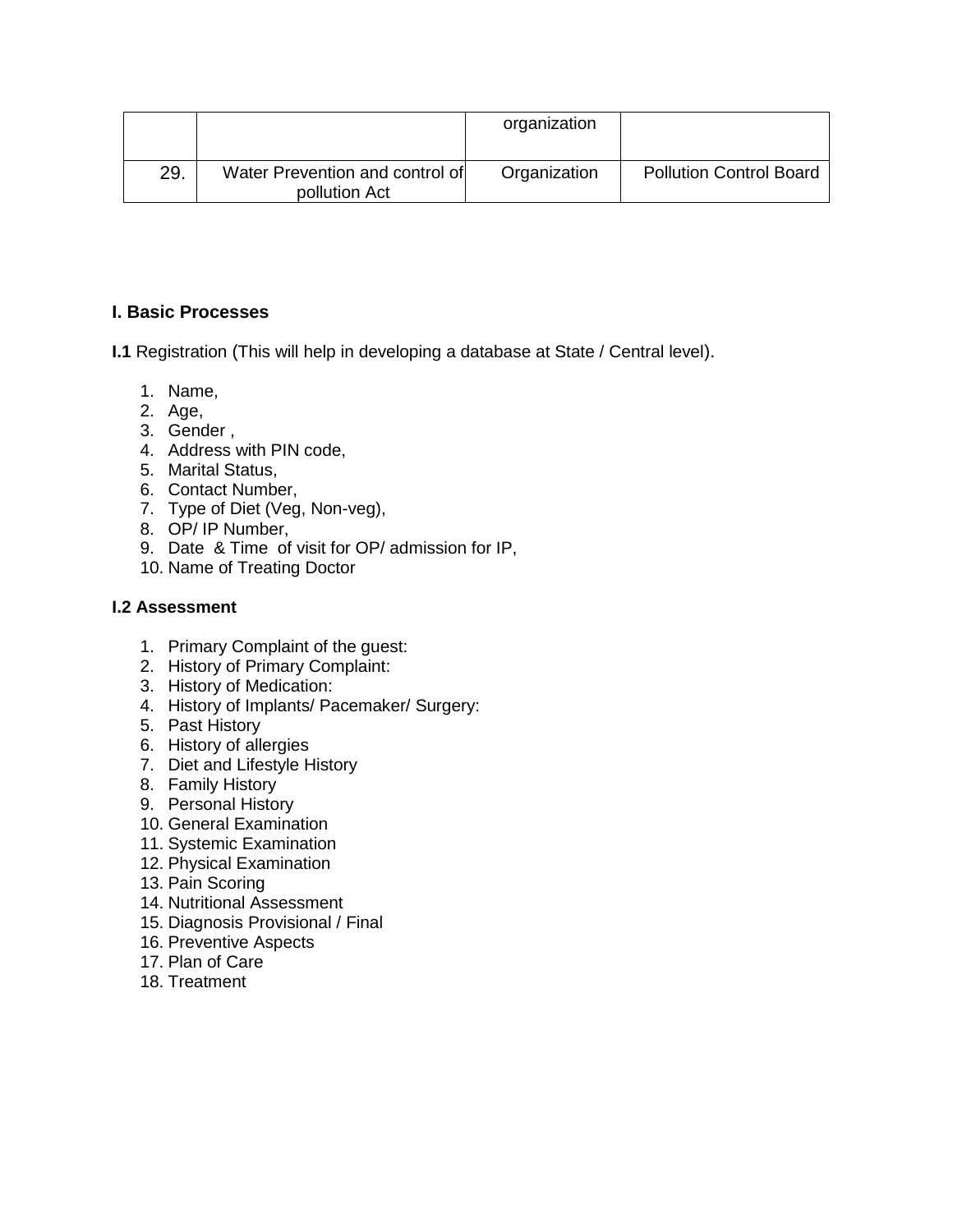#### **I.3 Infection Control**

- 1. Cleaning: to be done with defined solution with dilution as advised by the manufacturer. Defined schedule with full cleaning at least once a day.
- 2. Disinfectants: Defined solution with dilution as advised by the manufacturer. Defined schedule with full cleaning at least once a day.
- 3. Advisable to have designated Infection Control Officer for hospital more than 50 beds.
- 4. Advisable to have designated Infection Control Committee for hospital more than 50 beds.
- 5. Infection control activities should be monitoring by defines method & schedule.

# **I.4Safety considerations**

**(Surgical safety, infection control, biomedical waste, first aid & basic life support, disaster preparedness)** 

- **1. Following physical safety aspects shall be taken care in the hospital**
- 1. AERB safety rules shall be followed in Radiology and other radiation areas.
- 2. All areas where a physical hazards may occur, like near DG set, transformer, Cylinder storage, electric panels, steep slope etc. shall be provided with safety signage and safety instructions
- 3. All balconies and opening on higher floors shall have grills
- 4. All bottles containing acids or alkalis shall be stored on cupboards at height below the shoulder level to prevent them from falling while taking out. It shall never be stored on height above the head level
- 5. All electric panels shall be enclosed in insulated and nonflammable box and shall be kept locked
- 6. All entry doors, windows and furniture shall be maintained in good maintained condition
- 7. All equipments, furniture awaiting condemnation shall be stored in separate condemnation area
- 8. All stretchers and wheelchairs shall have safety belts for fastening the patient
- 9. Anti-skid mats shall be placed on entrance of bathrooms
- 10.Boundary wall of the hospital's campus shall be of sufficient height with metal fencing on top. Entire boundary wall shall be kept in intact condition
- 11.Corridors and passages shall not be blocked by chairs, tables or equipments
- 12.Displays of 'floor is wet' or 'under repair' or similar precautions in required areas and time shall be available with the hospital
- 13.Doors height shall be at least of 8 feet
- 14.Electric rooms shall not be used as store room or for any other purpose
- 15.Emergency exit routes shall be kept clear all the times
- 16.Hospitals ground shall be properly maintained. There shall be no openings, or pits in the ground. The surfaces shall be kept even
- 17.Lab shall be provided with safety equipments like eye wash cups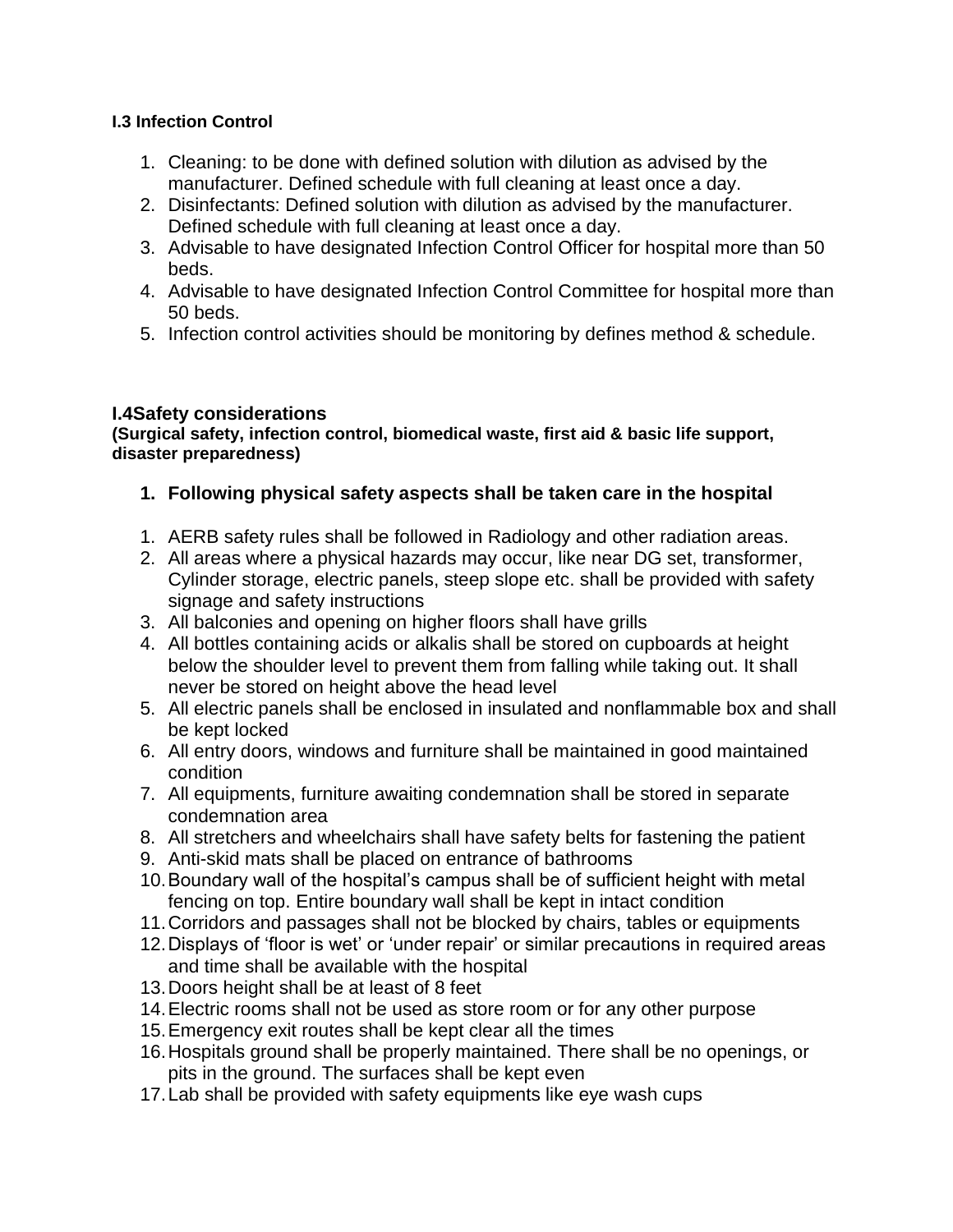- 18.Material safety data sheet shall be available for all hazardous materials
- 19.No door shall open towards public areas like crowded lobby etc. (the door shall preferably open towards the inside of room)
- 20.No inflammable materials like, diesel, LPG, acids etc. shall be stored near electrical panel
- 21.Personal protective gears shall be available everywhere and in adequate quantity. These include gears like, gloves, masks, gowns, boots, caps, goggles etc. Earplugs shall be provided to staff in areas where there is continuous noise, like AC plant.
- 22.Protection from stray dogs and other animals shall be ensured in the hospital campus
- 23.Rubber matting shall be placed on the floors below electric panels
- 24.Seepage shall not be allowed in areas where electric panels or wires are present
- 25.Terrace should have side walls of at least 4 feet height
- 26.The beds shall have provision for providing side guardrails.
- 27.There should be no losing of electrical wiring. All electrical wiring shall be concealed and kept intact

# **2. Infection control:**

- 1. Biological safety assessment is done for all areas of patient care and risks defined for the same.
	- a. Needle Stick Injury and related Transmissions
	- b. Patient to staff, patient to patient and staff to patient risk of transmission of diseases is addressed and preventive measures are instituted.
	- c. Procedure site and surgical site infections are monitored.
- 2. Preventive measures and remedies for correction are kept available wherever such risk exists.
- 3. Hand washing practices as per WHO recommended criteria are followed and monitored regularly.
- 4. Facility and consumables for hand washing are available tat convenient locations in the healthcare facility.
- 5. Adequate equipment and disposables related to personal safety for infection transmission are available to staff and patients in the organization. E.g. equipment like fogging machine, UV sterilizers, Insect Killer Machines and consumables such as Gloves, hand washing materials/ hand gels, surgical Masks, N95 Masks, industrial gloves, etc.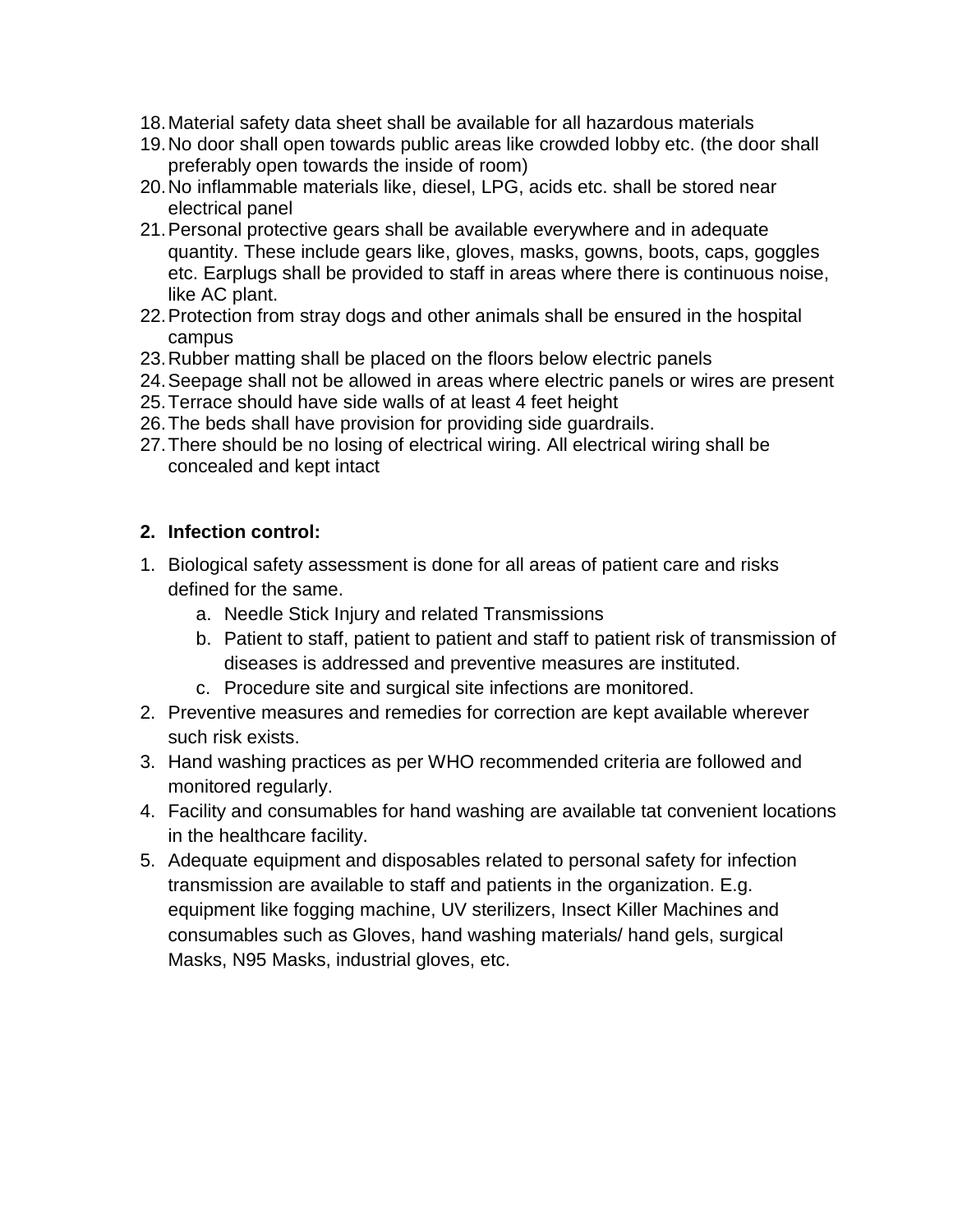# **3. Biomedical waste:**

- 1. Biomedical waste is collected, segregated, packed, transported and disposed according to the regulatory guidelines.
- 2. Biological Waste Management is monitored on regular basis.
- 3. Biomedical waste disposal is a part of infection control activities.

# **5. First aid & basic life support**

- 1. At all times there is a staff member who is adequately qualified and is trained in giving at least Basic Life Support System.
- 2. Adequate qualifications will include qualified nurse or doctor from any specialization who has undergone training on Basic Life Support.
- 3. There will be a full resuscitation set maintained for use exclusively during such events, irrespective of existence of similar equipment anywhere else in the hospital.
- **6. Disaster preparedness:** Mandatory for all hospitals of all sizes.
- 1. Healthcare organization must identify various possible disasters and prepare for the same by stocking necessary consumables, training adequate staff and conducting drills regularly.
- 2. Keeping equipment in a state of readiness for use during such events.
- 3. Separate stock is maintained as per the risk perceived for the anticipated disorder(s).
- 4. Keeping a back-up of consumables at all times in usable condition for use during disaster.
- 5. Personnel are trained for disaster management
- 6. Disaster drills are carried out at least once in six months for various disaster anticipated.
- 7. Anticipated list of disasters can include and is not restricted to any of:
	- a. Fire
	- b. Terrorist attack
	- c. Invasion of swarms of insects and pests.
	- d. Earthquake.
	- e. Civil disorders effecting the Organization.
	- f. Sudden failure of supply of electricity. (Disaster)